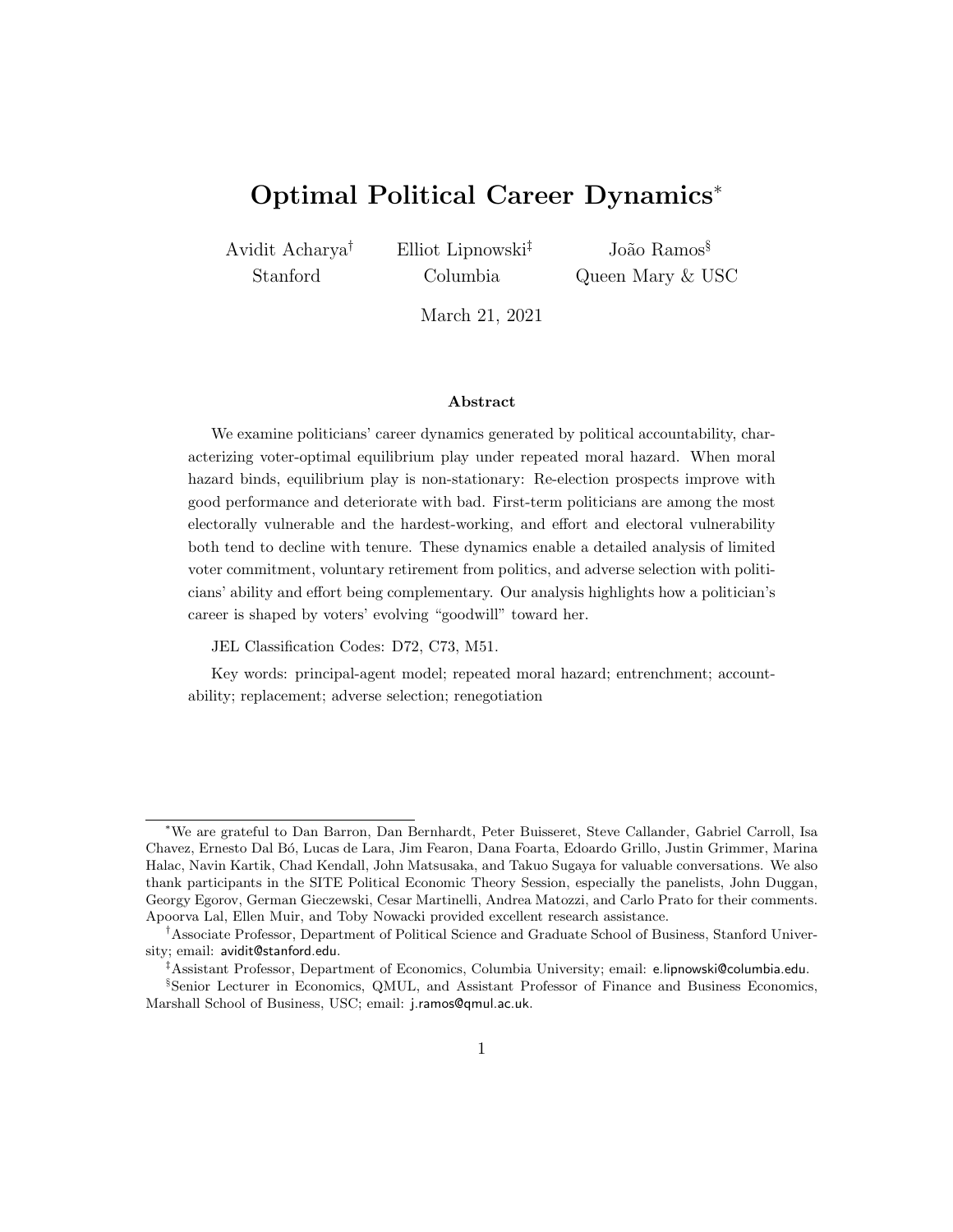### 1 Introduction

Since the seminal work of Barro (1973) and Ferejohn (1986), a key premise of research in political economy and public choice has been that the relationship between voters and politicians is afflicted by moral hazard. For example, if the economy stagnates under an incumbent, is it because of her mismanagement or for reasons outside her control? If the activities of politicians are hard to monitor, and the mapping from their choices to public outcomes is noisy, then how should voters hold politicians accountable?

Although these questions lie at the heart of political economy and public choice, little is known about how voters should best incentivize politicians when they are engaged in a potentially long-term relationship. Past work (surveyed thoroughly by Duggan and Martinelli (2017) and Ashworth (2012)) has either looked at settings with short time horizons or restricted attention to stationary incentives, even though optimal incentives typically condition on a politician's broader history of performance in office. From a positive standpoint, there may be good reasons to restrict attention to stationary incentives. The simplicity of these equilibria, for example, may capture the challenges that a large electorate faces in coordinating a precise calibration of politician incentives. But restricting the analysis to stationary incentives prevents us from being able to study how much citizen welfare is potentially lost as a result. The normative question of what optimal incentives look like, and how voters and politicians behave under these incentives, has been left open.

In this paper, we re-examine the canonical Ferejohn (1986) setting of repeated moral hazard. The model that we consider features a representative voter and a set of politicians, one of whom is in office each period. In each period, the politician in office privately observes a productivity level that takes a binary value (high or low). She then chooses her effort level from a bounded range. Effort and productivity together determine performance. Given a low productivity shock, failure is certain; otherwise, performance increases linearly with effort. Crucially, the voter cannot tell whether a failure was due to low productivity or due to low effort. Finally, the voter chooses whether to retain the politician or replace her with a new one from the pool.<sup>1</sup>

We begin by characterizing the career dynamics of incumbent politicians under the voter-optimal equilibrium. We observe that if the discount factor is high, then a stationary

<sup>&</sup>lt;sup>1</sup>For tractability, we depart from the original Ferejohn (1986) setting in two ways. First, we assume that the productivity shock is binary rather than continuous. Second, we assume that effort is bounded above, and the politician has a constant marginal cost of effort, whereas Ferejohn (1986) assumes that effort is unbounded with increasing marginal cost. We see our model as a limiting case of his—the marginal cost of effort being constant up to the bound and infinite above it.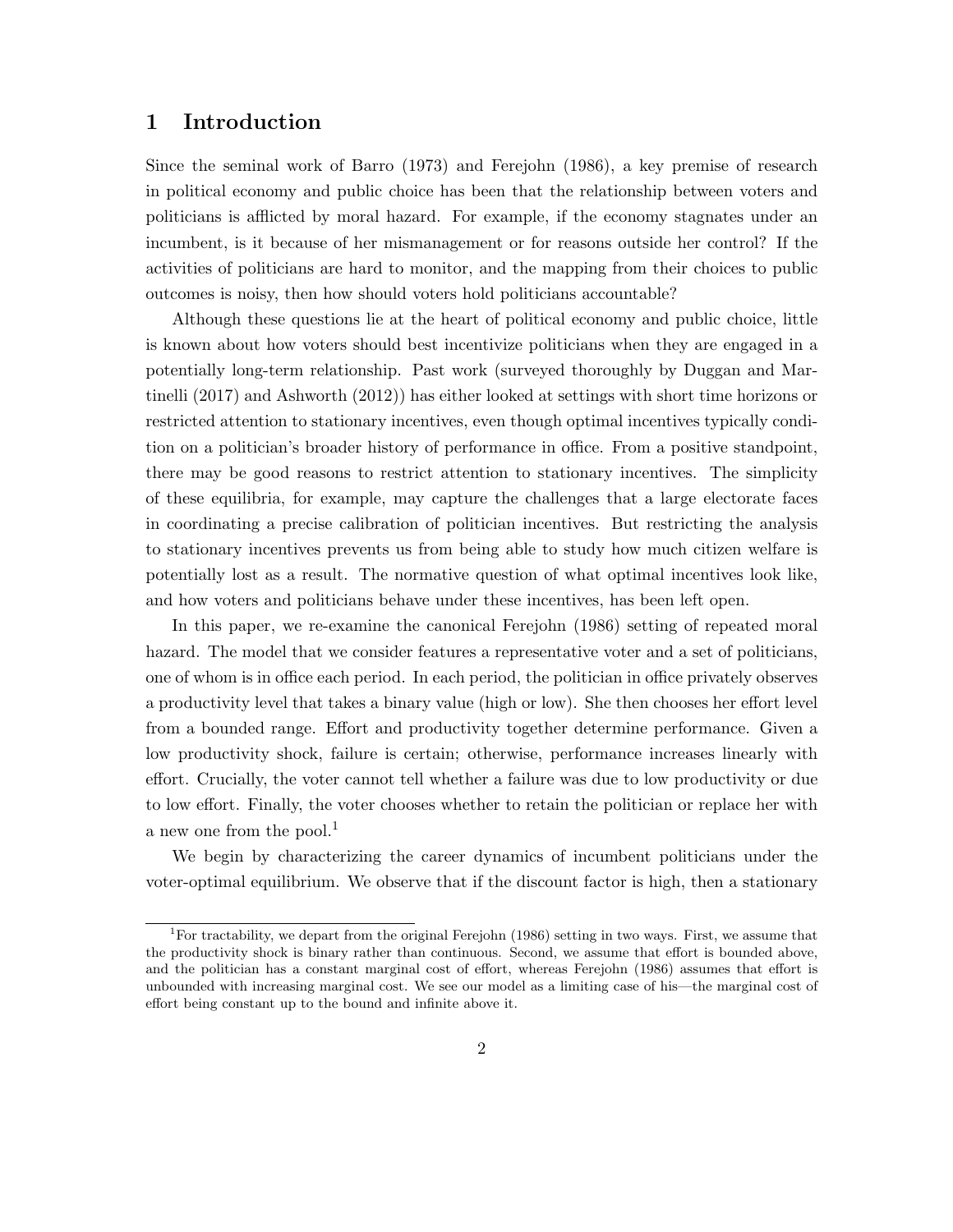equilibrium perfectly resolves the moral hazard problem, achieving the voter's first-best payoff. But for lower levels of the discount factor, we show that the voter-optimal equilibrium is necessarily non-stationary. In each term of office, the politician faces an equilibriumprescribed level of effort. She either succeeds—i.e., delivers an outcome consistent with high productivity and this effort level—or she fails. The consequences of success and failure depend on the continuation value with which she started her present term. Her continuation value improves with every success and declines with every failure, with some caveats that we will elaborate upon as follows.

On the path of play, the politician's continuation value ranges in an interval from lowest to highest. Every politician starts her career in office at the lowest possible value in this range. A politician with the highest possible value will be forever re-elected and, therefore, always exerts zero effort: She has "tenure." Success results in certain re-election for all other values as well, and the politician starts her next term with a higher value. Failure, on the other hand, results either in removal from office or retention at a lower value. For a politician who started her current term at the lowest possible value, failure results in certain removal. For one who started her current term with a value that is higher than that value but below a certain threshold, failure results in the voter removing her from office with a probability that is decreasing in her value. If retained, she will start her next term at the lowest possible value, as if starting her career from scratch. For an untenured politician who started the current term at a value above the aforementioned threshold, failure results in the voter re-electing her, but at a lower continuation value.

In addition to the threshold mentioned above, there is another important equilibrium threshold. If the politician starts a term with a value that is above this threshold, then success in that term results in tenure—that is, indefinite job security. With enough consecutive successes, her value can indeed grow to exceed this key threshold. The voter-optimal equilibrium path of play is unique, and the necessary number of consecutive successes to achieve tenure is finitely bounded, so in any voter-optimal equilibrium, some politician is eventually tenured. This feature implies that one cannot conclude from the fact that a politician becomes entrenched that accountability was not at work.

The voter-optimal equilibrium grants the voter a high degree of commitment power, as it assumes continuation play constitutes a suboptimal equilibrium from many histories. A common rationale for stationary equilibria is that they home in on circumstances—germane to political economy—in which such commitment is not possible (see, e.g., Duggan and Martinelli (2017)). We examine this view by limiting voter commitment according to (an adaptation of) the notion of renegotiation-proofness proposed by Pearce (1987) for games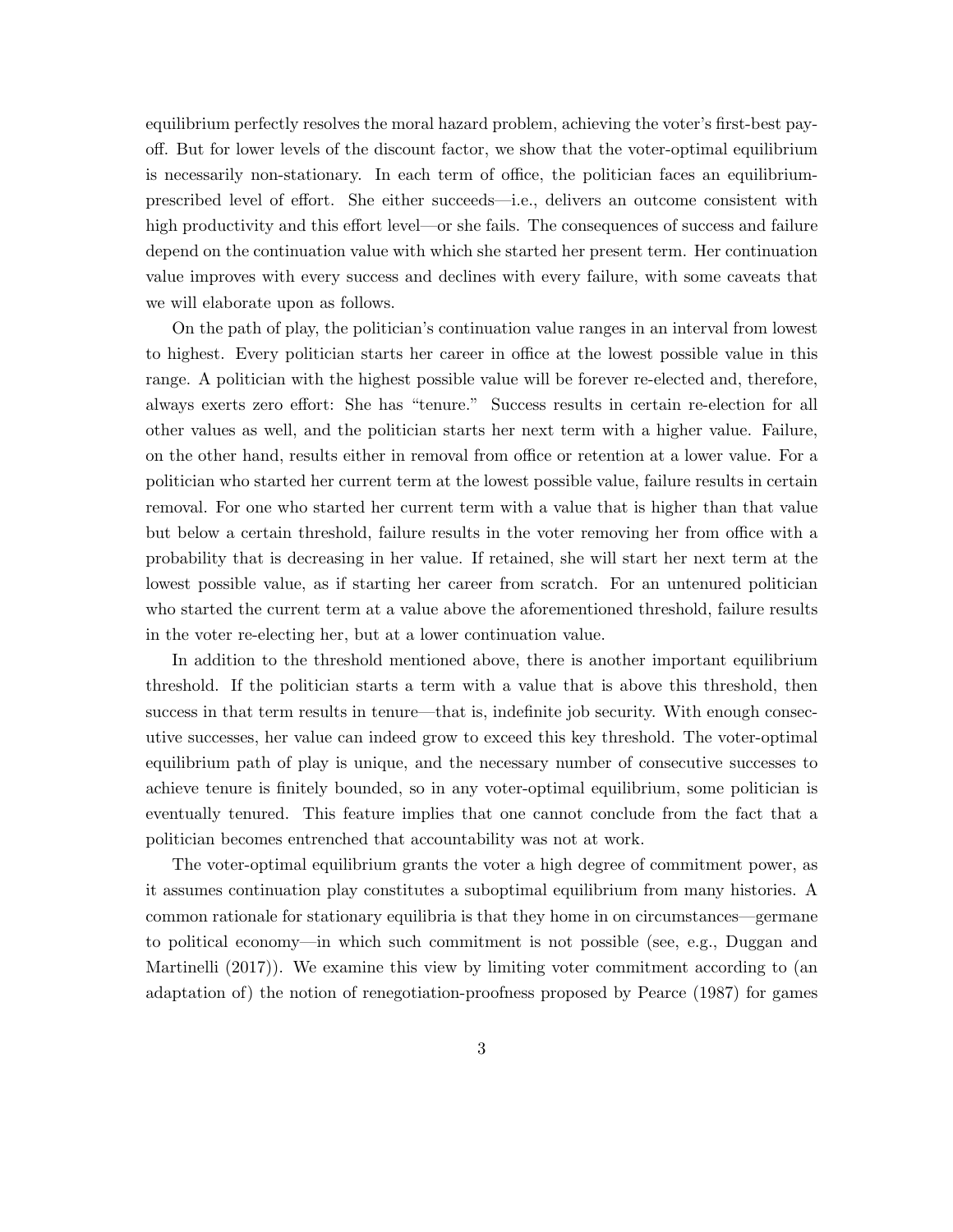with repeated structure. In short, the premise is that voters will renegotiate away from anticipated low-payoff continuation play if an alternative equilibrium exists that generates a high payoff uniformly across all histories. We establish that, for some parameter values, stationary equilibria are not renegotiation-proof in this sense. In fact, the main qualitative features of voter-optimal equilibria described above carry over to all renegotiation-proof equilibria as well, except that no politician is ever completely tenured on the path of play.<sup>2</sup> Hence, far from being ruled out by a collective commitment concern, richer dynamic equilibria are sometimes explicitly selected by it.

We also enrich the model in two directions, showing the versatility of the canonical accountability model (shed of its traditional restriction to stationary play) and generating new economic insights as we add features to the original framework. First, we allow politicians in office to voluntarily retire if they encounter a sufficiently attractive outside option. Optimal career dynamics in such a model are again similar to that of the baseline model, but the possibility of a sufficiently attractive outside offer precludes the possibility of politician entrenchment, as the incumbent will eventually voluntarily retire. In addition, we find that opportunities for politicians to work outside politics can be both helpful and harmful to voters' interests. On the one hand, if politicians expect to voluntarily exit from politics soon, this makes it harder for the voter to provide dynamic incentives to the politician with the promise of future rewards. On the other hand, if sitting politicians are more likely than those who have been removed from office to receive these lucrative opportunities, then they have an additional benefit from office, the cost of which is not borne by the voter. Since a politician can stay in office solely at the pleasure of the voter, this gives her an additional incentive to serve voters' interests. Thus, private-sector opportunities generate a countervailing economic force that can, in fact, aid accountability.

Second, we consider a setting with both moral hazard and adverse selection in which politicians can be either "good" (high ability) or "bad" (low ability) types; effort and ability are complements; and bad types always fail. Ashworth et al. (2017) find that whether the voter faces a tradeoff between sanctioning poor performance and selecting good types depends on whether effort and ability are complements or substitutes: If they are complements, then providing incentives serves to distinguish good types from bad types, so that no such tradeoff exists. But in the dynamic setting, we show that this tradeoff can resurface, albeit in a different form, even under such complementarity. We first show that the voter

<sup>&</sup>lt;sup>2</sup>In particular, this result implies that for the purpose of limiting entrenchment, imposing term limits of any length is also suboptimal.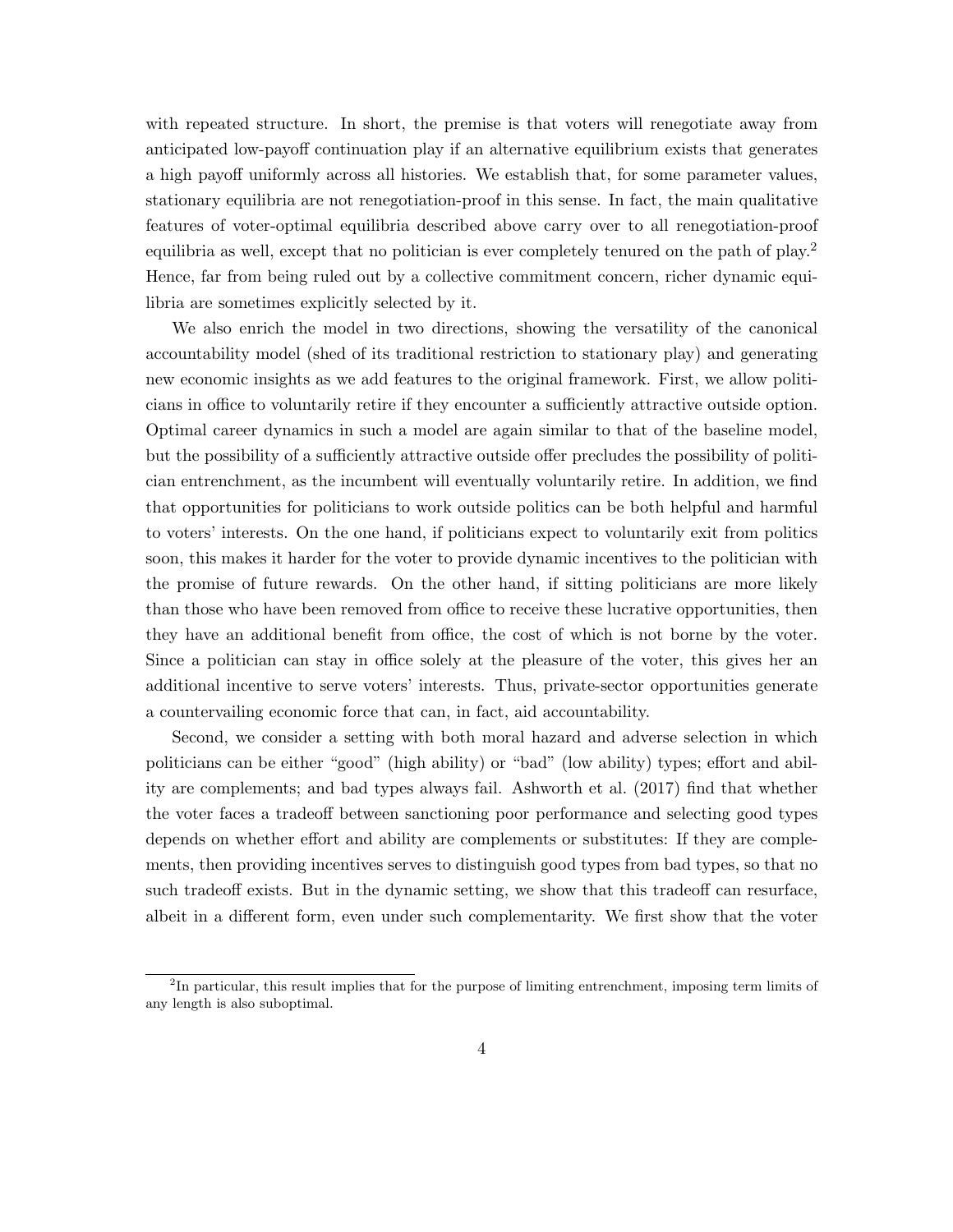cycles through politicians until he discovers one that is good.<sup>3</sup> If the good type is rare in the pool of politicians, a consequence is that removing a politician who is known to be good comes with the cost of having to wait through a potentially long spell of low performance. Since incentivizing more work from the politician entails lowering her initial continuation value (and, consequently, firing her sooner in expectation), the voter's selection problem makes it costlier for him to provide future incentives. Therefore, an intertemporal tradeoff emerges between sanctioning and selection, even when effort and ability are complements.

Related literature— As we mentioned above, models in which politicians are unrestricted in the number of terms they can serve typically focus on stationary equilibria, following the early work of Barro (1973), Ferejohn (1986), Banks and Sundaram (1990, 1993), and others. A notable exception is Schwabe (2009), who allows politicians to serve an unrestricted number of terms but restricts attention to a class of equilibria that are suboptimal for the voter. In recent work, Anesi and Buisseret (2020) and Kartik and Van Weelden (2019) also allow for an unrestricted number of terms, studying models with both adverse selection and moral hazard. Anesi and Buisseret (2020), however, restrict attention to the case of minimal discounting, whereas Kartik and Van Weelden (2019), who look at settings both with and without term limits, focus on a class of Markovian equilibria in the latter. Our paper closely relates to this prior work, but focuses on long-run career dynamics under optimal political accountability in the case in which stationary equilibria are not optimal.

Our work also connects to prior work on political careers. Like much of the above literature, past work on political careers also looks mainly at models in which politicians serve only a restricted number of terms, or the relationship between voters and politicians is stationary. Ashworth (2005), for example, studies a three-period career concerns model in which politicians allocate effort across different activities, focusing on how career stage determines this allocation. Mattozzi and Merlo (2008) study a two-period model in which politicians decide whether to enter/remain in politics or work in the private sector.

Finally, our paper relates to prior work on repeated moral hazard. It is most closely related to work studying principal-optimal equilibria in settings in which the principal is unable to finely adjust the agent's compensation. This includes the work on delegation by Lipnowski and Ramos  $(2020)$ , Li et al.  $(2017)$  and Guo and Hörner  $(2020)$ , as well as other studies in political economy, including those on indirect control and war by Padró i Miquel and Yared (2012) and Yared (2010) and a recent paper by Foarta and Sugaya (2019), who look at principal-optimal equilibria in an intervention game. In these contributions, as in our

<sup>3</sup>Since bad types always fail, any success perfectly certifies a politician as a good type.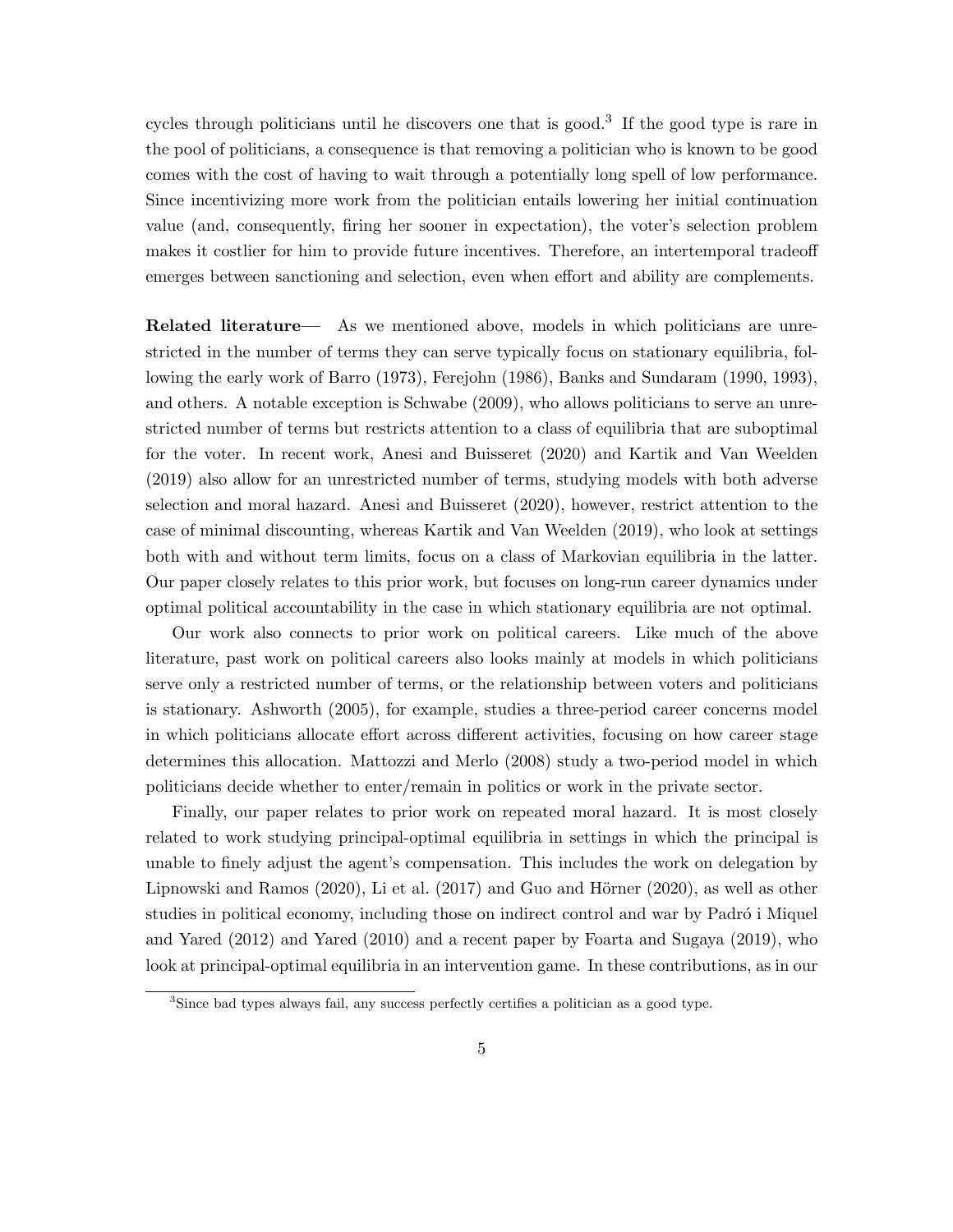work, the standard recursive toolbox developed by Spear and Srivastava (1987) and Abreu et al. (1990) facilitates the analysis of how the future terms of a relationship can substitute for monetary incentives. These techniques have been applied much more broadly in a variety of settings—for example, in related work by Fong and Li (2017), Clementi and Hopenhayn (2006), DeMarzo and Fishman (2007), Thomas and Worrall (1990) and Atkeson and Lucas (1992), which all share with our work the feature that utility is imperfectly transferable due to limited liability or risk aversion.

In our model, the principal has only the simple choice of whether to fire or retain the agent—the voter's so-called "blunt tool." This choice—i.e., the provision of job security—is the main incentivizing device in many other settings besides ours, where the remuneration of workers is fixed and does not vary with performance through options, bonuses, commissions, and the like. Our model applies to these settings as well.<sup>4</sup> In addition to being a realistic feature of many agency relationships, the possibility of replacement furnishes additional structure on the dynamic relationship by endogenizing the principal's outside option. This additional structure shapes substantive features of political careers in our model, for example, ensuring politicians are fired for a first-term failure in our baseline model, and ensuring that the voter benefits from voluntary politician retirement. Moreover, this structure renders certain rich relational phenomena, such as renegotiation by voters, or the simultaneity of moral hazard and adverse selection, especially tractable to analyze.

# 2 Political Accountability under Moral Hazard

#### 2.1 Baseline Model

The players in our model are a representative voter and an infinite collection of politicians. Time is discrete, with an infinite horizon and indexed by  $t \in \{0, 1, 2, \ldots\}$ . Each period starts with a politician in office. One of the politicians begins in office at date 0. A productivity shock  $\theta_t$  is drawn from  $\{0, 1\}$  independently across periods and privately seen by the politician in office. The high productivity shock,  $\theta_t = 1$ , has probability  $\mu \in (0,1)$ and the low productivity shock,  $\theta_t = 0$ , has probability  $1 - \mu$ . After seeing the productivity level, the politician chooses how much effort to exert,  $a_t \in [0,1]$ .

<sup>&</sup>lt;sup>4</sup>In fact, another relevant application of our setup is to the accountability of public employees (government bureaucrats) whose salaries are fixed. To the extent that their bosses can provide incentives, it is through the provision of job security, e.g., the threat of being transferred to undesirable postings, which is relevant even in cases where it is difficult to outright fire these public sector employees.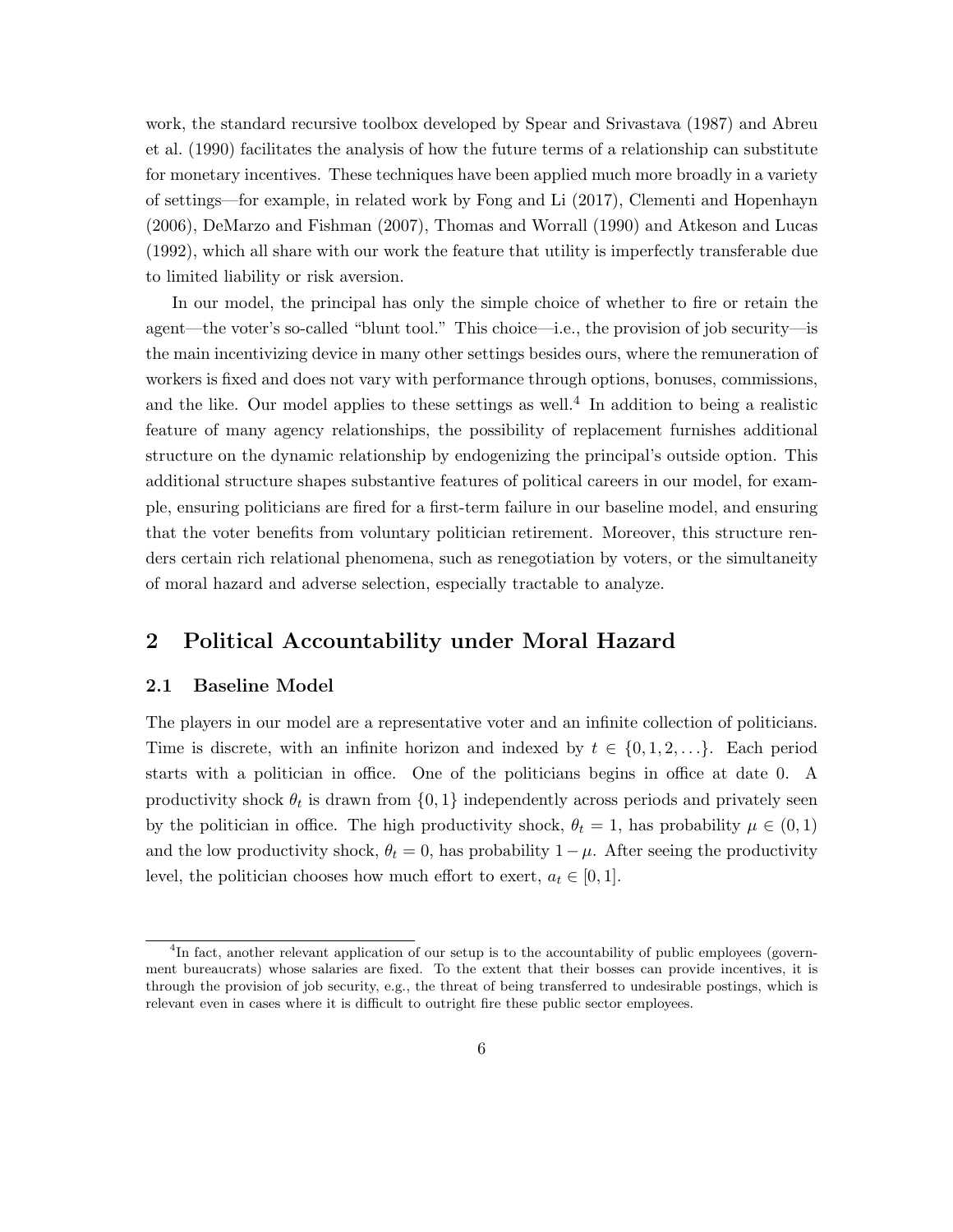The voter next observes only her own payoff, the product  $y_t = \theta_t a_t$ , and publicly decides whether to retain the politician or remove her from office. Slightly abusing terminology, we will refer to  $y_t$  as the *outcome* of period t and will often drop the time subscript when the period is clear. We denote by  $\rho_t$  the probability with which the politician is re-elected. If the voter removes the politician, she is replaced by someone from the pool and never re-enters office in the future.<sup>5</sup> In each period  $t$ , the politician in office accrues a flow payoff  $1 - ca_t$ , where  $c > 0$  is the marginal cost of effort. All politicians that are not in office get 0. All individuals discount the future using a common discount factor,  $\delta \in (0,1)$ . In each period  $t > 0$ , we will use the term *incumbent* to refer to the politician in office in the previous period; for period  $t = 0$ , the incumbent is the initial politician in office. We express continuation values in terms of average flow payoffs. We look at perfect public equilibria of this model that are optimal from the voter's perspective.<sup>6</sup>

Observe that the voter and politicians never move simultaneously; any deviation by the voter is observable to all politicians; and an equilibrium exists that gives the voter a zero payoff (e.g., the "always-shirk, always-replace" equilibrium). Thus, it follows that voter optimal equilibria are behaviorally equivalent to play under the voter-optimal strategy profile among those that respect politicians' incentives.<sup>7</sup> We will, therefore, let an incentivecompatible (IC) policy be a strategy profile such that no politician has an incentive to deviate from her prescribed conditional effort choice at any history.

We now observe that a special kind of IC policy (and, hence, equilibrium) is without loss of optimality from the voter's perspective. Specifically, each politician uses a pure strategy; each public history h has some effort  $a[h]$  such that the politician in office exerts effort zero, given a bad shock in the history-h period, and effort  $a[h]$ , given a good shock in the history-h period; and continuation play is identical for all outcomes  $y \ge a[h]$  and identical again for all outcomes  $y < a[h]$ . We will refer to  $a[h]$  as the equilibrium-prescribed level of effort at history h; and we will refer to any outcome  $y \ge a[h]$  as a success and to any outcome  $y < a[h]$  as a *failure*. For such a policy, it is apparent that a politician's incentives will be satisfied as long as she always willingly chooses the equilibrium-prescribed effort

 $5$ The latter is without loss for voter utility. Specifically, for any equilibrium in which the politician is re-elected after some delay, some weakly better equilibrium exists in which delayed re-election never occurs.

 ${}^{6}$ See Definitions 5.2 and 5.3 in Fudenberg and Tirole (1991) for the relevant definition of a perfect public equilibrium.

<sup>7</sup>This equivalence follows directly when the voter uses a pure strategy. Voter incentives might still matter in principle, as the voter must be indifferent when called upon to mix. However, as our analysis establishes that such indifference will automatically be satisfied in the commitment solution, this added constraint imposes no further limits on attainable voter outcomes in this model. In the environment of Section 5 (with adverse selection), this equivalence requires a public randomization device because the voter would strictly prefer to retain the politician when called upon to mix.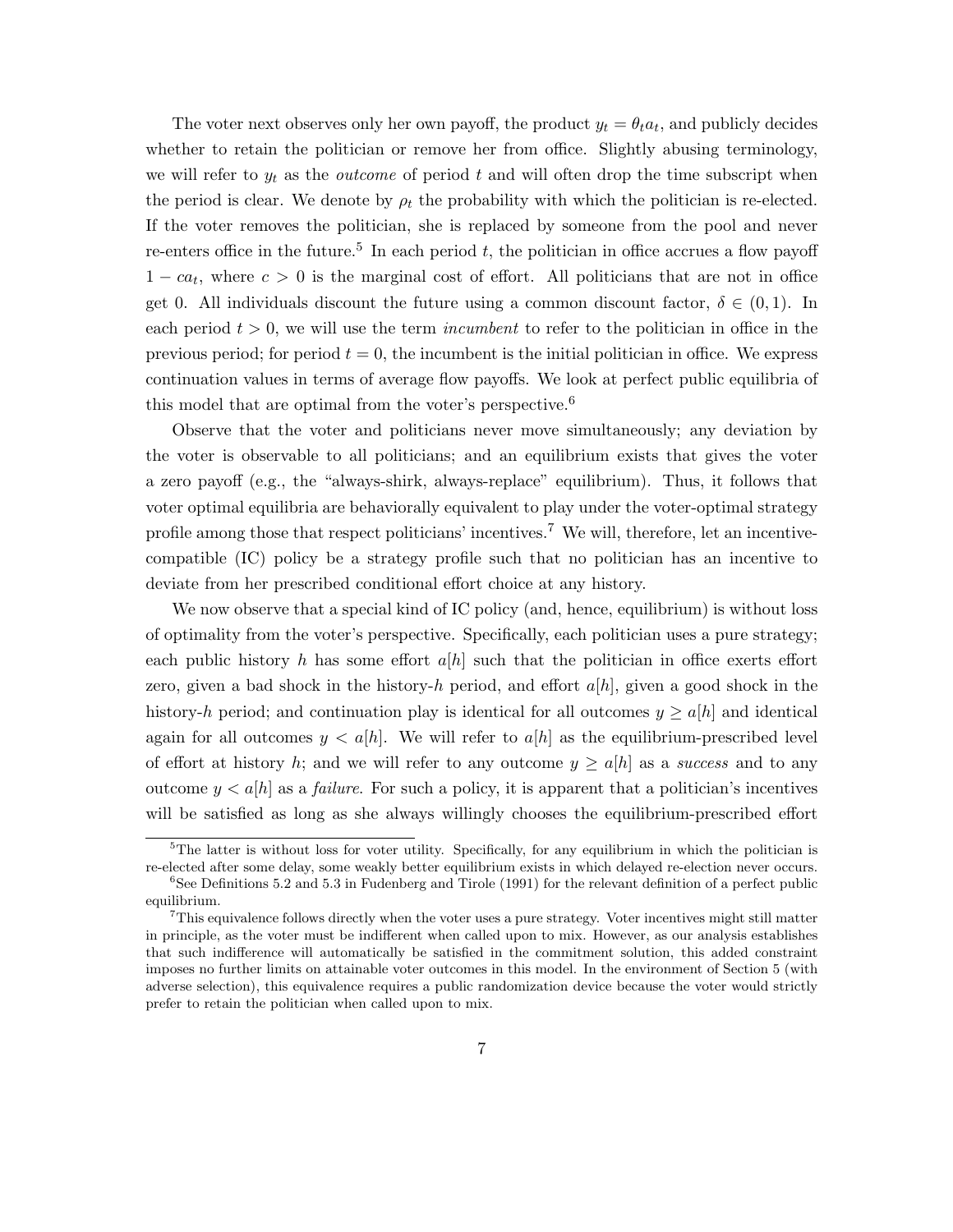over an effort of zero, following a high shock. Given this form, from now on, we will abuse notation and interpret a politician's choice at public history h to be her choice at history h conditional on a high-productivity shock in that period.

To see that the above-described policies are without loss of optimality, first note that a politician can always use a pure strategy when the voter is commited: If she were mixing over multiple pure strategies, choosing a voter's favorite among them would offer a weak improvement. Moreover, working is strictly dominated for a politician when productivity is low, as doing so leads to an inferior outcome in the stage game with no effect on the public outcome of the dynamic game. Thus, when productivity is low, the politician in office chooses not to exert any effort. Let  $a[h]$  denote the effort that the politician chooses following a high-productivity shock, and define success and failure as in the previous paragraph. We now consider the modification of the voter's strategy in which he responds to every failure as if the outcome were 0 and every success as if the outcome were  $a[h]$ . This policy clearly generates the same voter payoff as the original policy, so all that remains is to verify that it is IC. To see that it is, note that under the modified voter behavior, a politician always prefers to choose 0 over  $a \in (0, a[h])$  and  $a[h]$  over  $a > a[h]$ . Thus, the modified policy is IC as long as the politician weakly prefers  $a[h]$  to zero following a high shock. As these two choices produce outcomes that are treated in the same way as under the original policy (which was assumed to be IC), the modified policy is IC as well. Hence, the given form of equilibrium is without loss. Throughout the paper, we focus only on such policies.

Finally, note that the voter's highest feasible payoff is  $\mu$ . His first-best payoff is equal to  $\mu$  min{1, 1/c}, which obtains if and only if every politician in office exerts the highest effort satisfying participation  $(a = min\{1, 1/c\})$  in every high-productivity period.

### 2.2 Stationary Incentives

Without loss, voter behavior at any history is a step function in current outcome  $y$  that changes only at the prescribed effort level at that history. Thus, a stationary equilibrium is parametrized by a stationary effort prescription a and a stationary pair of firing probabilities  $\psi_0$  and  $\psi_a$ , such that the politician in office is removed with probability  $\psi_0$  following  $y < a$ , and with probability  $\psi_a$  following  $y \geq a$ . The politician finds it optimal to exert effort  $a_t = a\theta_t$  in all periods t, and the voter's equilibrium payoff,  $\mu a$ , is increasing in the prescribed effort level.

In addition, observe that either  $\psi_0 = 1$  or  $\psi_a = 0$  can be used without loss of optimality. Indeed, if both  $\psi_0$  and  $\psi_a$  were interior, then raising  $\psi_0$  while lowering  $\psi_a$ , so that the onpath firing rate remains constant, would preserve the politician's incentive to choose a rather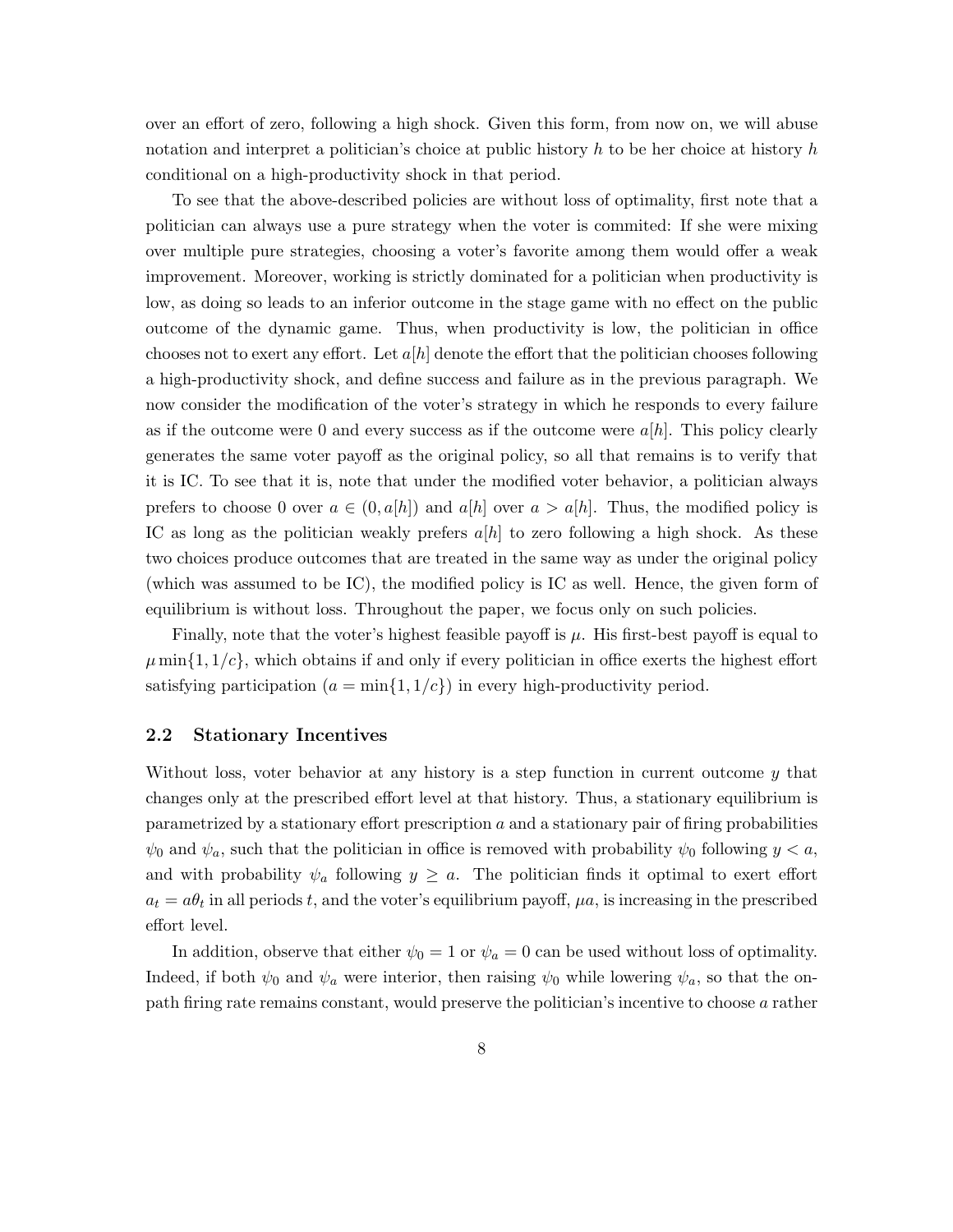than deviate to a period of shirking. Moreover, even if  $\psi_0 = 1$ , then lowering  $\psi_a$  would strengthen the politician's incentives by raising the value of working without changing the value of shirking. Therefore, we may take  $\psi_a = 0$  without loss of optimality. The politician is, thus, retained for outcome a and fired with probability  $\psi_0$  for outcome zero. Hereafter, we will drop the subscript and let  $\psi = \psi_0$ .

Facing a stationary firing rule, the politician's best response is stationary. She either works for a value satisfying  $u_W = (1 - \delta)(1 - c\mu a) + \delta[1 - \psi(1 - \mu)]u_W$  or shirks for a value satisfying  $u_S = (1 - \delta) + \delta(1 - \psi)u_S$ . Rearranging yields

$$
\frac{u_W}{u_S} = (1 - c\mu a) \frac{(1 - \delta) + \delta \psi}{(1 - \delta) + \delta \psi (1 - \mu)}
$$

.

Work is IC for the politician if and only if  $u_W/u_S \geq 1$ . As the ratio is increasing in  $\psi$ , one optimally sets  $\psi = 1$ . In this case,  $u_W/u_S \ge 1$  if and only if  $ca \le \delta$ . Thus, the optimal a is the smaller of 1 and  $\delta/c$ . The key findings are as follows.

**Proposition 0.** In a voter-optimal stationary equilibrium, for a politician in office in period t, we have:

- 1. The politician chooses effort  $a_t = \theta_t a^*$ , where  $a^* = \min\{1, \delta/c\}$ .
- 2. The politician is fired if she fails  $(y_t < a^*)$  and retained if she succeeds  $(y_t \ge a^*)$ .

The expected equilibrium payoff to the voter is  $\mu a^* = \mu \min\{1, \delta/c\}$ . In particular, a stationary equilibrium exists that achieves the voter's first-best payoff if and only if  $\delta \geq c$ .

Thus far, we have replicated the main features of the Ferejohn (1986) analysis, which also focuses on optimal stationary equilibria and shows that they can be characterized by a cutoff retention rule. However, despite the environment being stationary, voter-optimal equilibria need not be stationary when stationary equilibria do not completely resolve the moral hazard problem—that is, for values of the discount factor lower than c.

### 3 Career Dynamics

#### 3.1 Non-stationary Incentives

In the previous section, we showed that if  $\delta \geq c$ , a stationary equilibrium achieves the voter's first-best payoff, so in this case, some stationary equilibrium is obviously voter-optimal. We now look at the case in which  $\delta < c$  and study political career dynamics under voter-optimal equilibrium play.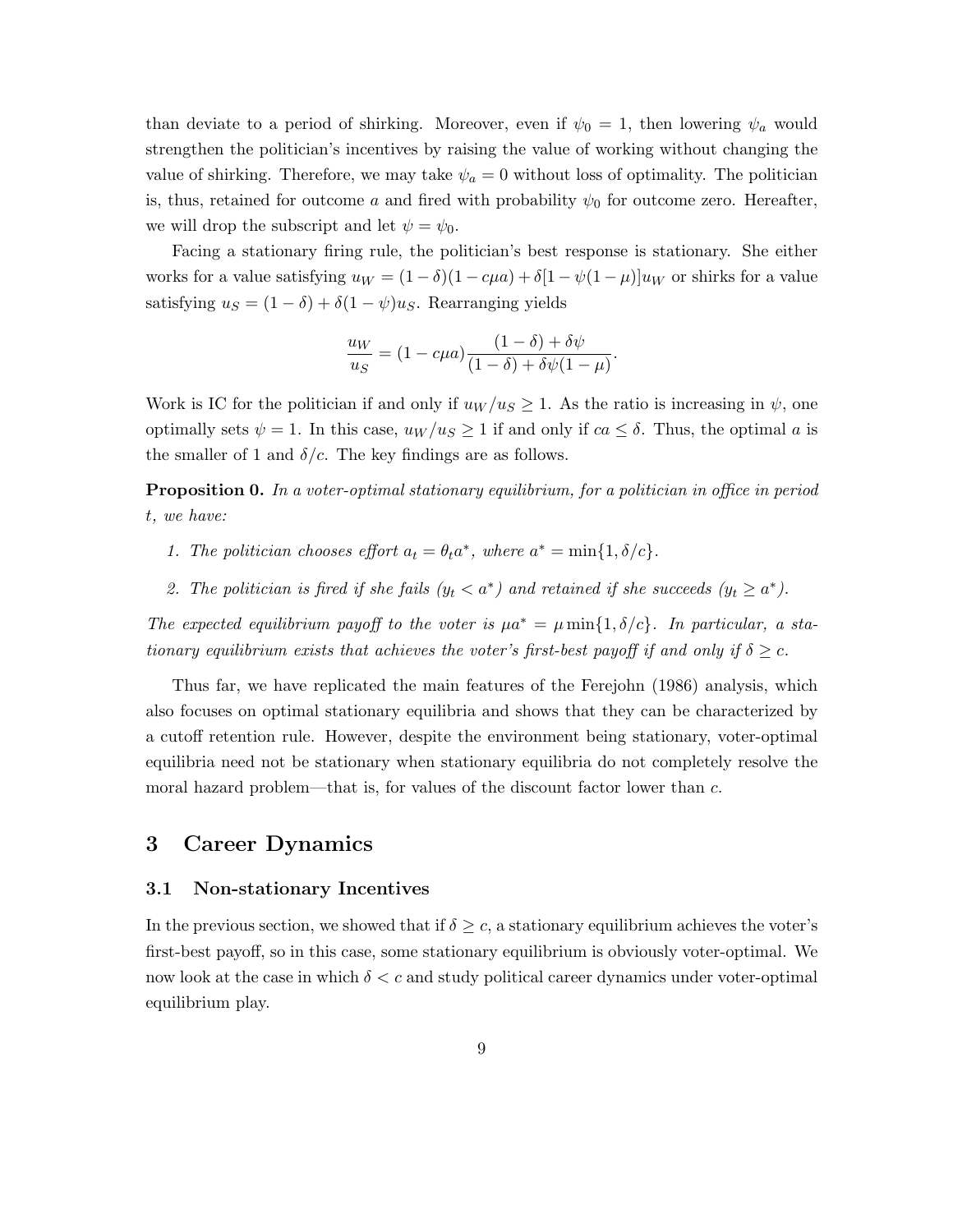We take a recursive approach à la Spear and Srivastava  $(1987)$ . Note that there is an IC policy generating continuation value u for the politician in office if and only if  $u \in [1-\delta, 1]$ . The politician can guarantee herself a payoff of at least  $1 - \delta$  by shirking indefinitely, and a maximum flow payoff of 1 can be obtained by accruing the benefits of office without exerting effort. Any value in the interval can be generated by randomizing between two IC extremes—immediate replacement after the first term and unconditional tenure.

Given the parameters  $\delta$  and c, for any politician utility u, prescribed effort a, and outcome  $y$ , it will be convenient for our main results to define the quantity

$$
v_u(a, y) := \begin{cases} \frac{1}{\delta} [u - (1 - \delta)(1 - ca)] & \text{if } y \ge a \\ \frac{1}{\delta} [u - (1 - \delta)] & \text{if } y < a. \end{cases}
$$

Simple algebra shows that, if a politician's current continuation value is  $u$ , her equilibriumprescribed effort is a, and she is (conditional on a high shock) indifferent between choosing said effort and shirking, then  $v_u(a, \cdot)$  describes her average continuation value from the next period as a function of the current period's public outcome.

**Proposition 1.** Suppose that  $\delta < c$ . In a voter-optimal equilibrium, every first-term politician takes office with continuation value  $u = 1 - \delta$ ; and for any politician who starts any period t with continuation value  $u \in [1-\delta, 1]$ , we have:

- 1. The politician chooses  $a_t = \theta_t a_u$ , where  $a_u = \min\left\{1, \frac{1-u}{(1-\delta)}\right\}$  $\frac{1-u}{(1-\delta)c}$ .
- 2. Given the outcome y in period t, if  $v_u(a_u, y) \geq 1 \delta$ , then the politician is retained with probability 1 at continuation value  $v_u(a_u, y)$  starting from the next period. If  $v_u(a_u, y) < 1 - \delta$ , she is retained with probability  $v_u(a_u, y)/(1 - \delta)$  at continuation value  $1 - \delta$  from the next period.

Moreover, every voter-optimal equilibrium generates the same distribution over the possible paths of play.

In short, the play described in Proposition 1 has (given the politician's current continuation value) the politician working as hard as can be made IC—and hence being made indifferent between working and shirking—and the voter replacing the politician as little as possible.

We now make a series of observations about this voter-optimal equilibrium. On the equilibrium path, the voter prescribes an effort level  $a<sub>u</sub>$  to the politician, which the politician chooses when productivity is high. When productivity is low, the politician optimally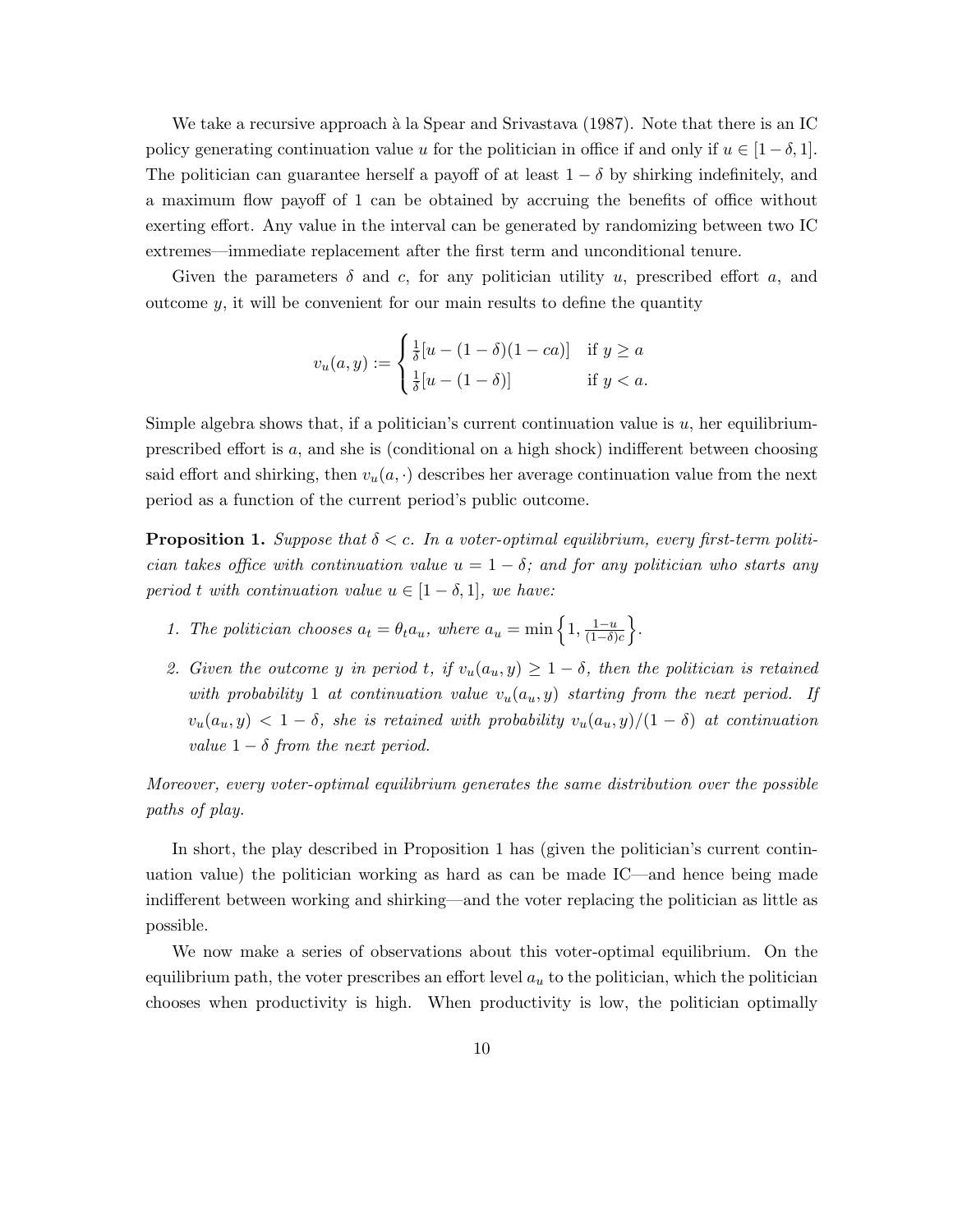chooses not to exert any effort. Note that if  $u = 1$ , the equilibrium-prescribed effort level is  $a_u = 0$ , so the politician cannot fail. We say that a politician with continuation value  $u = 1$  has *tenure*: She remains in office forever, independent of all current and subsequent outcomes, and, therefore, never exerts any effort.

Next, note that a politician who is successful is re-elected for sure, with a continuation value higher than that of her previous period. Failure, however, results either in removal from office or retention at a continuation value lower than the previous period's. In particular, if  $u = 1 - \delta$  (which is the lowest possible continuation value for a politician currently in office, and the one at which every politician starts her career), then failure results in certain removal. If  $u \in (1 - \delta, 1 - \delta^2)$ , then failure results in the politician being probabilistically retained, and if she is retained, then she starts the next term at value  $1 - \delta$ , as if starting her career from scratch. If  $u \geq 1 - \delta^2$  and she fails, then she is retained for sure at a value that is lower than the value with which she started the term, but higher than that at which she started her career.

Importantly, as a politician's continuation value climbs with an increasingly long run of successes, it is possible for her to actually achieve tenure on the path of play. In particular, whenever the politician's continuation value is above  $1 - (1 - \delta)c$ , being successful in the current term results in tenure. Indeed, if  $u > 1-(1-\delta)c$ , then the prescribed effort is  $a_u < 1$ , and, hence,  $v_u = 1$  if the politician succeeds. A related observation is that all untenured politicians who are more than one successful term away from tenure are prescribed the maximum feasible effort level of  $a = 1$ ; and if a politician is only one successful term away from tenure, then she is prescribed an effort level that is either strictly less than 1 because u exceeds  $1 - (1 - \delta)c$  or is equal to 1 because u exactly equals  $1 - (1 - \delta)c$ . The corollary below shows that with a long enough run of successes, the politician's continuation value can, indeed, cross this threshold.

**Corollary 1.** Suppose that  $\delta < c$ . Then, the sequence of cutoffs  $\{\frac{\delta}{1-\delta}\}$  $\frac{\delta}{1-\delta^k}\}_{k=1}^{\infty}$  is such that, if  $\frac{\delta}{1-\delta^{k+1}} < c \leq \frac{\delta}{1-\delta}$  $\frac{\partial}{\partial 1-\delta^k}$ , then in the voter-optimal equilibrium, any politician who has k consecutive successes will be tenured if successful in the following period. If  $c > \frac{\delta}{1-\delta}$ , any politician that produces a single success in office will be immediately tenured.

**Proof.** A straightforward recursive calculation shows that if the politician starts with continuation value  $1 - \delta$ , then, following k successes, her continuation value will be

$$
u_k = 1 - \frac{1}{\delta^{k-1}} + \left(\frac{1}{\delta^k} - 1\right)c.
$$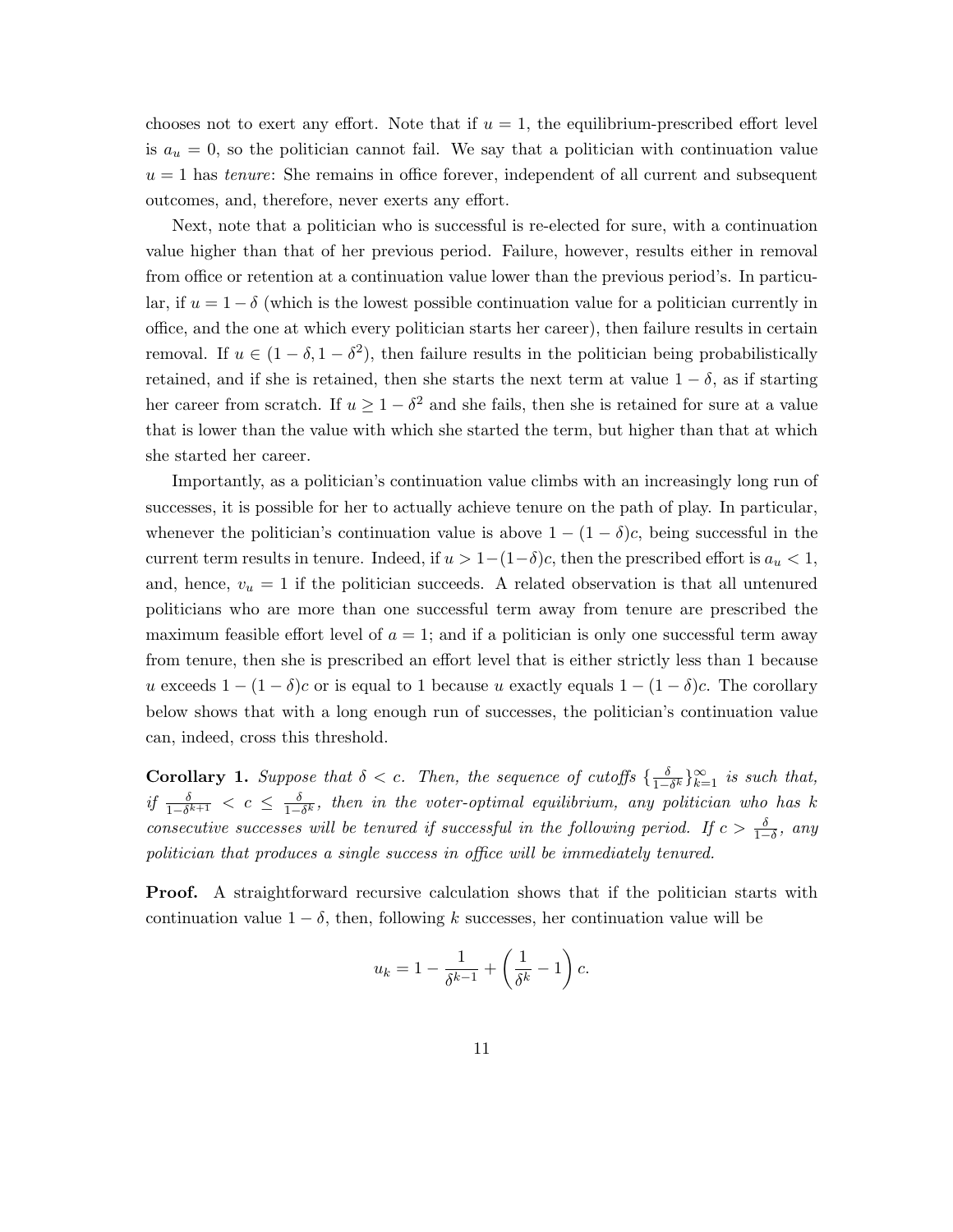Thus,  $u_k \geq 1 - (1 - \delta)c$  if and only if  $c \geq \delta/(1 - \delta^{k+1})$ . Therefore, if  $\frac{\delta}{1 - \delta^{k+1}} < c \leq \frac{\delta}{1 - \delta}$  $\frac{\delta}{1-\delta^k}$ , then any politician with k past successes will be tenured after her next success. If  $c > \delta/(1-\delta)$ , then every politician will be tenured after her first success.

Because the sequence of cutoffs in the corollary converges to  $\delta$ , for any value of  $c > \delta$ , some politician will eventually achieve enough consecutive successes to become tenured. This result implies that the optimal way for the voter to incentivize effort in the early periods is to provide the politician with the promise of tenure. The promise is credible given that the voter can be punished for breaking the promise—for instance, if the relationship stipulates that the continuation equilibrium has every subsequent politician exerting zero effort and being replaced with certainty.

The corollary puts an upper bound on the number of consecutive successes needed for the politician to achieve tenure. But, in fact, a politician may achieve tenure with fewer consecutive successes if she has a sequence of successes following a failure that resulted in her being re-elected with a continuation value larger than  $1 - \delta$ . As mentioned above, this case arises if the politician's continuation value has climbed above  $1 - \delta^2$ . That said, such an outcome requires that the politician has not yet been tenured prior to this point. In particular, it is possible that the tenure threshold  $1 - (1 - \delta)c$  mentioned above is smaller than  $1 - \delta^2$ , in which case the politician could be tenured on the path of play without ever having experienced a term with perfect short-term job security.

Figure 1 makes our observations concrete by depicting some simulated paths of the politician's continuation value for a numerical example. The figure shows that some politicians have longer careers than others. Some achieve tenure more quickly; others take longer; and still others may be removed from office before they make tenure. In the early stages of a politician's career, failure is more prone to result in the politician being replaced or the continuation value being "reset" to  $1 - \delta$ . Failure later on is less likely to result in removal or a reset since later-term career continuation values tend to be higher. A politician is more likely to serve another term the more successful she has been in the past, but even politicians who start their careers with a good run may have short careers if they are unlucky enough to experience a sequence of bad shocks. Hence, while job security tends to grow over a politician's career in office, it need not grow monotonically on the path of play.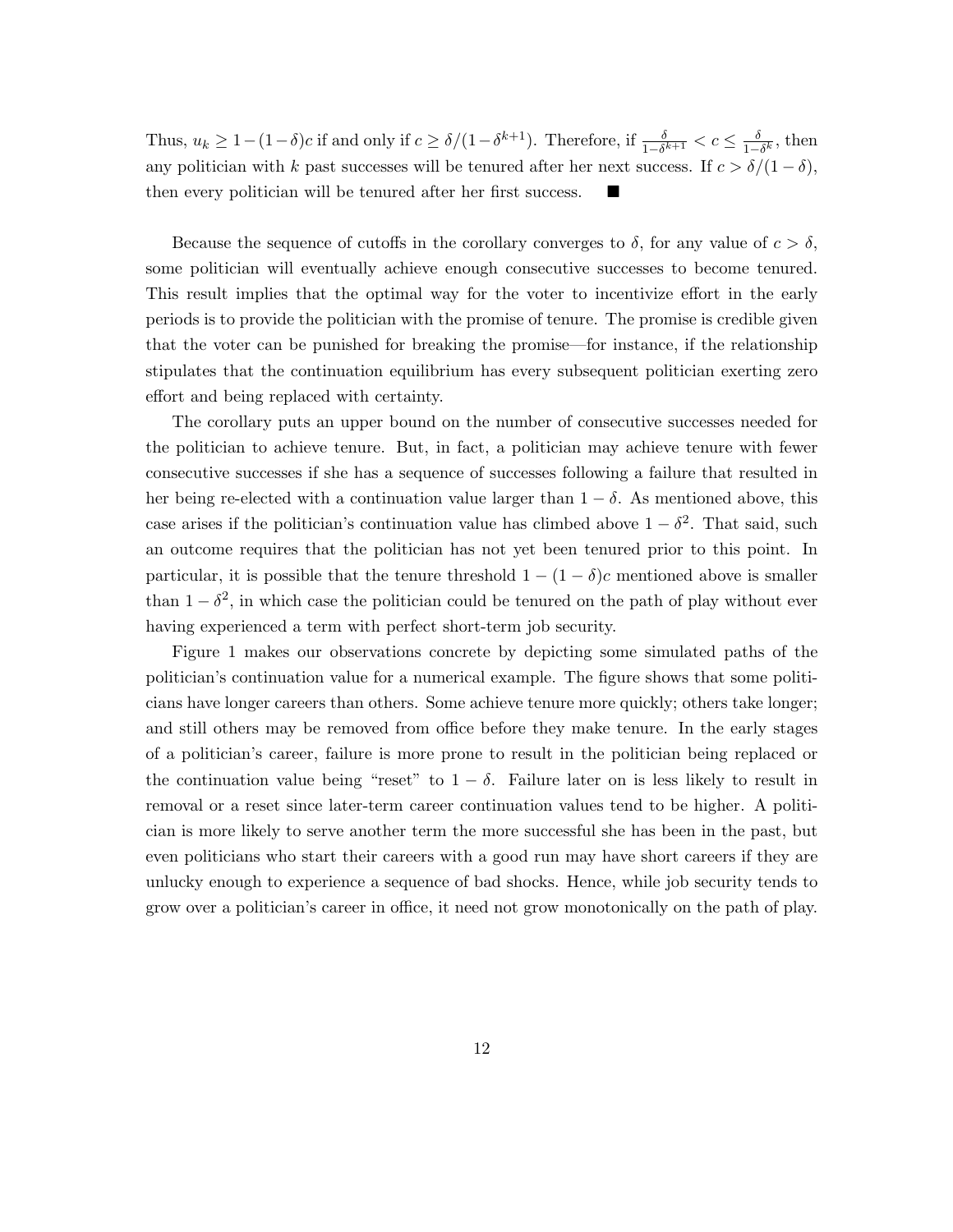

**Figure 1:** Simulated paths of continuation values for parameter values  $\mu = 0.8$ ,  $c = 0.9$ , and  $\delta = 0.85$ . The important thresholds for continuation value are, therefore,  $1 - \delta = 0.15$ ,  $1 - \delta^2 = 0.2775$  and  $1 - (1 - \delta)c =$ 0.865.

Similarly, a politician's effort tends to decline over her career in office, but need not grow monotonically along every path.<sup>8</sup>

Finally, let us emphasize that our observations about the path of play are not merely features of a special voter-optimal equilibrium characterized in Proposition 1. Indeed, these observations are strengthened by the fact (established in the proposition) that all voteroptimal equilibria are equivalent in terms of the paths of play that they generate. We prove this in the appendix by observing that the voter's optimal continuation payoff, as a function of the politician's value u, is either affine or strictly concave on  $[1-\delta, 1]$ . This feature implies that the equilibrium actions solved for in Proposition 1 above are, in fact, uniquely optimal.

#### 3.2 Limiting Voter Commitment

The results of the previous section show how the voter incentivizes work from an incumbent politician (in the early and middle parts of the politician's career) through the delayed reward of tenure. But once the moment to tenure the politician arrives, the voter can expect to derive no subsequent value from her. While such a history generates the best possible continuation play for the incumbent politician, it is the worst possible continuation

<sup>8</sup>Whereas average effort is highest for newly elected politicians and converges to its lowest level as tenure in office converges to infinity, even average effort may not decline monotonically over time, because time is discrete in our model. For example, when  $\delta/(1-\delta^2) < c < \delta/(1-\delta)$  and  $\mu$  is very small, one can verify that the average third-term politician exerts higher effort than the average second-term politician.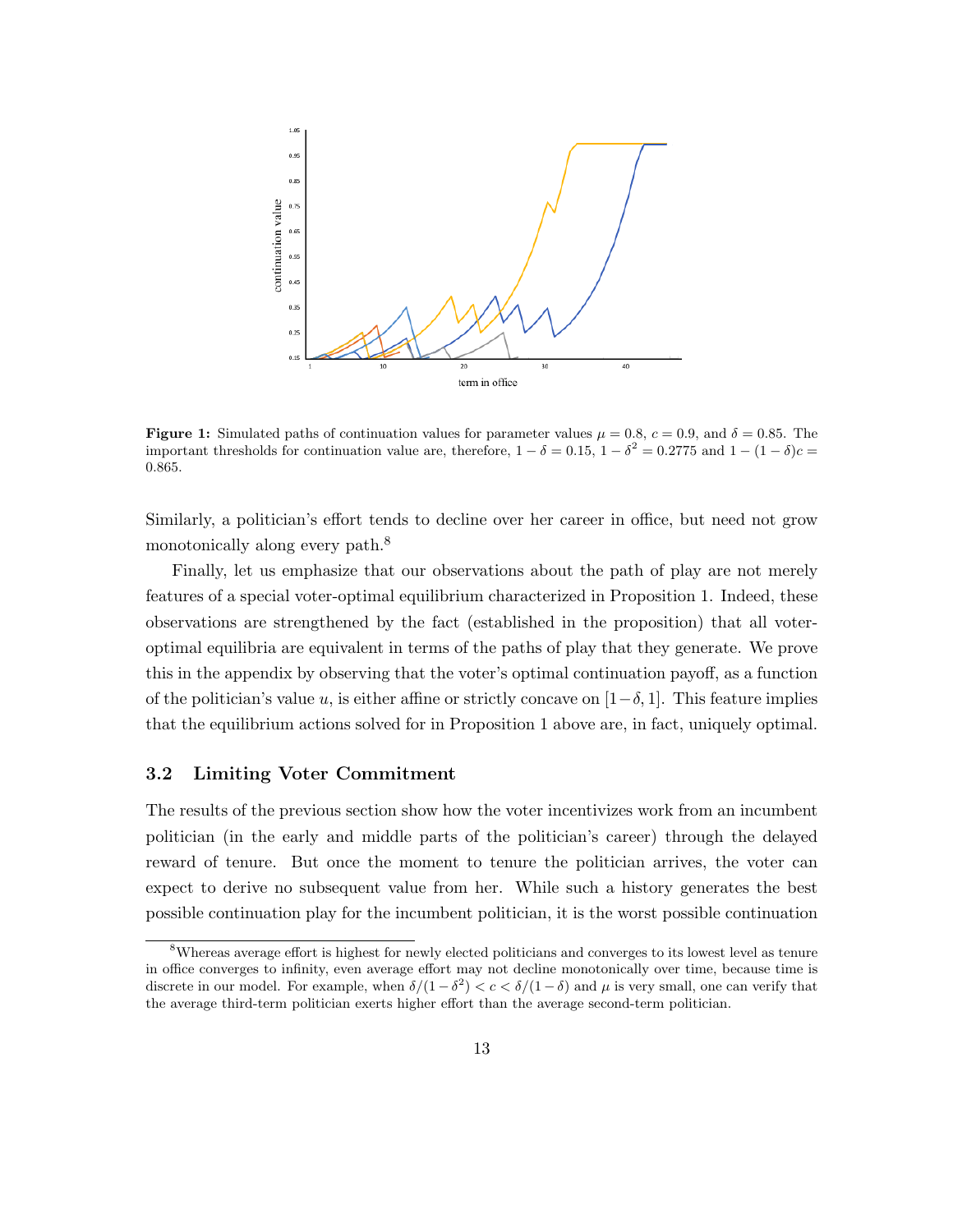play for the voter. Can the voter commit to tolerating this low value once a politician has created sufficient past value? Though Proposition 1 describes a perfect equilibrium of the game (and so, interpreted literally, requires no commitment power), a valid concern is that voters might want to somehow coordinate on a new equilibrium when facing such a dismal future.

In this section, we limit the voter's commitment power by imposing a threshold,  $\pi$ , such that his equilibrium payoff cannot fall below  $\pi$  at any history. This approach is reminiscent of the form of renegotiation-proofness introduced by Pearce (1987). In Proposition 2, we consider exogenous thresholds below which the voter's payoff cannot fall at any equilibrium history. One can think of the *extent* of the voter's commitment power as being measured by the magnitude of  $\pi$ : The higher  $\pi$  is, the less ability the voter has to tolerate unfavorable outcomes ex post. In line with Pearce (1987), we focus in Corollary 2 on the highest (so in this sense, endogenous) threshold that can possibly be sustained, essentially allowing the voter to renegotiate away from the path whenever such renegotiation is itself credible.<sup>9</sup>

Given an exogenous limit to the voter's commitment, what is the form of constrainedoptimal play? The next proposition answers this question, showing that the sole effect is to cap the politician's achievable continuation value.

**Proposition 2.** Suppose that  $\delta < c$ , and fix a payoff lower bound  $\pi > 0$ . Some  $\hat{u} \in [1-\delta, 1)$ exists such that, in any equilibrium that is optimal for the voter, subject to the constraint that the voter's continuation payoff after every history is at least  $\pi$ : (i) the continuation value at any history of any politician in office lies in  $[1 - \delta, \hat{u}]$ ; (ii) every politician who enters office starts with continuation value  $1 - \delta$ ; and (iii) if a politician starts a period t with continuation value u, we have:

- 1. The politician chooses  $a_t = \theta_t a_{u,\hat{u}}$ , where  $a_{u,\hat{u}} = \min\{1, \frac{(1-\delta)(1-u)+\delta(\hat{u}-u)}{(1-\delta)c}\}$  $\frac{(1-u)+o(u-u)}{(1-\delta)c}$ .
- 2. Given the outcome y in period t, if  $v_u(a_{u,\hat{u}}, y) \geq 1 \delta$ , then the politician is retained with probability 1 at continuation value  $v_u(a_{u,\hat{u}}, y)$  starting from the next period. If  $v_u(a_{u,\hat{u}}, y) < 1 - \delta$ , then she is retained with probability  $v_u(a_{u,\hat{u}}, y)/(1 - \delta)$  at continuation value  $1 - \delta$  from the next period.

This payoff cap  $\hat{u}$  is smaller for higher ˜  $\pi$ .

<sup>&</sup>lt;sup>9</sup>While our approach is inspired by Pearce (1987), one important difference is that Pearce (1987) chiefly focuses on strongly symmetric equilibria of a symmetric game, while we apply analogous reasoning to a principal-agent setting under the hypothesis that the principal can unilaterally initiate renegotiation. We believe that this approach to renegotiation could be appropriate in other dynamic principal-agent settings.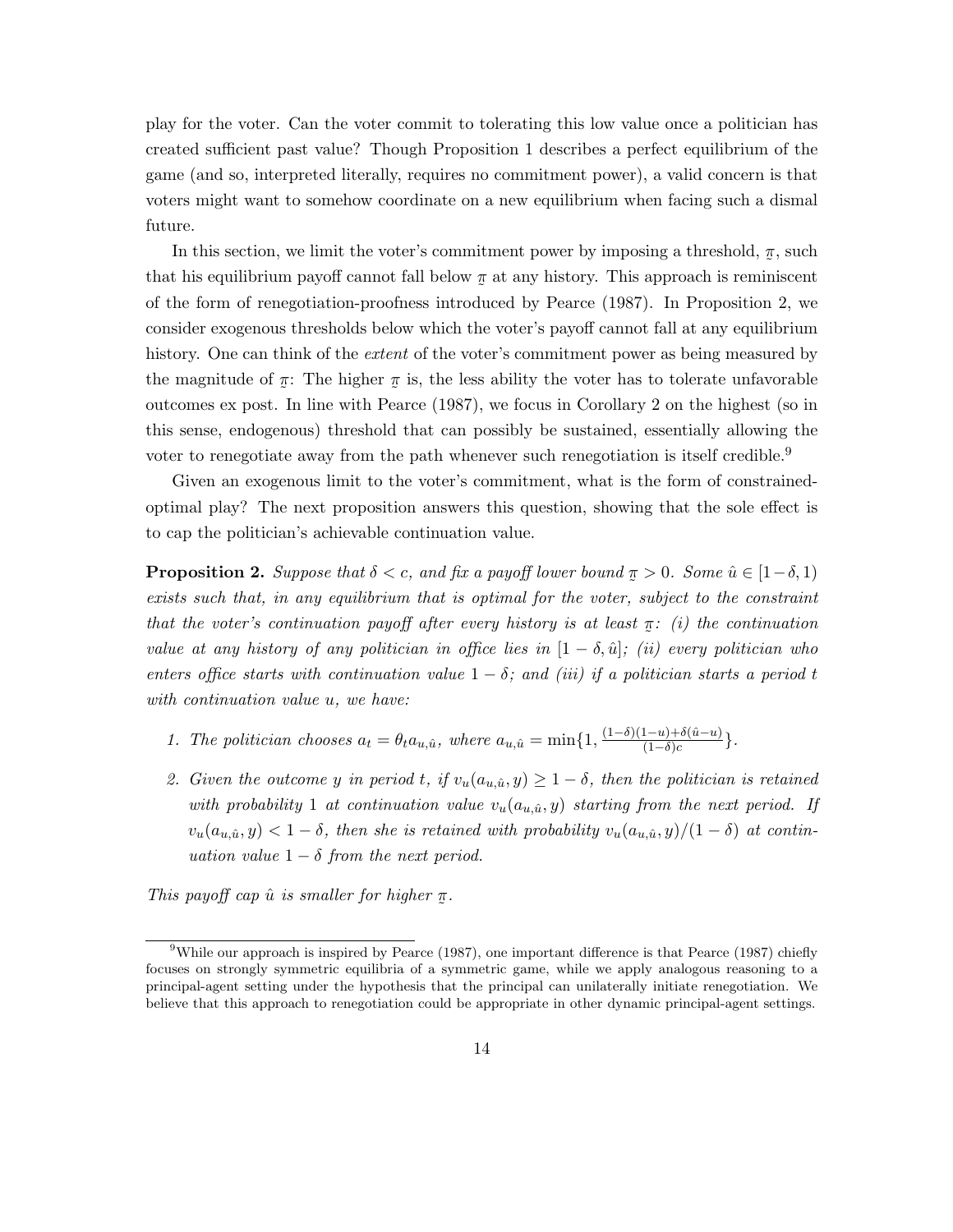An important implication of the proposition is that the optimal way to "protect" the voter from suffering low payoffs is to directly preclude entrenchment—that is, to place a permanent upper bound on the degree of job security a politician can enjoy, whatever her history is in office. For any level of voter security  $\pi$ , the proposition says that an "entrenchment limit"  $\hat{u}$  exists that could assure the voter a value of  $\pi$  from any history, and moreover that a more stringent voter security level necessitates a more stringent limit to politician entrenchment. If a politician ever achieves the highest possible continuation value of  $\hat{u}$ , then she chooses a low effort of  $(1 - \hat{u})/c$  in that period, maintains the same continuation value if she succeeds, and has her continuation value fall to the strictly lower value of  $\left[\hat{u}-(1-\delta)\right]/\delta$  if she fails. Apart from this modification, the proposition shows that the dynamics of a politician's career are qualitatively similar to those of the baseline model.

Another implication of the proposition is that, for the purposes of limiting politician entrenchment, it is suboptimal to impose a fixed term limit of any length. This suboptimality is obvious in the case of a one-term limit, as a politician facing no dynamic incentives at all would always shirk. It is also intuitive in the case of a two-term limit. Indeed, if moral hazard is binding (that is, if  $\delta < c$ ), then a first-term politician exerts the exact same effort level as under the best stationary equilibrium for the voter, being re-elected if she attains at least that outcome and replaced otherwise.<sup>10</sup> Therefore, the best equilibrium with a two-term limit gives her a payoff of  $1/(1 + \delta)$  times that of the best stationary equilibrium, and it provides a worst-case voter utility of  $\delta/(1+\delta)$  times that of the best stationary equilibrium. In a sense, the two equilibria feature the same degree of entrenchment, as all politicians in office in either of these equilibria always have a continuation value of  $1 - \delta$ . Consequently, imposing a two-term limit also does not permit dynamics to outperform a stationary equilibrium, for either the best-history voter value or the worst-history voter value. Moreover, given the proposition, the suboptimality of imposing a fixed term limit extends to term limits of any fixed number of terms.

The key idea behind Proposition 2 is that the voter might renegotiate away from an equilibrium when continuation play gives him a low payoff, say  $\pi_L < \pi$ . However, this ˜ renegotiation will be credible only if the proposed new equilibrium is not vulnerable to the same sort of renegotiation. Internal consistency requires that, at any possible future history, the new equilibrium continuation payoff that the voter faces is itself at least  $\pi_L$ 

<sup>&</sup>lt;sup>10</sup>Let  $\pi^*$  be the voter-optimal equilibrium payoff for the voter if politicians face a two-term limit. Since every second-term politician shirks, the voter's continuation payoff from retaining a politician is  $\delta \pi^* < \pi^*$ . Therefore, the voter optimally fires the politician for failure and makes IC bind, just as in the stationary equilibrium—and so (maximizing first-term effort subject to these two constraints) a first-term politician chooses the same effort level as in the best stationary equilibrium.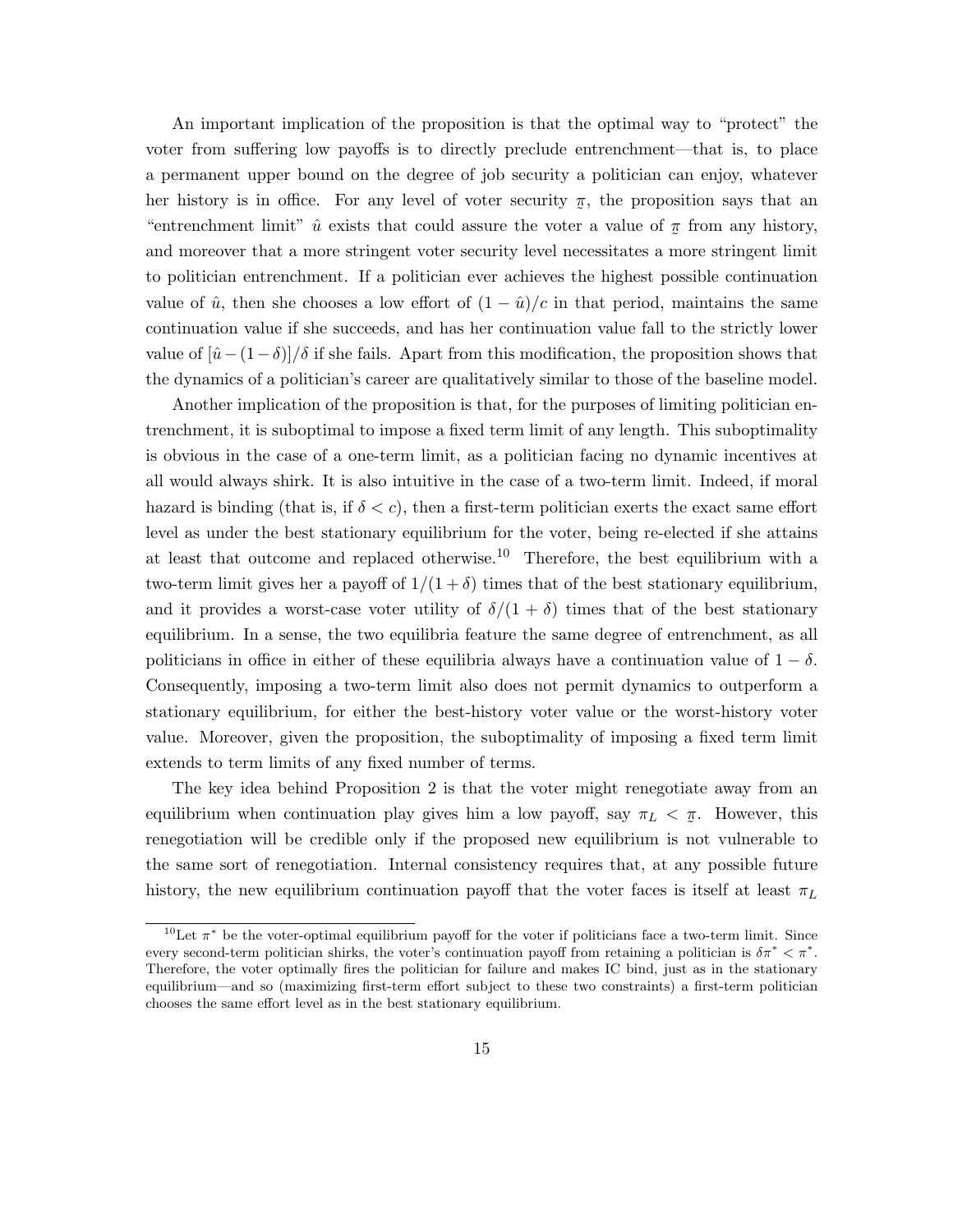because, otherwise, the voter would similarly wish to renegotiate. This internal consistency can be taken a step further: If an equilibrium exists that guarantees a continuation payoff of  $\pi_H > \pi_L$  at every possible future history, then how can the equilibrium that guarantees only  $\pi_L$  be credible? If a history from which the voter's continuation is near  $\pi_L$  might again occur, would the voter not renegotiate away from this new equilibrium? And would the politicians not anticipate this? Following Pearce (1987), only one level of worst-case continuation payoff to the voter,  $\tilde{a}$  $\pi$ , satisfies this internal consistency property: the highest feasible lower bound  $\pi$ .

One may wonder whether choosing  $\pi$  to be Pearce's bound ultimately selects (or at least allows for) stationary equilibria. The following corollary shows that, at least for some parameter values, this is not the case.

**Corollary 2.** If  $1/(2 - \mu) < \delta < c$ , then some  $\pi$  exists such that some equilibrium gives the voter a payoff of at least  $\pi$  after every history, while every stationary equilibrium gives the voter a payoff strictly below  $\pi$ . In particular, an equilibrium of the form described in ˜ Proposition 2 exists such that voters are strictly better off after every history than under any stationary equilibrium.

The corollary shows that allowing the voter to renegotiate away from bad equilibria (that is, limiting voter commitment) can actually preclude stationary play. Following Pearce's justification that renegotiation itself must be credible (which selects  $\pi$  from Proposition 2 to be as large as possible), Corollary 2 shows that equilibria featuring richer dynamics can be "more credible" for voters than stationary equilibria. Note that the assumption in the proposition that  $\delta < c$  simply rules out the case in which the voter can achieve his first-best payoff. The condition  $1/(2 - \mu) < \delta$  says that, despite binding moral hazard, the future is still sufficiently valuable.

Put differently, the conclusion of Corollary 2 leads us to question the conventional view that stationary equilibria describe the natural outcome when voters cannot commit in the political accountability model. The result shows that this interpretation is misleading. After all, what exactly is the voter's "inability to commit"? We have argued (following Pearce) that it is the common understanding that the voter may, in some contingencies, desire to renegotiate the promises he has made to the politician. But from where does this desire to renegotiate arise? Presumably, it is activated by the voter facing a pessimistic enough future. Lack of commitment, then, is the voter's inability or unwillingness to tolerate low future payoffs, which is exactly what the Pearce bound formalizes. Lack of commitment, importantly, is not the voter's inability or unwillingness to condition on past history.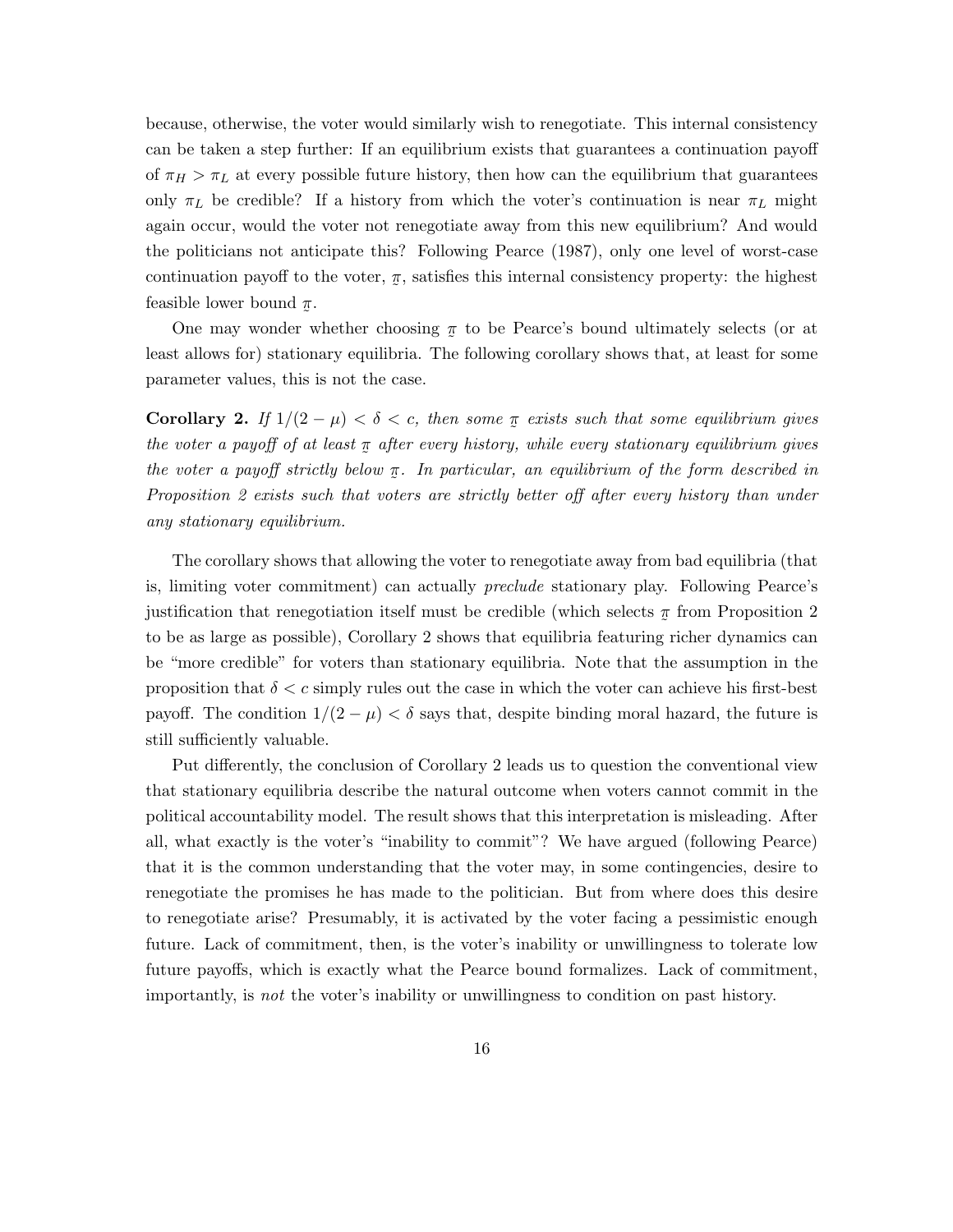#### 3.3 Political Careers in Practice

The existing literature and conventional wisdom point to a variety of factors that shape political career dynamics, including the returns to seniority in the party and the legislature;<sup>11</sup> the increases in productivity and skill that come with job experience;<sup>12</sup> the changes in individual, constituent and ruling party ideology;<sup>13</sup> and the creation of a loyal voting coalition among constituents, which potentially grows more stable over time.<sup>14</sup> Our model, on the other hand, stresses a different factor that potentially shapes political careers: the evolving dynamics of optimal political incentives under moral hazard.

In our model, politicians who enjoy long spells of good luck deliver good outcomes to their constituents and are rewarded with the promise of job tenure. Others are expelled from office. In the political lifecycle, as in many other settings, idiosyncratic shocks such as those in our model can confound the empirical link between political career dynamics and factors such as seniority, learning-by-doing, political consolidation, and so on.

How well do the dynamics of our model correspond to the stylized facts about political careers? Are they consistent with these facts, or do they provide countervailing pressures that work against the forces that generate these patterns?

Data collected by Hibbing (1991) show that while incumbents do very well in general, first-term members of Congress are the most electorally vulnerable. Re-election rates among those seeking a new term are generally increasing in tenure but are relatively stable after the first term. From Hibbing's analysis, it is also apparent that political entrenchment is not an unusual or even atypical phenomenon. In Figure 2, we supplement Hibbing's data on reelection rates among U.S. House members for the period 1946-84 with data from two other countries: Norway and the U.K. While the electoral and party systems in these countries differ, the pattern of re-election rates over terms in office is largely similar, suggesting that the pattern uncovered by Hibbing for the U.S. is probably not entirely driven by the specifics of the American electoral and party systems.<sup>15</sup>

<sup>&</sup>lt;sup>11</sup>See, for example, McKelvey and Riezman (1992) and Muthoo and Shepsle (2014) for theoretical arguments, and evidence in Hall and Shepsle (2014), Cirone et al. (2019), and Epstein et al. (1997).

 $12$ See Padró i Miquel and Snyder (2006) for evidence that legislative effectiveness increases with tenure.

<sup>&</sup>lt;sup>13</sup>This argument comes from the conventional view that when a politician becomes out of step with her party or with the views of her constituents, she is more likely to retire from politics; see, e.g., Jacobson (2015) and Ansolabehere and Snyder (2002).

<sup>&</sup>lt;sup>14</sup>The idea that incumbents can consolidate voters into loyal voting blocs over the course of their tenure in office goes back to Fenno (1978).

 $15$ Norway uses a proportional representation system with closed lists. The U.K. uses simple plurality.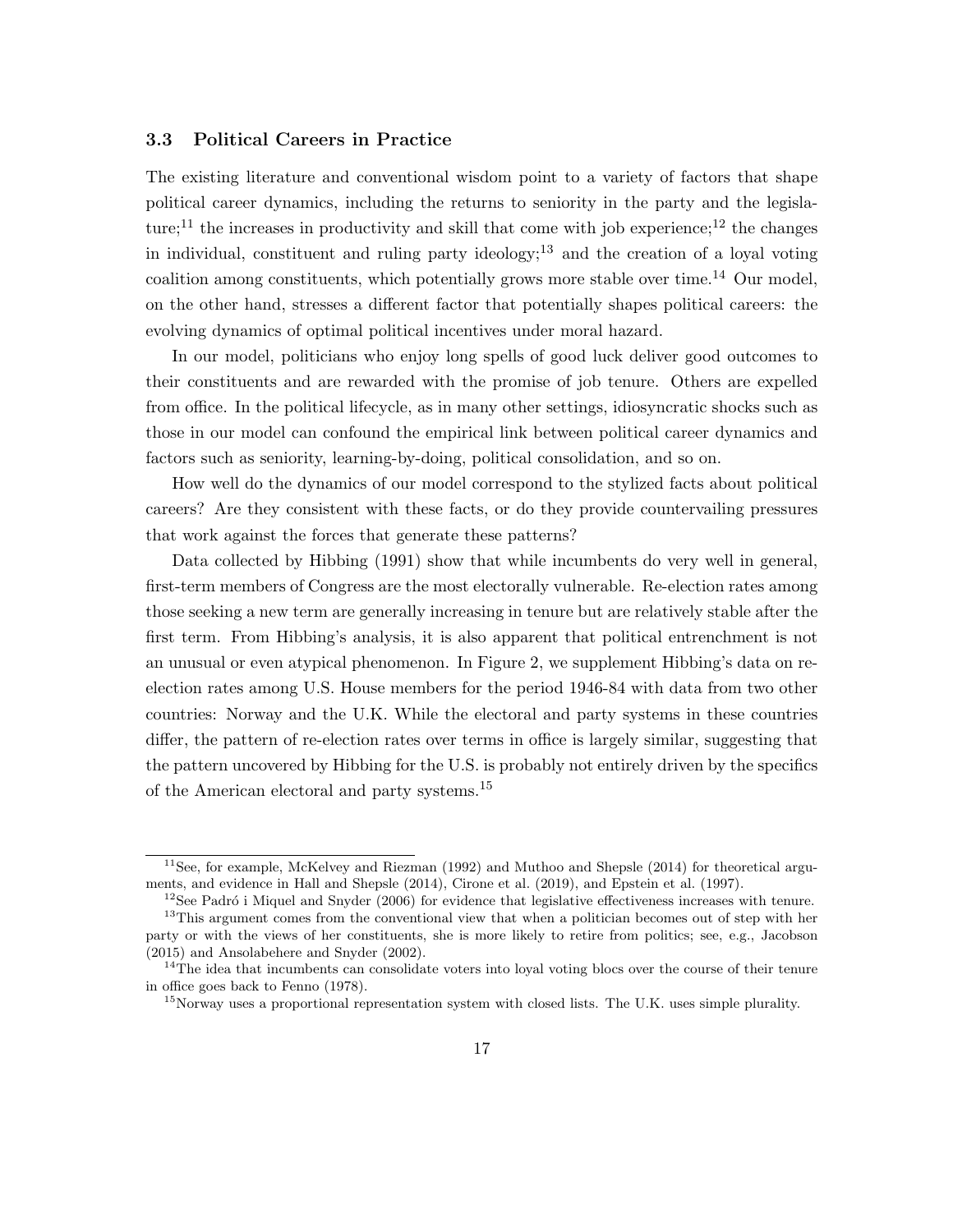

Figure 2: Re-election rates among those seeking re-election in three countries. Data for the U.S. are House member elections from 1946-84 from Hibbing (1991). Data for Norway are from Fiva and Smith (2017) and cover the 16 parliamentary elections from 1953-2013 and politicians elected in 1953 or later. Data for the U.K. are from Eggers and Spirling (2014) and cover the six parliamentary elections from 1979-2001 and politicians elected in 1979 or later.

Given that these patterns are consistent with explanations other than dynamic moral hazard (some of which are listed above), the main lessons of our analysis for the empirical study of accountability ought to be stated carefully. The lessons are twofold.

First, before concluding that the observed career patterns are driven by any set of factors, empirical studies of the determinants of political careers should take into account the potential for non-stationarity in the accountability relationship between politicians and their voters, and recognize that these patterns could be generated partly by the equilibrium dynamics of political accountability under moral hazard. More specifically, a researcher who does not take into account the dynamics of political accountability is implicitly making a nontrivial identifying assumption when interpreting the data on political careers—an assumption that should be made explicit and defended, at the very least.

Second, we cannot draw broad normative conclusions about whether or not political accountability is at work in a particular context from the fact that politicians have a lifecycle. Even under the normative benchmark of maximal accountability, politicians have evolving careers, from their first term in office, when they are most electorally vulnerable, to later terms, when they may have much greater job security. For example, although it may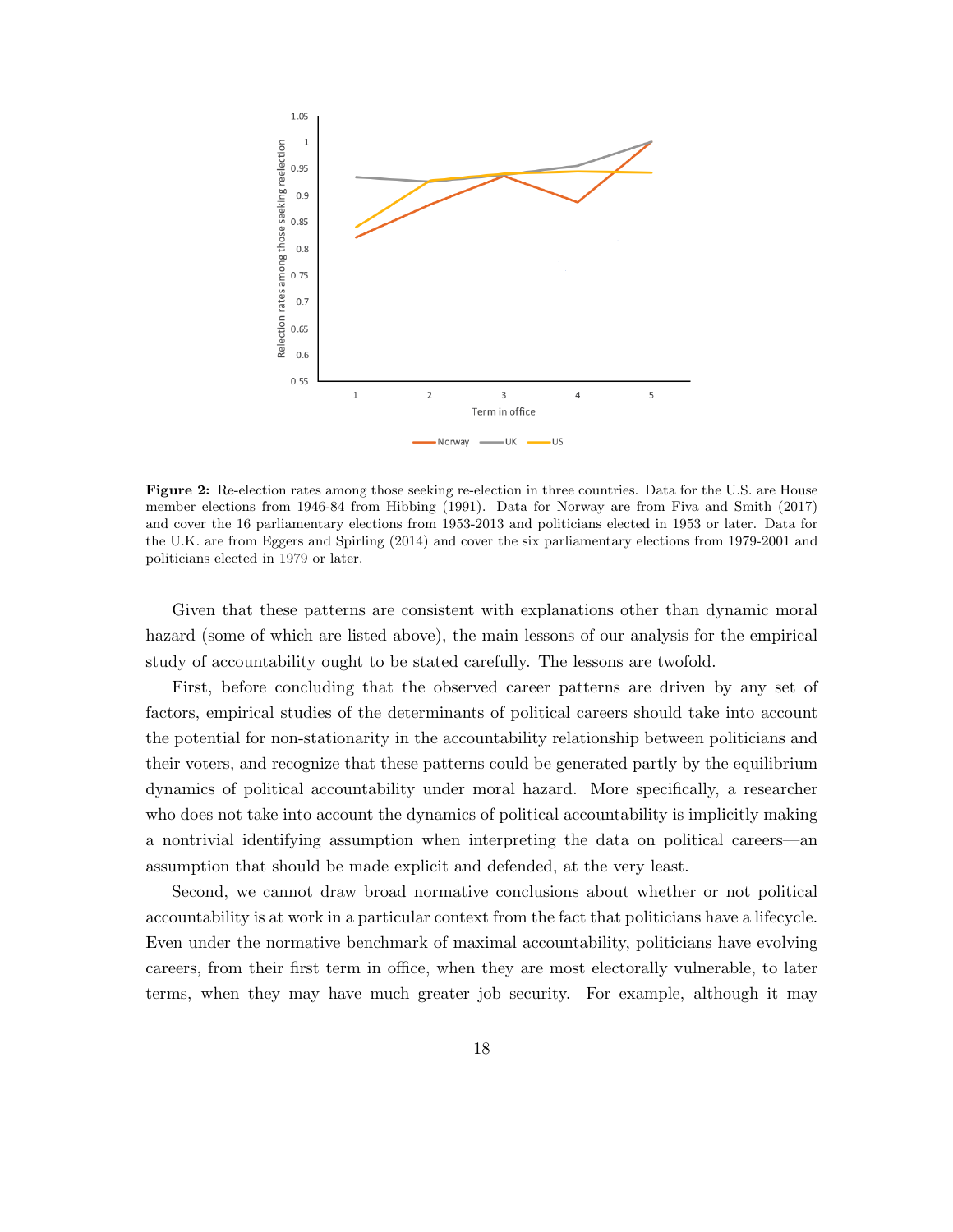be tempting to infer an accountability failure from the observation that some politicians appear to have become entrenched, entrenchment alone does not provide sufficient evidence for accountability failure.

Overall, the evolving dynamics of political accountability should not be ignored when interpreting the data on political careers.

### 4 Voluntary Retirement

#### 4.1 Opportunities Outside of Politics

Many politicians voluntarily retire from office and find lucrative positions outside of politics, such as in the private sector, as lobbyists, advisers, industry executives, and board members of major corporations and organizations (see, e.g., Hall and Van Houweling (1995)). Suppose that we enrich the baseline model by assuming that in each period, a politician receives with some probability the opportunity to leave her career in politics and work elsewhere. How does this possibility affect the politician's optimal incentives and career dynamics?

Specifically, consider a modified model in which a politician randomly receives outside offers—giving her utility  $w > 0$ —and can, thus, decide to voluntarily retire from politics. The rate of arrival of these offers depends on whether or not the politician is in office. An inoffice politician receives an offer with probability  $p \in (0,1)$ , while an out-of-office politician receives an offer with probability  $p \in [0, p)$ . Without loss of generality, we normalize p to equal zero—or, equivalently, interpret politician payoffs as being payoffs net of her continuation value after being replaced. In addition, we restrict attention to the interesting case of  $w \in [1 - \delta, 1]$ . If  $w < 1 - \delta$ , every offer is turned down, and the ability to work outside of politics has no effect on political career dynamics. If  $w > 1$ , every offer is accepted, and while the arrival of these offers does affect a politician's continuation value, her career dynamics are the same as in a version of the baseline model with a lower discount factor,  $\delta$ , and a higher benefit from holding office (rather than the normalized benefit of 1 in our baseline model). Finally, it will be convenient to give the players access to a public randomization device, also known as "sunspots."<sup>16</sup>

Each period  $t$  proceeds as follows. First, the realization of the public random variable is revealed. The politician in office then either privately receives an outside offer of  $w$  with

<sup>&</sup>lt;sup>16</sup>This assumption is useful technically, but we do not view it as substantive. That said, if one wished to take it literally in our setting, the voter and politician could react to commonly observed global events that are unrelated to the productivity shocks that drive the relationship's moral hazard problem. Wolfers (2002), for example, finds that voters in gubernatorial elections condition their re-election decisions on economic fluctuations that are unrelated to gubernatorial actions.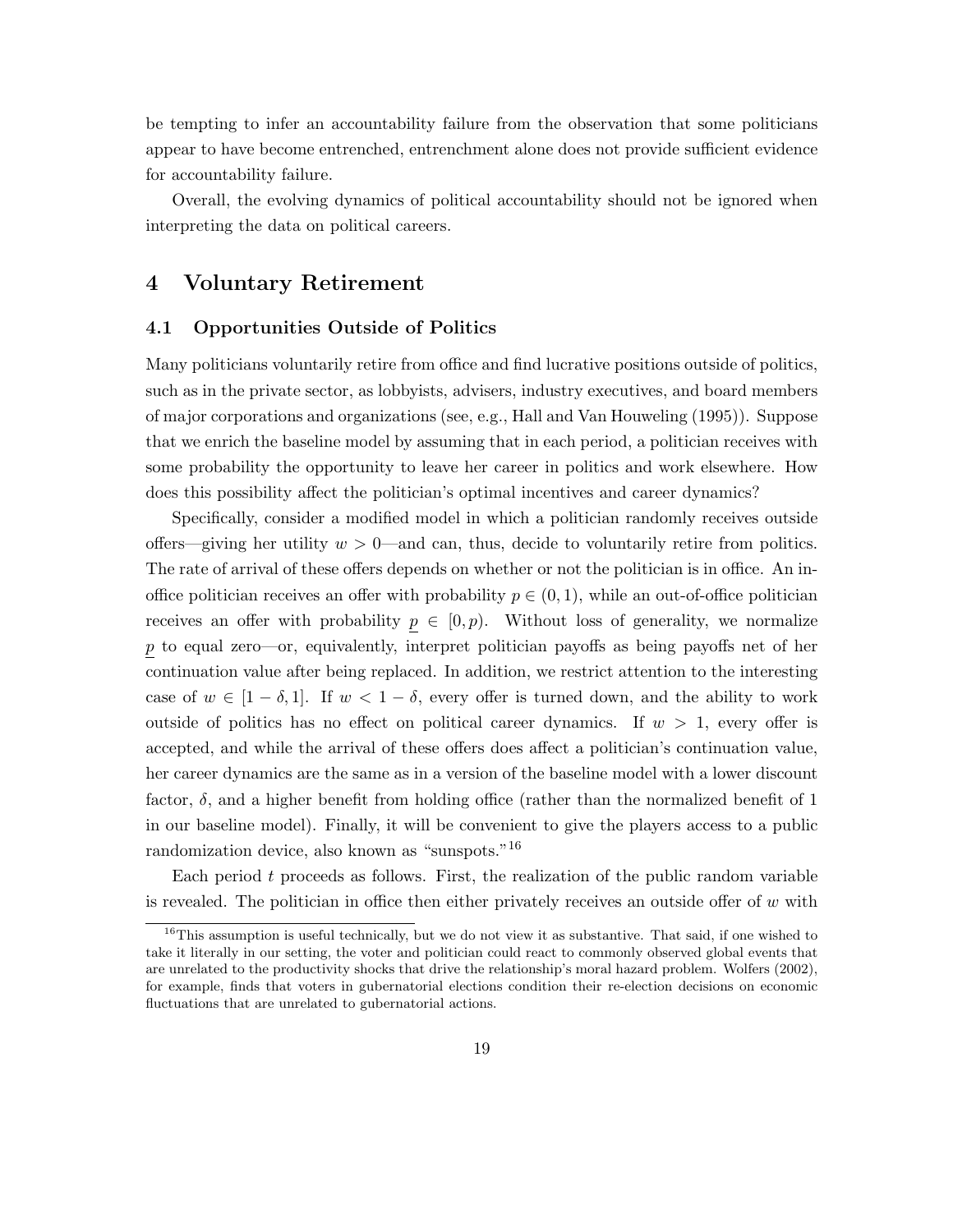probability p, or no offer with probability  $1 - p$ . If the politician has received an outside offer, she decides whether to accept or reject it. If she accepts the offer, a new politician arrives and potentially receives an outside offer to accept or reject. After some politician in office either does not receive or does not accept an outside offer, she receives her office benefit of 1, observes the state  $\theta_t$ , and makes an effort choice  $a_t$  at a private cost of  $ca_t$ . Then, the outcome  $y_t = \theta_t a_t$  is publicly observed. Finally, the voter decides whether to re-elect the incumbent or to replace her.<sup>17</sup>

**Proposition 3.** Suppose that  $\delta < c$  and  $1 - \delta \leq w \leq 1$ . In a voter-optimal equilibrium, every first-term politician starts in office with continuation value  $(1 - p)(1 - \delta) + pw$ , and some  $v^* \in \{w, 1\}$  and  $u^* \in [w, 1]$  exist such that the politician's continuation value at the start of every period lies in the interval  $[(1-p)(1-\delta)+pw,v^*]$ , and for any politician who starts any period t with continuation value  $\tilde{u}$ , we have:

- 1. If  $\tilde{u} \leq w$ , then she accepts an outside offer if it arrives, and her continuation value after the outside-offer stage (if she does not accept one) is  $u = \frac{\tilde{u} - pw}{1 - v}$  $\frac{i-pw}{1-p}$ . If  $\tilde{u} > u^*$ , then she does not accept the outside offer even if one arrives, and her continuation value after the outside-offer stage is  $u = w$ . If  $\tilde{u} \in (w, u^*]$ , then with probability  $u^*-\tilde{u}$  $\frac{u^* - u}{u^* - w}$  (determined by the sunspot), she accepts an outside offer if it arrives, and her continuation value after the outside-offer stage (if she does not accept one) is  $u = w$ ; with probability  $\frac{\tilde{u}-w}{u^*-w}$ , she does not accept the outside offer even if it arrives, and her continuation value after the outside-offer stage is  $u = u^*$ .
- 2. Given the politician's continuation value u after the outside-offer stage, she chooses  $a_t = \theta_t a_{u,v^*}, \text{ where } a_{u,v^*} := \min\left\{1, \frac{(1-\delta)+\delta v^*-u}{(1-\delta)c}\right\}$  $\frac{\delta)+\delta v^*-\overline{u}}{(1-\delta)c}$ .
- 3. Given the outcome y in period t, if  $v_u(a_{u,v^*}, y) \geq (1-p)(1-\delta) + pw$ , then the politician is retained with probability 1 at continuation value  $v_u(a_{u,v^*}, y)$  starting from the next period. If  $v_u(a_{u,v^*}, y) < (1-p)(1-\delta) + pw$ , she is retained with probability  $v_u(a_{u,v^*}, y) / [(1-p)(1-\delta) + pw]$  at continuation value  $(1-p)(1-\delta) + pw$  from the next period.

The proposition characterizes a voter-optimal equilibrium up to two details. The first unspecified feature is whether the highest admitted continuation value for a politician is  $w$ 

 $17$ Various assumptions here are irrelevant. For example, the results are substantively identical if the voter observes the politician's offer; if the sunspot realizes at the end of the period; if a newly elected politician cannot condition on a sunspot; or if a newly elected politician cannot receive an outside offer.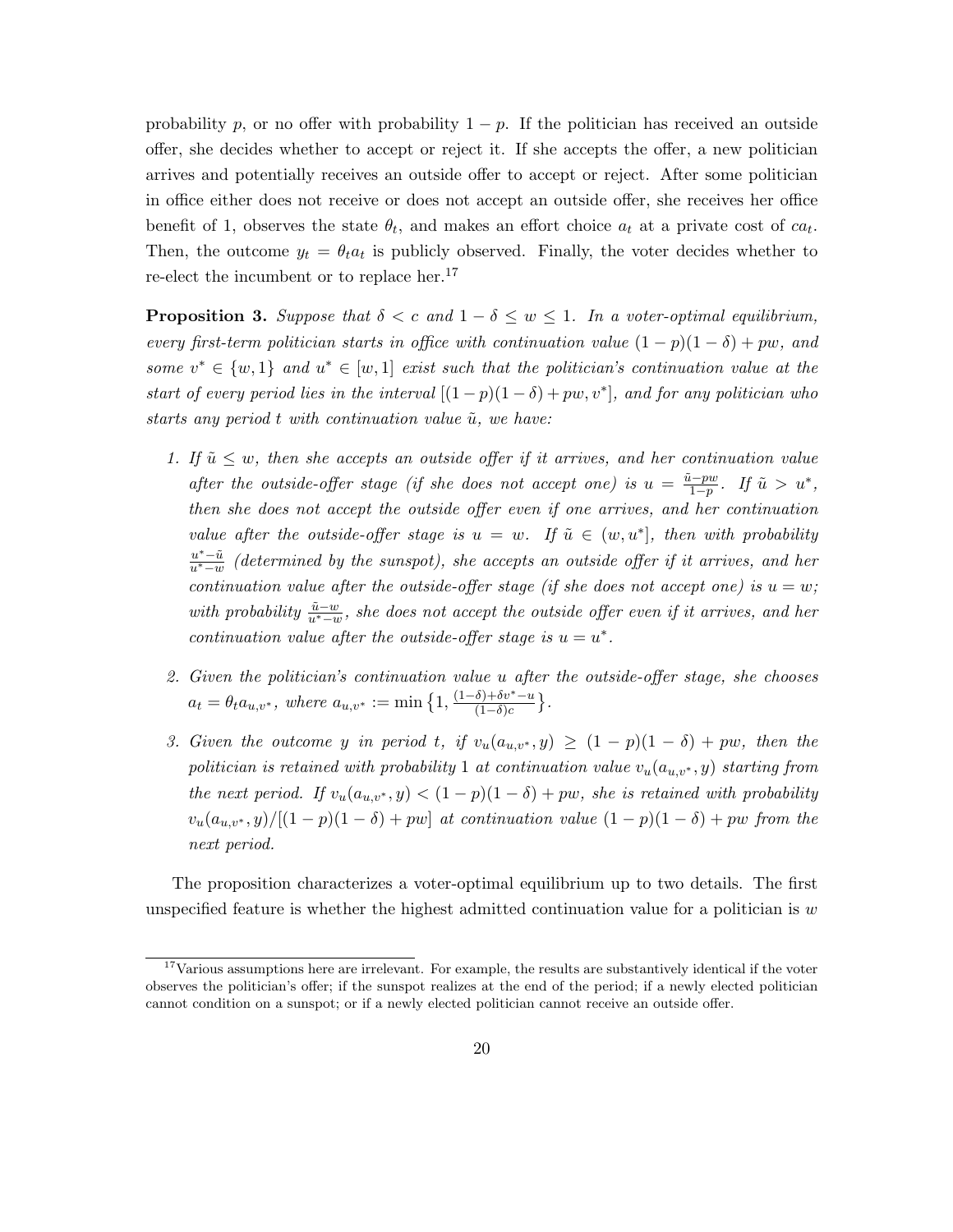or 1. Second, if it is the latter, one must specify the length of the interval  $(w, u^*)$  in which the politician mixes between taking and leaving the outside offer.

When the highest possible continuation value for the politician is 1, effort decisions are the same as in the baseline model, conditional on the politician's continuation value. The politician and the voter use the public randomization device only to coordinate on continuation play in the interval above  $w$  in which the politician mixes between taking and leaving the outside offer. In this case, note that the voter has the discrete benefit of having the politician leave office by taking the outside offer and starting afresh with a new politician to whom he owes nothing.

When the politician's highest possible continuation value is  $w$ , effort is reined in (just as it is in Proposition 2 to limit entrenchment) to keep the politician's value from exceeding  $w$ . This way, the voter benefits from the politician taking the outside offer whenever it arrives, again due to the benefit of getting to start with a new politician who enters office at the lowest possible continuation value on the equilibrium path. Here, because the politician's continuation value is always below  $w$ , the public randomization device is never used.

Finally, note that when  $v^* = w$ , politicians never become entrenched, accepting every outside offer that arrives on the path of play. They will vacuously do so when  $w = 1$ , but when is this the case more generally? The next corollary establishes that a sufficient condition for this property is that  $w < 1$  is high enough.

**Corollary 3.** Suppose that  $\delta < c$ . If  $w < 1$  is sufficiently high, then a voter-optimal equilibrium exists such that every politician has a hazard rate of at least p of leaving office in any given period. In particular, no politician is ever fully entrenched.

Holding the politician to a maximal continuation value of  $w$  rather than 1 entails a cost of reducing the short-term effort that can be sustained, with the benefit of allowing the voter a fresh start with a new politician rather than retaining an entrenched one. To see why  $w \approx 1$  should be sufficient, then, note that the incentive cost is very small in this case, while the benefit is bounded away from zero.

In sum, the model here sheds light on two countervailing economic forces, generating a cost and a benefit to the voter when public office generates attractive outside offers (i.e., when p and w are high). The cost is that the effective discount factor is only  $\delta(1-p) < \delta$ whenever the politician's continuation value is below  $w$  because she will leave office with a hazard rate p. Intuitively, if the politician is less likely to be beholden to the voter for long, the voter has limited scope for providing dynamic incentives. The benefit is that outside offers give the voter a cost-effective way to reward a successful politician. Indeed, the voter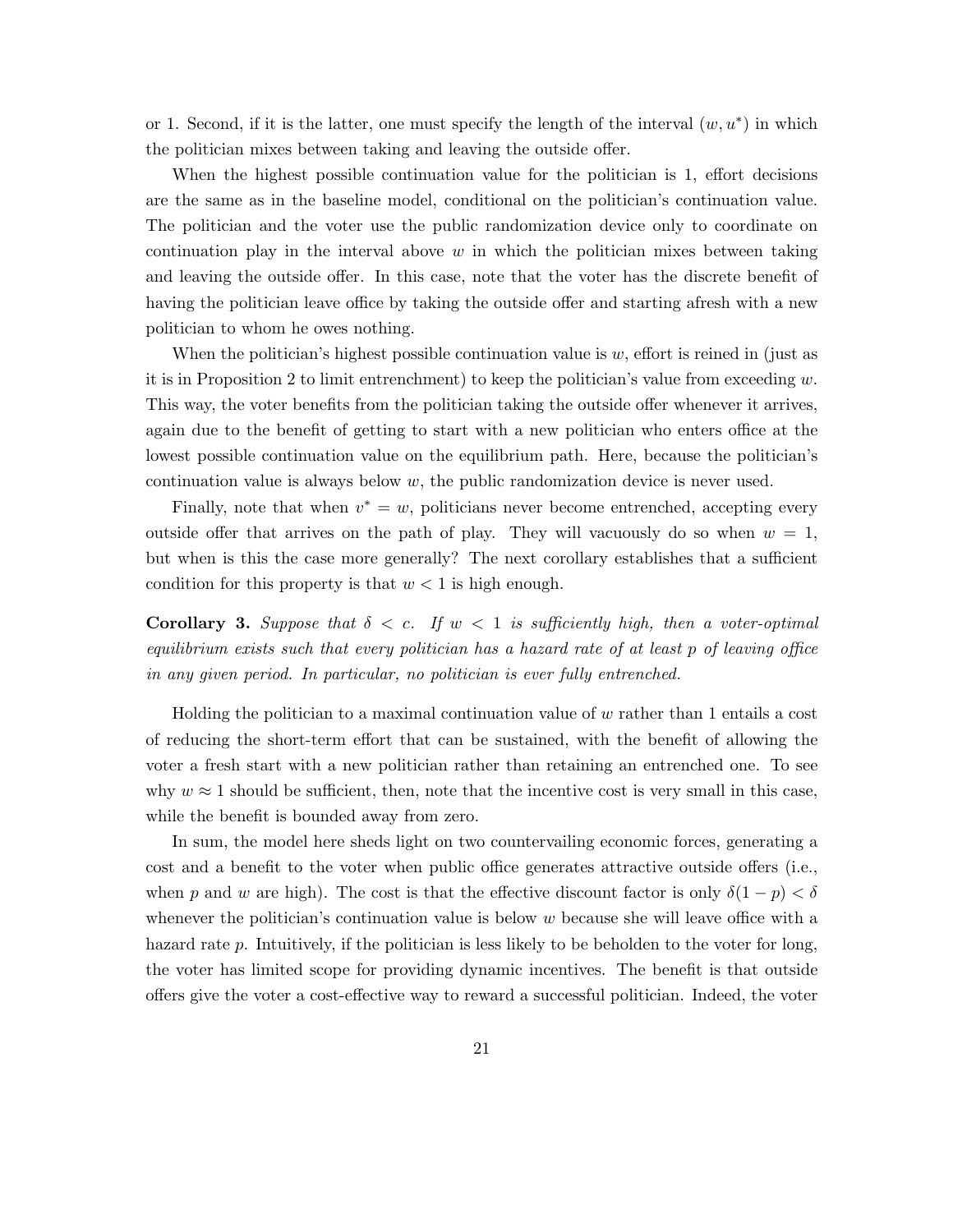provides incentives in the current period by meeting failure with future punishment and meeting success with future rewards. But in our baseline model, conferring this reward upon the politician is costly to the voter—having the incumbent shirk in office rather than starting anew with another politician. If, instead, the incumbent takes a lucrative outside offer, the voter outsources an otherwise costly reward to the private sector.

#### 4.2 Retirements in Practice

In our model of voluntary retirement, electoral insecurity (as measured by the probability that the voter will replace the incumbent politician) is decreasing in the politician's continuation value from staying in politics. This relationship receives some indirect empirical support from past research. For example, Hall and Van Houweling (1995) note that politicians that are more electorally insecure are more likely to retire (see, also, Groseclose and Krehbiel, 1994). Diermeier et al. (2005) estimate that the effect of wages on decisions to run for re-election go in the predicted direction, but the effect size is overall quite modest. In follow-up work, Keane and Merlo (2010) unpack these estimates to find that decreasing politicians' wages induces retirement from the most-skilled politicians and from those who were relatively young when first elected (but not those who value legislative accomplishment the most).<sup>18</sup> These findings lend some support to our predictions, but more work is needed to relate these features to accountability-induced political career dynamics.<sup>19</sup>

# 5 Moral Hazard and Adverse Selection

#### 5.1 Effort and Ability

We now enrich the baseline model by assuming that each politician has a perfectly persistent skill level  $\omega \in \{0, 1\}$ , which only she knows as of her first term in office. Skill is independent across politicians and takes the high value of 1 with probability  $q \in (0,1)$ . A politician's

 $^{18}$ In other related work, Besley (2004) finds that higher-paid U.S. governors are better representatives of their voters, as measured by "policy congruence." Caselli and Morelli (2004) and Messner and Polborn (2004) examine the dual question of how the wages of office affect entry into politics, and, more recently, Hall (2019) finds that devaluing political office affects entry decisions, increasing the share of more-extreme politicians among those that run for office.

<sup>&</sup>lt;sup>19</sup>An additional question that our model leaves unexplored is how politicians trading favors with private interest can undermine accountability. In our model, the actions of a politician in office are unrelated to her current chances of receiving outside opportunities to work, but an important feature of interest group politics is this precise connection. Our model isolates the ceteris paribus effects of outside opportunities for politicians, holding this connection fixed. The economic forces that we highlight would still be present (but operate alongside potentially new forces) if, for example, we made p depend on  $a_t$ .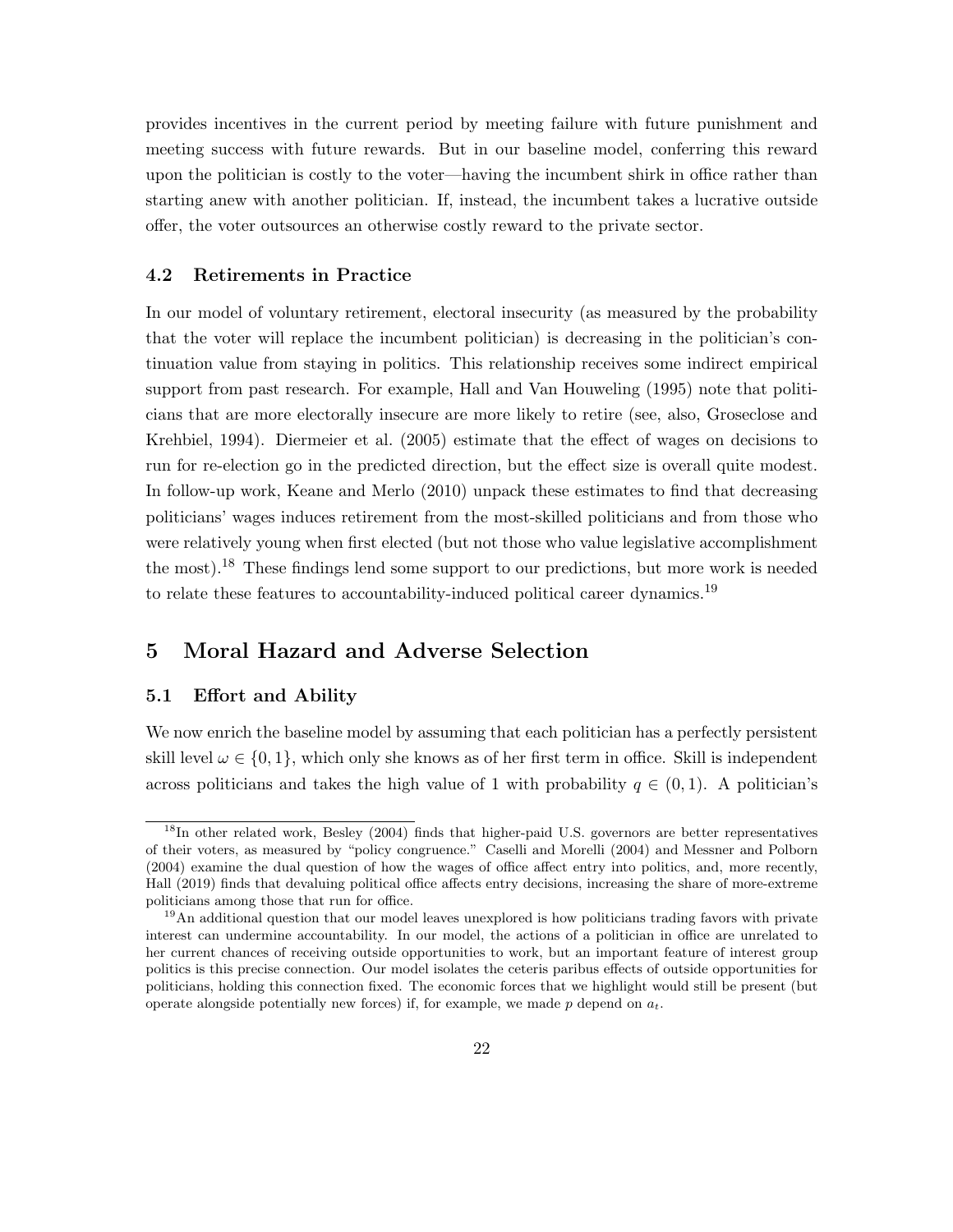payoffs are as before, but the outcome in each period t produced by a type  $\omega$  office-holder is  $y_t = \omega a_t \theta_t$ . Thus, low-skilled politicians are not able to produce successes. An important consequence of this assumption is that skill and effort are complements.

As in the previous section, it will be convenient here to assume that the voter and politicians have access to a public correlation device (see footnote 7). Specifically, we assume that a uniformly distributed random variable realizes after the politician's effort decision but before the voter's re-election decision.

A starting observation is that stationary play is again suboptimal if  $\delta < c$ , as in the baseline model. In particular, two potential sources of non-stationarity exist under a voteroptimal equilibrium—dynamic moral hazard, as in our baseline model, and a learning problem that is itself inherently dynamic.

Another observation is that learning in this model features, in the terminology of the strategic experimentation literature, "perfectly revealing good news." Under this special structure, the politician, after her first term in office, is either known to be the high-skilled type (due to a past success) or is less likely to be a high-skilled type than anyone from the pool of challengers. A feature of the baseline model that carries over to this model is, therefore, that if a politician fails in her first term, then she is replaced.

Lemma 1. In a voter-optimal equilibrium, any politician who fails in her first term is removed from office.

The observation implies that the methods that we used to characterize the voter-optimal equilibrium in the baseline setup can be adopted here, as well. Other than in a politician's first term in office, she is known to be good. Therefore, the learning problem need not make an appearance in our recursive analysis.

**Proposition 4.** Suppose that  $\delta < c$ . Some  $u^s \in [1-\delta, 1]$  exists such that in the voter-optimal equilibrium:

- 1. If period t is her first term in office, a politician of type  $\omega$  chooses  $a_t = \omega \theta_t a_*$ , where  $a_* := \min\{1, \frac{\delta}{\sqrt{1-\delta}}\}$  $\frac{\delta}{(1-\delta)c}$ .
- 2. If a politician fails in her first term in office  $(y_0 < a_*)$  then she is replaced; and if she succeeds  $(y_0 \ge a_*)$ , then she is retained with continuation value  $u^s$ . Thus, her continuation value at the start of her career is  $u_0 = (1 - \delta)(1 - \mu ca_*) + \mu \delta u^s$  if she is of high skill and  $1 - \delta$  if she is of low skill.
- 3. If a politician who has previously produced a success starts a term in office with continuation value  $u \in [1 - \delta, 1]$ , then as in the baseline model, in period t: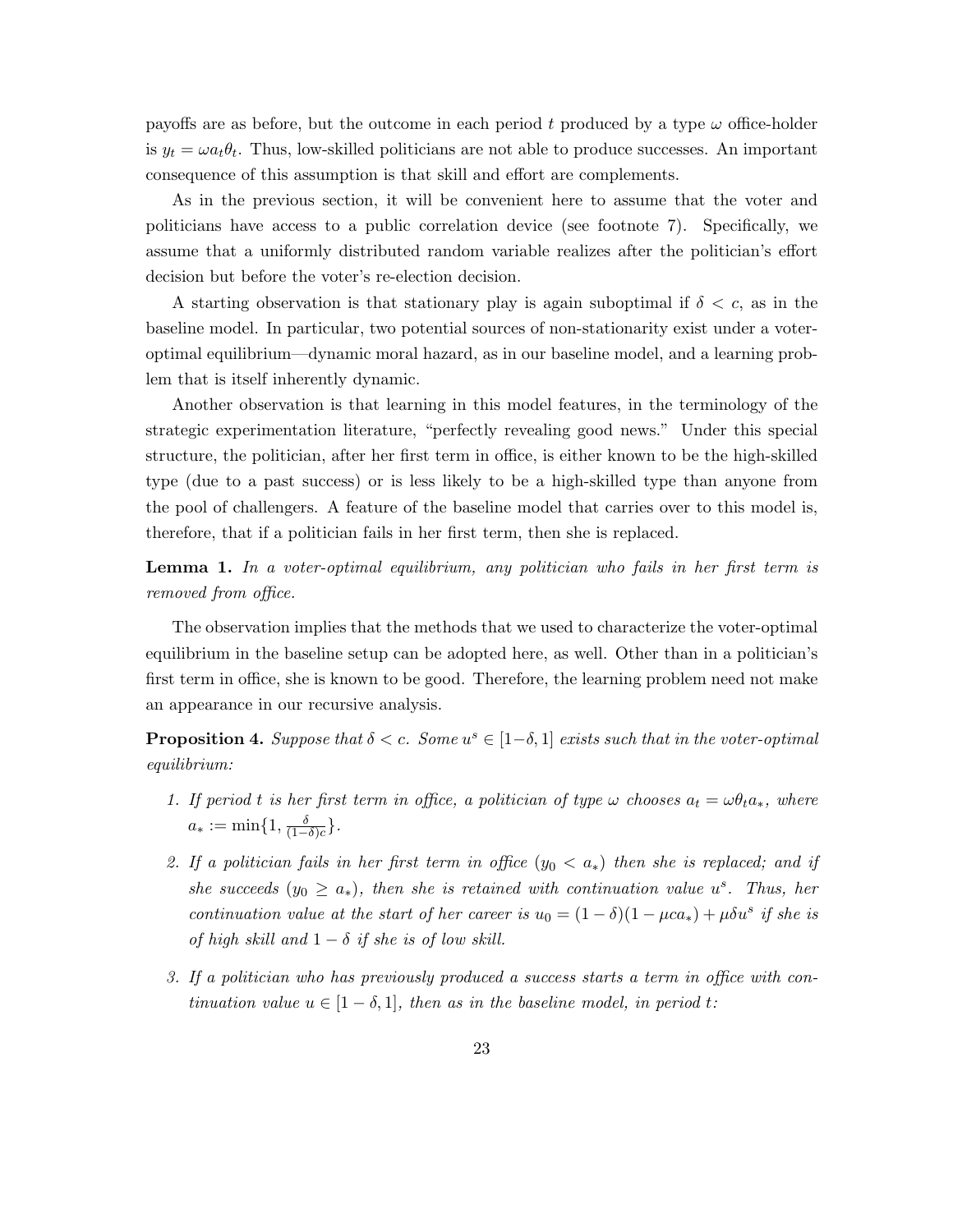- (a) The politician chooses  $a_t = \theta a_u$  when the state is  $\theta$ , where  $a_u := \min\{1, \frac{1-u}{(1-\delta)}\}$  $\frac{1-u}{(1-\delta)c}$ .
- (b) Given the outcome y in period t, if  $v_u(a_u, y) \geq 1 \delta$ , then the politician is retained with probability 1 at continuation value  $v_u(a_u)$  from the next period. If  $v_u(a_u, y) < 1 - \delta$ , then the politician is retained with probability  $v_u(a_u, y)/(1 - \delta)$ (determined by the sunspot) at continuation value  $1 - \delta$ .

The proposition implies that as long as the voter does not know the type of the politician in office, he cycles through politicians until he discovers one that is good. Since bad types always fail, this discovery happens the moment a politician succeeds. After that point, the good politician's career is similar to that in the baseline model, with one important difference: It may be optimal for the voter to start the politician's career at a continuation value that is higher than  $1 - \delta$ —or, equivalently, to provide a newly elected good politician strict incentives to work. The reason for this possibility is an effective replacement cost. When the voter boots the incumbent out of office, he gets a flow payoff of zero until he draws a skilled type (and high productivity). Since this may take some time, removing a politician that is known to be good is costly. Based on this cost, the following corollary provides a sufficient condition for the good type's starting continuation value to exceed  $1 - \delta$ , that is, for a newly elected politician to retain some rents.

**Corollary 4.** If  $\delta < c$  is close enough to c, and  $\mu$  and q are small enough, then in the voter-optimal equilibrium a newly elected politician has continuation value strictly above  $1 - \delta$  and, given a high productivity shock, has strict incentives to work.

The corollary considers which continuation value for the politician best serves the voter. If that value is low, the politician will likely soon be fired. If it is high, she will likely soon be tenured. The voter-optimal continuation value for the politician optimally resolves this tradeoff. In particular, the corollary provides sufficient conditions for this optimal value u<sup>s</sup> to be strictly greater than  $c(1 - \delta)/\delta$ —that is, higher than the continuation value of a politician who, in the previous period, was to be fired for a failure, was made indifferent between maximum and minimum effort, and was successful.

To obtain these sufficient conditions, the corollary considers the case in which  $q$  and  $\mu$  are low. For low values of  $q$ , the cost of firing the politician is high, as it is unlikely that the voter will discover a high-skilled politician soon after removing the incumbent. For low values of  $\mu$ , the risk of having to soon provide the politician with tenure (with the associated costs to the voter that this entails) is also low, as the likelihood of a success even if the politician is of high quality—is low. Therefore, at least in the range where the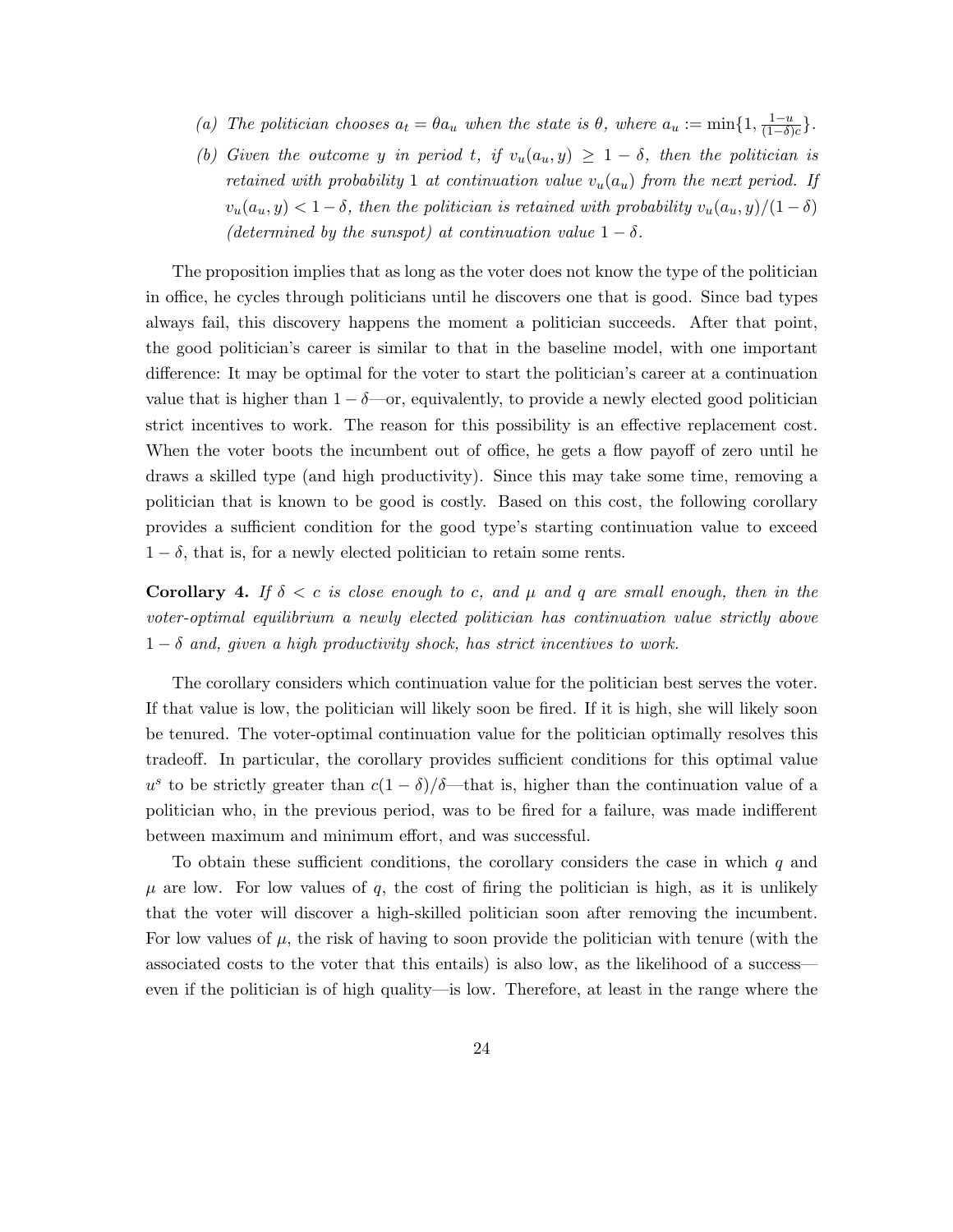politician exerts full effort, the voter prefers the politician's continuation value to be as high as possible, as this provides more periods of productive cooperation.

Finally, if  $\delta$  is close to c, then the range in which the politician exerts full effort will have  $c(1 - \delta)/\delta$  in its interior. In this case, the voter can provide a skilled politician with strict incentives to work in the first term and still incentivize maximal effort in the next. Hence, when the cost of firing is high and risk of tenure is low, the politician's "one-success" continuation value is lower than the voter would like the politician to have. The upshot is that under the conditions of Corollary 4, the working strategy is strictly incentive-compatible for a high-skilled first-term politician in a voter-optimal equilibrium.

#### 5.2 The Sanctioning-Selection Tradeoff

In the standard two-period accountability model, when effort and ability are complements and bad types always fail (as we have assumed here), Ashworth et al. (2017) show that no tension exists between selecting good types and sanctioning poor performance. In the case of the two-period model, if the voter considers the good type to be better than the bad type even when the good type shirks, then the voter has an incentive to learn the politician's type even if neither type works in the second period. By incentivizing first-period effort from the good type, the voter is simultaneously able to separate the two types.

This result of Ashworth et al. (2017) contrasts with the case studied by Fearon (1999) and Duggan and Martinelli (2015) in which effort and ability are substitutes. For example, suppose that the good type is a commitment type that always works, and the bad type is a strategic type that works only in response to incentives. If the voter succeeds in incentivizing work from the bad type in the first period, he makes the bad type look more like the good type in the first period, undermining his ability to screen the two types. Thus, when effort and ability are substitutes, there is a tradeoff between selecting good types and sanctioning bad performance.

However, our dynamic setting exhibits a novel tradeoff between sanctioning poor performance and selecting good types—that can arise even though effort and ability are complements. In particular, the fact that the voter has a selection problem at present means that he has less latitude to provide incentives in the *future*. The reason is precisely the replacement cost that we mentioned earlier. If the voter replaces a politician who is known to be good, then it may take a while before he draws another good type. This makes the voter reluctant to replace a politician he knows to be good. The more reluctant the voter is to replace a known good type, the higher is the good type politician's continuation value. And the higher this continuation value, the less the politician tends to works in the future. This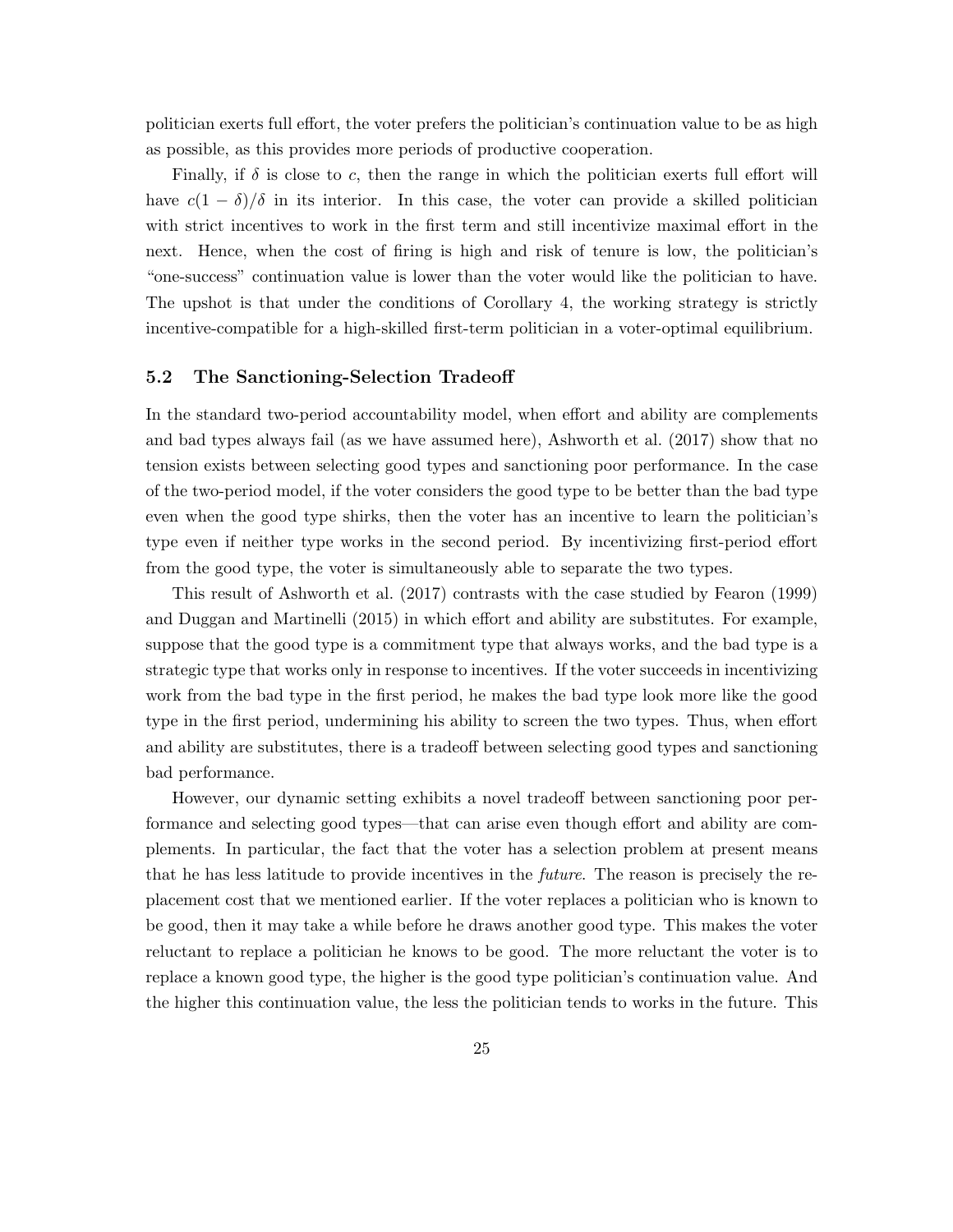intertemporal tradeoff between selection and sanctioning is a novel economic phenomenon that arises in the multi-period model but is absent from the two-period model.

### 6 Conclusion

What do optimal political career dynamics look like in the classical political accountability model with moral hazard?

Our answer to this question highlights the importance of the politician's continuation value as a state variable in the accountability model. We can think of this quantity as a measure of the voter's goodwill toward the politician. When the politician's continuation value is high, the voter has (credibly) promised the politician many future terms in office with little effort. When it is low, the politician is either unlikely to survive in office or expected to work hard in future periods (or both). A voter's goodwill toward a politician rises with good performance and declines with bad performance. The evolution of goodwill affects the politician's career, even absent other forces (exogenous and, thus, held constant in our model) that shape political careers.<sup>20</sup>

We have shown that these key features of our analysis remain as we add other realistic features to the classic Ferejohn (1986) model of political accountability, enabling novel analysis of their interaction with moral hazard. In particular, similarly rich dynamics arise also under the possibility of renegotiation by voters, voluntary strategic retirement by politicians, or adverse selection with politicians' effort and ability being complementary and the precise form of optimal career dynamics is altered in interpretable ways. Overall, these results demonstrate the versatility of the canonical accountability model when we move beyond the traditional focus on stationary incentives.

Finally, although our contribution is primarily a normative one (as we stated at the onset), we argued that the political career dynamics that appear in the voter-optimal equilibrium are consistent with what we see in practice—arguably more consistent than stationary equilibrium, in which career dynamics are absent. Our purpose is not to "validate" a single definitive theory, since these empirical facts are also consistent with other explanations. Nevertheless, our paper also makes a modest positive contribution, because, at the very least, it raises new challenges to the empirical study of accountability. In particular, it implies that empirical research is now burdened with the task of showing (with evidence) or

<sup>&</sup>lt;sup>20</sup>Although our baseline model also featured politician tenure on the path of play, we do not emphasize this result in summing up our contribution because it is not robust to limiting voter commitment or allowing for voluntary retirement. On the other hand, the two features that we do highlight in this paragraph do hold throughout the variants that we study.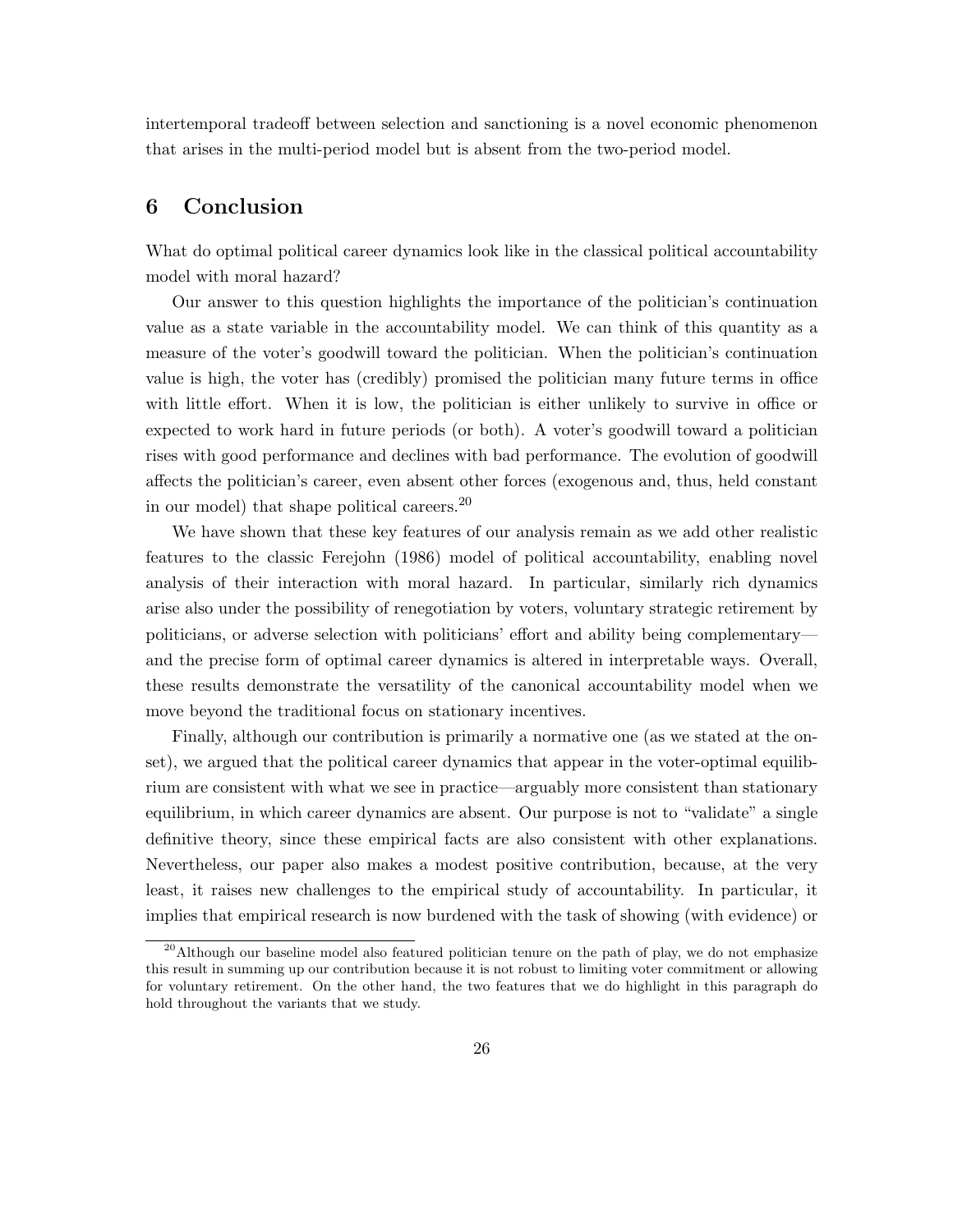assuming (with justified identifying assumptions) that political careers in practice are not driven by the dynamics of optimal political accountability under moral hazard.

# References

- ABREU, D., D. PEARCE, AND E. STACCHETTI (1990): "Toward a Theory of Discounted Repeated Games with Imperfect Monitoring," Econometrica, 58, 1041–63.
- ANESI, V. AND P. BUISSERET (2020): "Making elections work: Accountability with selection and control," Tech. rep., Mimeo, University of Chicago.
- Ansolabehere, S. and J. M. Snyder (2002): "The incumbency advantage in US elections: An analysis of state and federal offices, 1942–2000," Election law journal, 1, 315– 338.
- Ashworth, S. (2005): "Reputational dynamics and political careers," Journal of Law, Economics, and Organization, 21, 441–466.
- $-$  (2012): "Electoral accountability: recent theoretical and empirical work," Annual Review of Political Science, 15, 183–201.
- Ashworth, S., E. Bueno de Mesquita, and A. Friedenberg (2017): "Accountability and information in elections," American Economic Journal: Microeconomics, 9, 95–138.
- Atkeson, A. and R. E. Lucas (1992): "On efficient distribution with private information," The Review of Economic Studies, 59, 427–453.
- BANKS, J. S. AND R. K. SUNDARAM (1990): "Incumbents, challengers, and bandits: Bayesian learning in a dynamic choice model," Tech. rep., University of Rochester-Center for Economic Research (RCER).
- $-$  (1993): "Adverse selection and moral hazard in a repeated elections model,"  $ch$ , 12, 295–311.
- BARRO, R. J. (1973): "The control of politicians: an economic model," *Public choice*, 19–42.
- BESLEY, T. (2004): "Paying politicians: theory and evidence," Journal of the European Economic Association, 2, 193–215.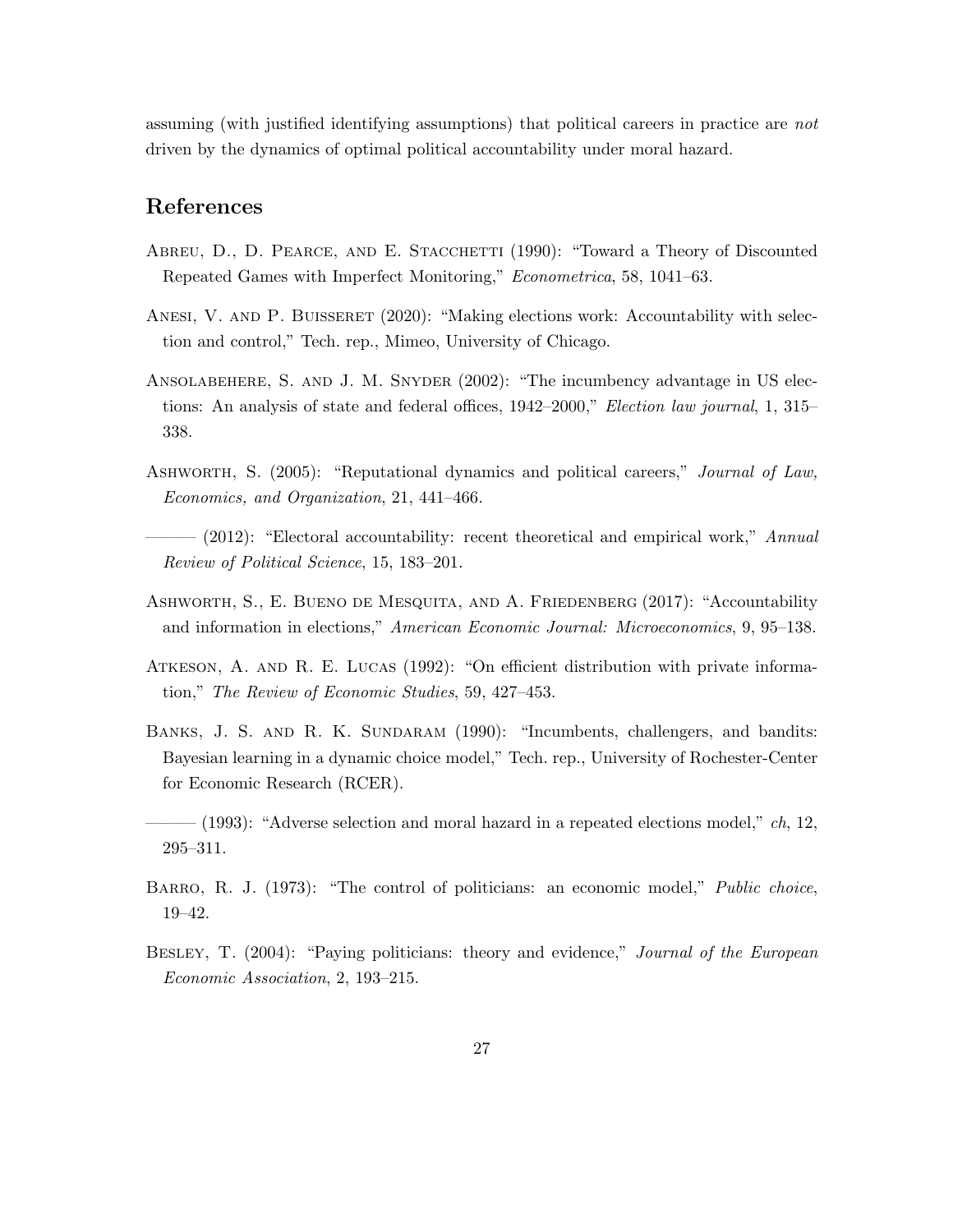- CASELLI, F. AND M. MORELLI (2004): "Bad politicians," Journal of Public Economics, 88, 759–782.
- Cirone, A., G. W. Cox, and J. H. Fiva (2019): "Seniority-based Nominations and Political Careers," Tech. rep., Technical report. mimeo, BI Norwegian Business School.
- Clementi, G. and H. Hopenhayn (2006): "A Theory of Financing Constraints and Firm Dynamics," Quarterly Journal of Economics, 121, 1131–1175.
- DeMarzo, P. M. and M. J. Fishman (2007): "Optimal long-term financial contracting," Review of Financial Studies, 20, 2079–2128.
- Diermeier, D., M. Keane, and A. Merlo (2005): "A political economy model of congressional careers," American Economic Review, 95, 347–373.
- DUGGAN, J. AND C. MARTINELLI (2015): "Electoral accountability and responsive democracy," .
- $-$  (2017): "The political economy of dynamic elections: Accountability, commitment, and responsiveness," Journal of Economic Literature, 55, 916–84.
- EGGERS, A. C. AND A. SPIRLING (2014): "Ministerial responsiveness in westminster systems: Institutional choices and House of Commons debate, 1832–1915," American Journal of Political Science, 58, 873–887.
- Epstein, D., D. Brady, S. Kawato, and S. O'Halloran (1997): "A comparative approach to legislative organization: Careerism and seniority in the United States and Japan," American Journal of Political Science, 965–998.
- Fearon, J. D. (1999): "Electoral accountability and the control of politicians: selecting good types versus sanctioning poor performance," Democracy, accountability, and representation, 55, 61.
- FENNO, R. F. (1978): *Home style: House members in their districts*, Pearson College Division.
- FEREJOHN, J. (1986): "Incumbent performance and electoral control," Public choice, 50, 5–25.
- Fiva, J. H. and D. M. Smith (2017): "Norwegian parliamentary elections, 1906–2013: representation and turnout across four electoral systems," West European Politics, 40, 1373–1391.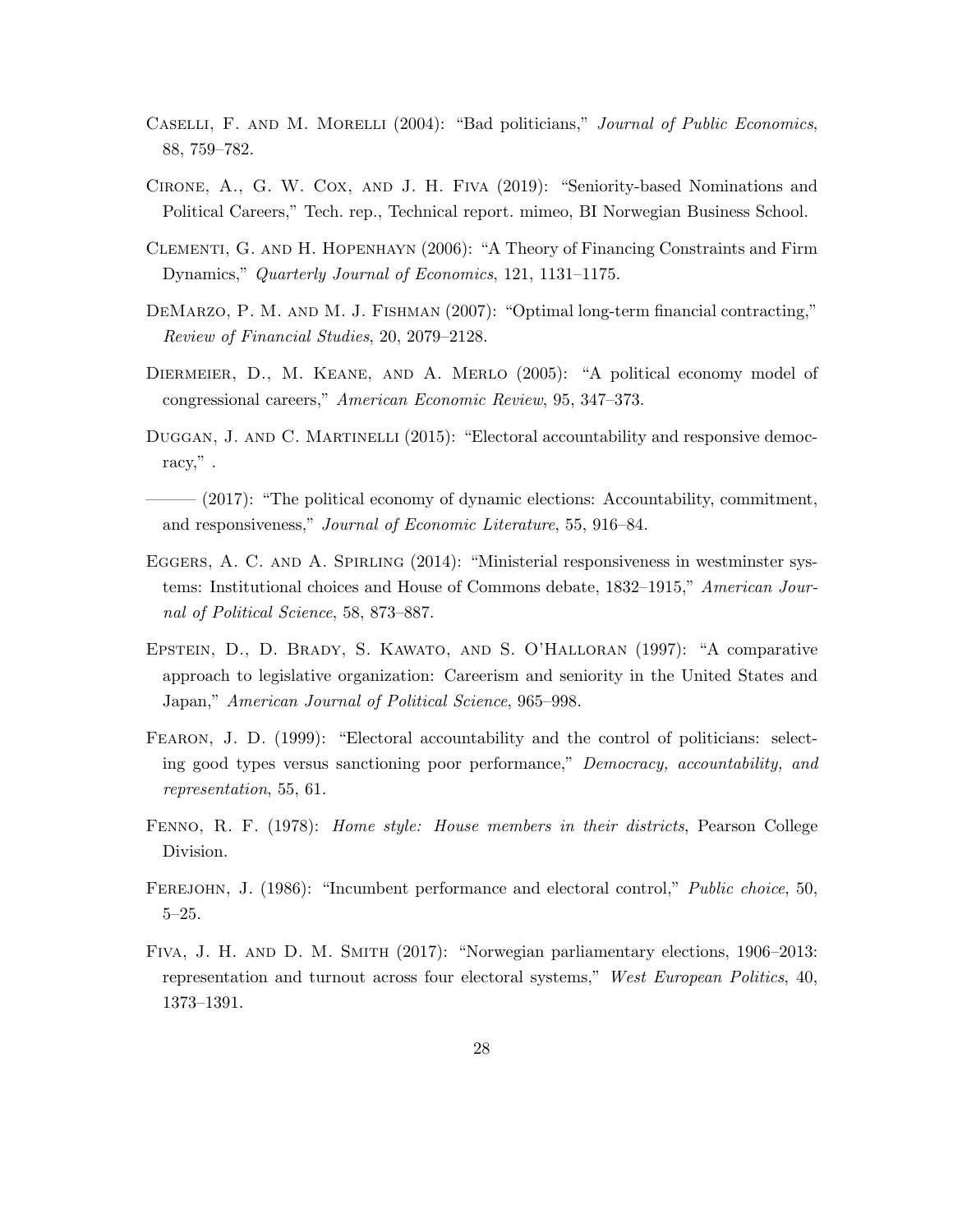- Foarta, D. and T. Sugaya (2019): "Wait-and-See or Step in? Dynamics of Interventions," .
- Fong, Y.-f. and J. Li (2017): "Relational contracts, limited liability, and employment dynamics," Journal of Economic Theory, 169, 270–293.
- FUDENBERG, D. AND J. TIROLE (1991): "Game theory, 1991," Cambridge, Massachusetts, 393, 80.
- Groseclose, T. and K. Krehbiel (1994): "Golden parachutes, rubber checks, and strategic retirements from the 102d House," American Journal of Political Science, 75– 99.
- GUO, Y. AND J. HÖRNER (2020): "Dynamic allocation without money,".
- HALL, A. B. (2019): Who Wants to Run?: How the Devaluing of Political Office Drives Polarization, University of Chicago Press.
- HALL, A. B. AND K. A. SHEPSLE (2014): "The changing value of seniority in the us house: conditional party government revised," The journal of Politics, 76, 98–113.
- Hall, R. L. and R. P. Van Houweling (1995): "Avarice and ambition in Congress: Representatives' decisions to run or retire from the US House," American Political Science Review, 89, 121–136.
- HIBBING, J. R. (1991): Congressional careers: Contours of life in the US House of Representatives, UNC Press Books.
- Jacobson, G. C. (2015): "It?s nothing personal: The decline of the incumbency advantage in US House elections," The Journal of Politics, 77, 861–873.
- Kartik, N. and R. Van Weelden (2019): "Reputation Effects and Incumbency (Dis) Advantage," Quarterly Journal of Political Science, 14, 131–157.
- Keane, M. P. and A. Merlo (2010): "Money, political ambition, and the career decisions of politicians," American Economic Journal: Microeconomics, 2, 186–215.
- Li, J., N. Matouschek, and M. Powell (2017): "Power dynamics in organizations," American Economic Journal: Microeconomics, 9, 217–241.
- Lipnowski, E. and J. Ramos (2020): "Repeated delegation," Journal of Economic Theory, 105040.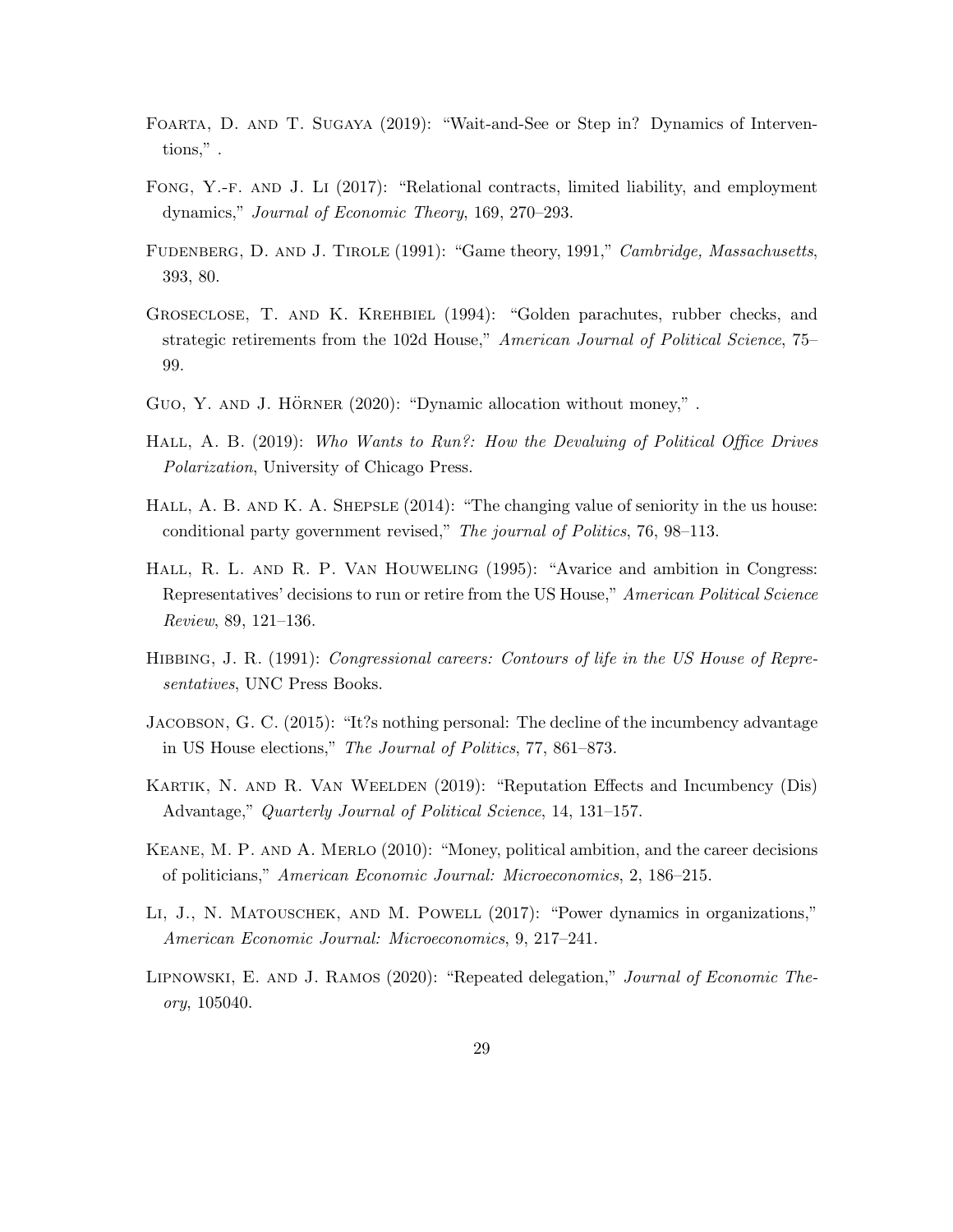- MATTOZZI, A. AND A. MERLO (2008): "Political careers or career politicians?" Journal of Public Economics, 92, 597–608.
- McKelvey, R. D. and R. Riezman (1992): "Seniority in legislatures," American Political Science Review, 951–965.
- Messner, M. and M. K. Polborn (2004): "Paying politicians," Journal of Public Economics, 88, 2423–2445.
- Muthoo, A. and K. A. Shepsle (2014): "Seniority and incumbency in legislatures," Economics & Politics, 26, 13–37.
- PADRÓ I MIQUEL, G. AND J. M. SNYDER (2006): "Legislative effectiveness and legislative careers," Legislative Studies Quarterly, 31, 347–381.
- PADRÓ I MIQUEL, G. AND P. YARED  $(2012)$ : "The political economy of indirect control," The Quarterly Journal of Economics, 127, 947–1015.
- PEARCE, D. G. (1987): "Renegotiation-proof equilibria: Collective rationality and intertemporal cooperation," Tech. rep., Cowles Foundation for Research in Economics, Yale University.
- SCHWABE, R. (2009): "Reputation and accountability in repeated elections," in APSA 2009 Toronto Meeting Paper.
- SPEAR, S. E. AND S. SRIVASTAVA (1987): "On repeated moral hazard with discounting," The Review of Economic Studies, 54, 599–617.
- THOMAS, J. AND T. WORRALL (1990): "Income fluctuation and asymmetric information: An example of a repeated principal-agent problem," Journal of Economic Theory, 51, 367 – 390.
- WOLFERS, J. (2002): Are voters rational?: Evidence from gubernatorial elections, Graduate School of Business, Stanford University.
- YARED, P. (2010): "A dynamic theory of war and peace," Journal of Economic Theory, 145, 1921–1950.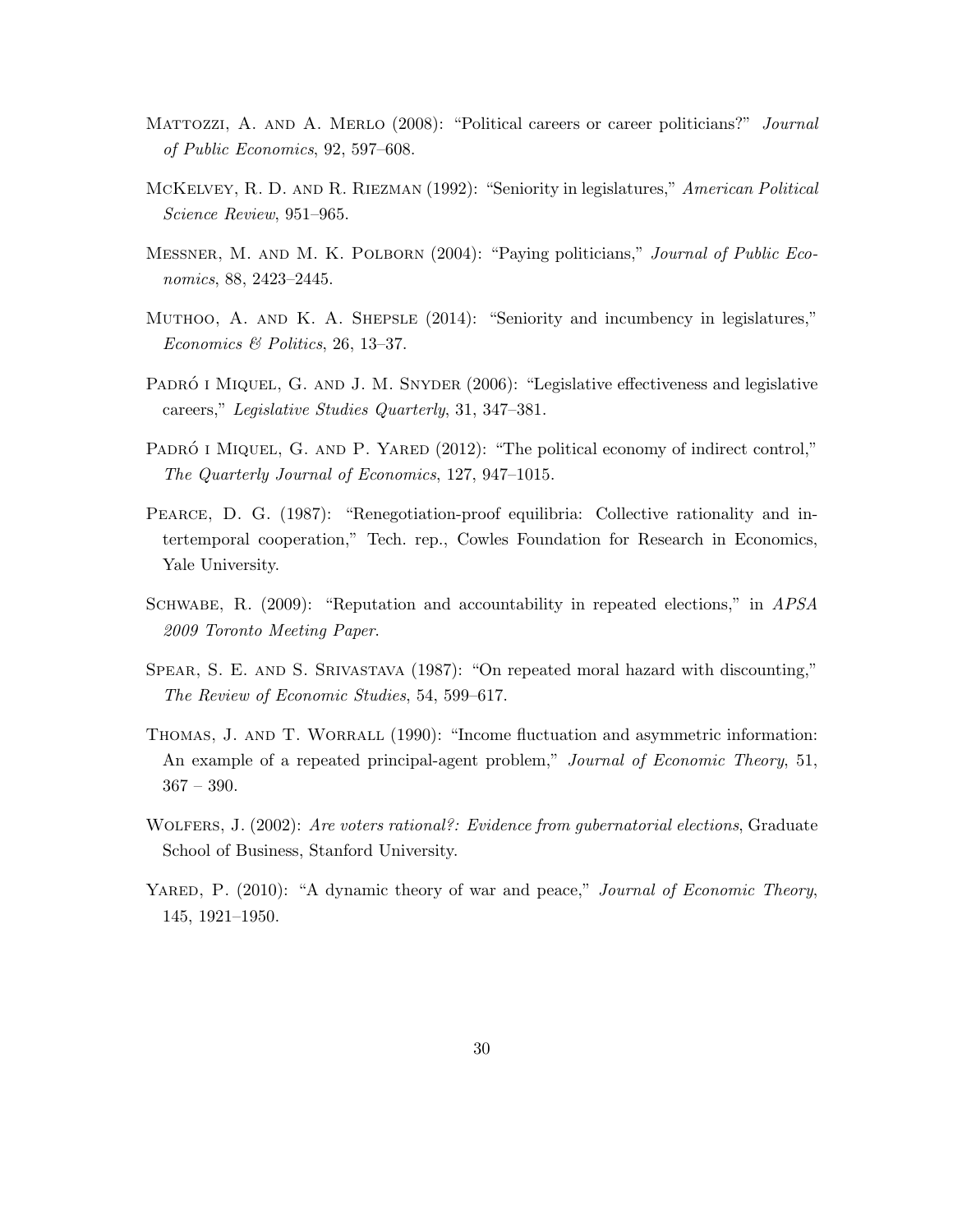# A Appendix: Proofs

#### A.1 Proof of Proposition 1

This proof proceeds as follows. First, we describe a Bellman equation that characterizes the voter-optimal equilibrium. Second, we simplify the Bellman equation to show that the strategy profile given in the statement of the proposition is a voter-optimal equilibrium. Third, we use properties of the associated value functions that solve the Bellman equation to establish on-path uniqueness of the voter optimal equilibrium.

For any continuation value  $u \in [1-\delta,1]$  for the incumbent politician, let  $\pi(u)$  denote the voter's optimal continuation value among all feasible contracts that give the politician a value of u. For any average continuation value  $v \in [0, 1]$  for the politician to have starting in the following period, let  $\tilde{\pi}(v)$  denote the voter's optimal continuation value among all feasible contracts that give the agent an average value of  $v$ . These continuation values for the voter are defined by the following Bellman equation:

$$
\pi(u) = \Phi \tilde{\pi}(u) := \sup_{a \in [0,1], \ v_s, v_f \in [0,1]} (1 - \delta) \mu a + \delta \left[ \mu \tilde{\pi}(v_s) + (1 - \mu) \tilde{\pi}(v_f) \right]
$$

subject to  $u = (1 - \delta)(1 - \mu ca) + \delta[\mu v_s + (1 - \mu)v_f]$  (PK)

and 
$$
(1 - \delta)1 + \delta v_f \le (1 - \delta)(1 - ca) + \delta v_s;
$$
 (IC)

$$
\tilde{\pi}(v) = \tilde{\Phi}\pi(v) := \sup_{\rho \in [0,1], \ u, u_0 \in [1-\delta,1]} \rho \pi(u) + (1-\rho)\pi(u_0)
$$
  
subject to  $\rho u = v$ ; (PK)

where  $\Phi$ ,  $\tilde{\Phi}$  are operators on the functions  $\tilde{\pi}$  and  $\pi$ , respectively. The first of the two constraints defining  $\pi$  above is the voter's promise-keeping (PK) constraint, saying that the politician's current continuation value is, indeed,  $u$  if she follows the prescribed action, and the continuation values following success and failure are  $v_s$  and  $v_f$ , respectively. The second is the incentive-compatibility (IC) constraint, saying that the politician would rather follow her prescribed strategy than engage in the one-time deviation of shirking today. For the latter, the politician trades off the myopic benefit of shirking following a good shock against the expected gain in future value from playing her on-path action rather than failing. In the definition of  $\tilde{\pi}$ ,  $\rho$  is the probability that the incumbent is retained, v is next period's average continuation value for today's incumbent, u is next period's continuation value for today's incumbent conditional on being retained, and  $u_0$  is the continuation value for a newly elected politician. No incentive-compatibility constraint appears in this definition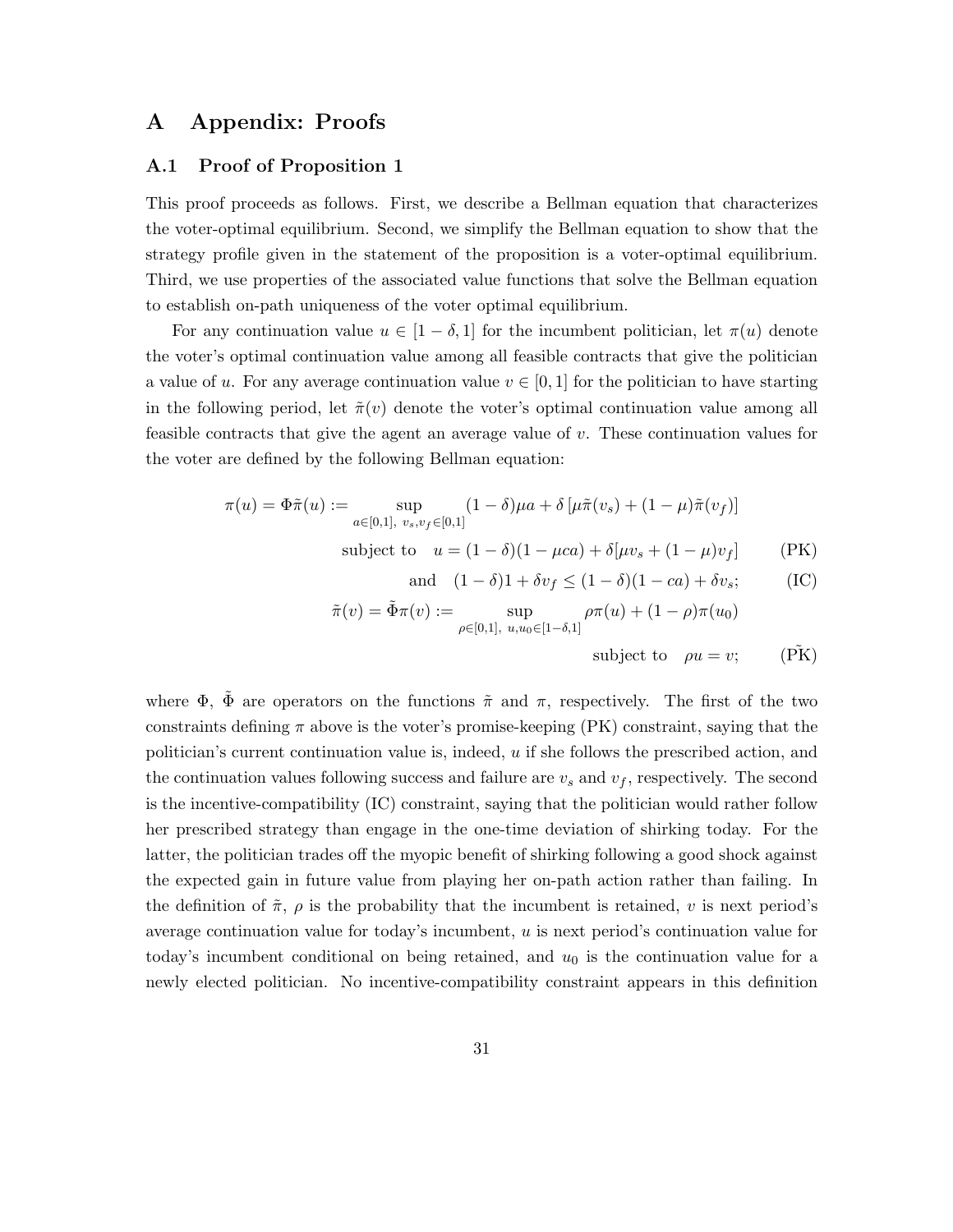because the firing choice is fully under the voter's control, and he can commit. But there is the promise-keeping  $(PK)$  constraint that says that the politician's average continuation value is a combination of the zero value she gets from being fired and the positive value she gets from being retained.

Standard arguments can be used to show that an optimal policy exists; that the value it generates to the voter, as a function of the politician's continuation value, is the unique solution to the above Bellman equation; and that  $\pi$  and  $\tilde{\pi}$  are both continuous and concave.<sup>21</sup> With these observations, we prove the proposition.

We start by observing that there is some  $v_* \in [1 - \delta, 1]$  such that  $\tilde{\pi}$  is affine on  $[0, v_*]$  and coincides with  $\pi$  on  $[v_*, 1]$ . Indeed, the Bellman equation tells us that  $\tilde{\pi}(0)$  =  $\sup_{u_0\in[1-\delta,1]}\pi(u_0)$ , and so, for a given  $v\in[1-\delta,1]$ , we have  $\tilde{\pi}(v)=\pi(v)$  if and only if  $\pi(v) \geq \frac{v}{w}$  $\frac{v}{u}\pi(u) + \left(1 - \frac{v}{u}\right)$  $\frac{v}{u}$ )  $\tilde{\pi}(0)$  for every  $u \in (v, 1]$ . But this condition rearranges to the requirement that

$$
\pi(v) \ge \tilde{\pi}(0) + v \frac{\pi(u) - \pi(v)}{u - v}, \qquad \forall u \in (v, 1].
$$

Since  $\pi$  is concave, the given quotient is weakly increasing in u, and so the inequality is more stringent the closer u is to v. Therefore,  $\tilde{\pi}(v) = \pi(v)$  if and only if either  $v = 1$  or  $\pi(v) \geq \tilde{\pi}(0) + v \pi'(v^+)$ . Now, concavity of  $\pi$  implies that  $\pi(v) - v \pi'(v^+)$  is weakly increasing and right-continuous in  $v \in [1 - \delta, 1],^{22}$  so that the set of v for which  $\tilde{\pi}(v) = \pi(v)$  is of the form  $[v_*, 1]$  for some  $v_* \in [1 - \delta, 1]$ . For any  $v \in [0, v_*]$ , then, the program defining  $\tilde{\pi}(v) = \tilde{\Phi}\pi(v)$  has  $u = v_*$  as an optimum, so that  $\tilde{\pi}$  is affine on  $[0, v_*]$ .

Now, concavity of  $\tilde{\pi}$  tells us that  $v_s$  and  $v_f$  are chosen to make (IC) hold with equality, except, perhaps, in the case that  $v_s = v_f$ . If neither of these conditions holds, we can modify the contract to one of this form without loss, bringing  $v_s$  and  $v_f$  closer together, holding a fixed, and maintaining (PK), for a weakly higher value for the voter. But even in the case that  $v_s = v_f$ , (IC) implies that  $a = 0$ . Therefore, we can restrict attention to the case that (IC) holds with equality. Then, combining the (IC) equation with (PK) immediately gives

$$
\pi(v) - v\pi'(v^+) = \pi(1-\delta) - (1-\delta)\pi'((1-\delta)^+) + \int_{1-\delta}^v \left[\pi'(\tilde{v}^+) - \pi'(v^+)\right] d\tilde{v}.
$$

<sup>&</sup>lt;sup>21</sup>These arguments proceed as follows. The voter's optimal payoff function  $\pi : [1 - \delta, 1] \to \mathbb{R}$  must satisfy the Bellman equation  $\pi = \Phi \bar{\Phi} \pi$ . As for the operators  $\Phi$  and  $\bar{\Phi}$  between the spaces of real bounded functions on [0, 1] and  $[1 - \delta, 1]$  (the latter being viewed as metric spaces with respect to uniform convergence), it is straightforward to see that  $\Phi$  is a contraction of modulus  $\delta$ , that  $\Phi$  is a weak contraction, and that both take concave continuous functions to concave continuous functions. The limit of concave continuous functions is itself concave and continuous, so the voter's optimal value functions,  $\pi$  and  $\tilde{\pi}$ , yield a unique solution to the Bellman equation, and both are concave and continuous.

 $^{22}$ For example, these properties can be seen from the formula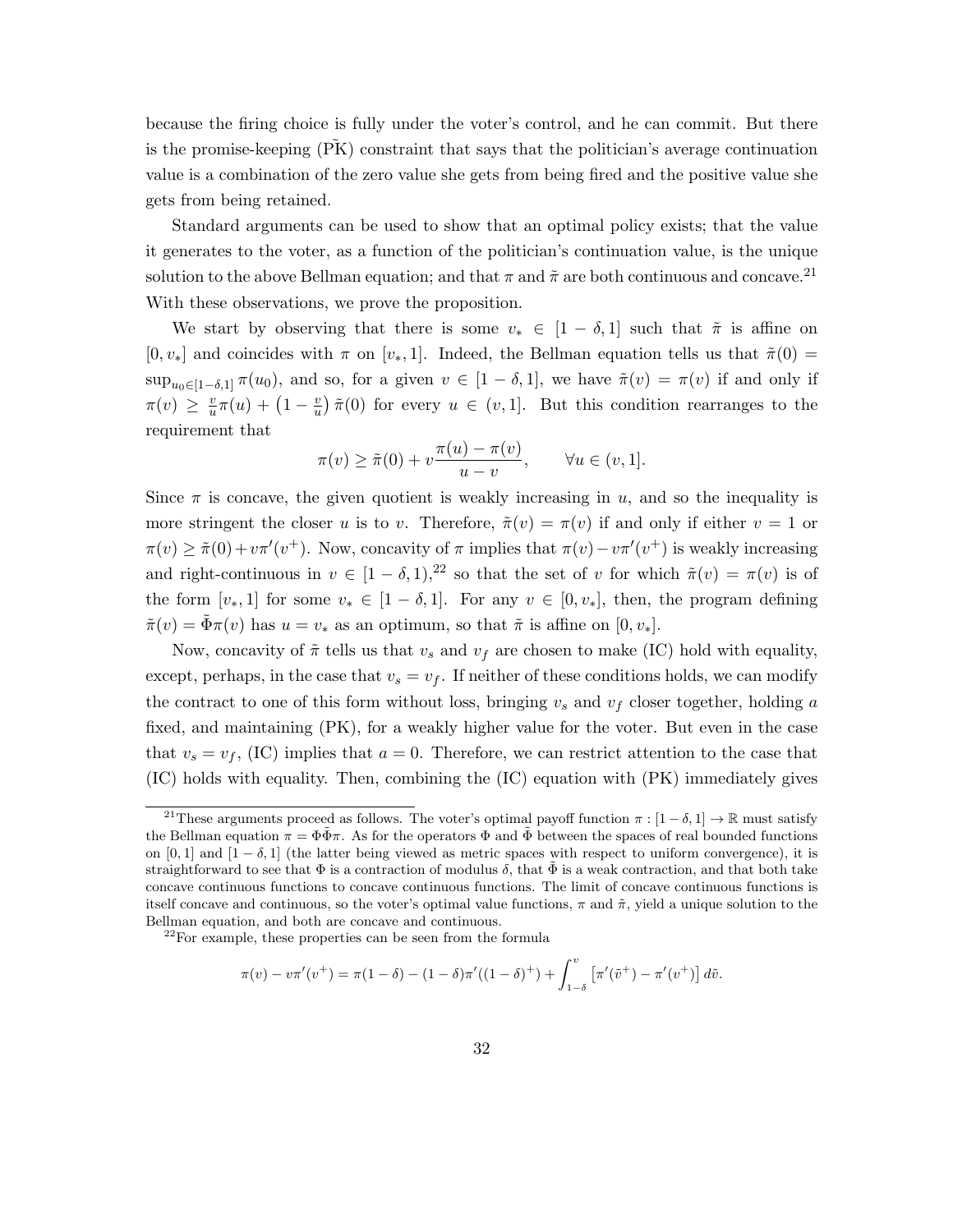a solution for  $v_s$  and  $v_f$ . Specifically,<sup>23</sup>

$$
v_s = \overline{u}_a := \frac{1}{\delta}[u - (1 - \delta)(1 - ca)]
$$
 and  $v_f = \underline{u} := \frac{1}{\delta}[u - (1 - \delta)].$ 

Finally, since every  $u \geq 1-\delta$  and  $a \in [0,1]$ , we have  $0 \leq \underline{u} \leq \overline{u}_a$ . It follows that  $\underline{u}, \overline{u}_a \in [0,1]$ if and only if  $\overline{u}_a \leq 1$ . Summarizing these observations yields

$$
\pi(u) = \Phi \tilde{\pi}(u) = \max_{a \in [0,1]} (1 - \delta) \mu a + \delta \left[ \mu \tilde{\pi}(\overline{u}_a) + (1 - \mu) \tilde{\pi}(\underline{u}) \right]
$$
 subject to  $\overline{u}_a \le 1$ .

Since  $\overline{u}_a$  is an increasing and affine function of a, and  $\tilde{\pi}$  is concave, the objective in the maximization problem above is concave in  $a$ . Moreover, its derivative with respect to  $a$  is simply  $(1 - \delta)\mu[1 + c\tilde{\pi}'(\overline{u}_a)]^{24}$  Now, let  $v^* = 1$  if  $\tilde{\pi}'(1) \geq -1/c$ , and, otherwise, let  $v^*$  be the highest  $v \in [0, 1)$  such that  $\tilde{\pi}'|_{[0,v]} \geq -1/c$ . By definition, notice that this means that  $\tilde{\pi}$  cannot be affine in a neighborhood of  $v^*$ , which, in turn, implies that  $v^* \geq v_*$ .

The values of u such that  $\overline{u}_1 = v^*$  and  $\underline{u} = v^*$  are, respectively,

$$
u_L := 1 - \delta(1 - v^*) - (1 - \delta)c
$$
 and  $u_R := 1 - \delta(1 - v^*).$ 

In addition, the value of a such that  $\overline{u}_a = v^*$  is  $a = \left[ (1 - \delta) + \delta v^* - u \right] / \left[ (1 - \delta) c \right]$ . Therefore, the politician's optimal action takes the form

$$
a_u = \begin{cases} 1 & \text{if } u < u_L, \\ \frac{(1-\delta)+\delta v^* - u}{(1-\delta)c} & \text{if } u \in [u_L, u_R], \\ 0 & \text{if } u > u_R \end{cases}
$$

Substituting the optimal choice of current action into the Bellman equation and differentiating gives us

$$
\pi'(u) = \begin{cases} \mu \tilde{\pi}'(\overline{u}_1) + (1 - \mu) \tilde{\pi}'(\underline{u}) & \text{if } u < u_L, \\ \mu \left( -\frac{1}{c} \right) + (1 - \mu) \tilde{\pi}'(\underline{u}) & \text{if } u \in (u_L, u_R), \\ \tilde{\pi}'(\underline{u}) & \text{if } u > u_R. \end{cases}
$$

<sup>&</sup>lt;sup>23</sup>Formally, we define the functions  $\overline{\cdot}_a : \mathbb{R} \to \mathbb{R}$  (for  $0 \le a \le 1$ ) and  $\cdot : \mathbb{R} \to \mathbb{R}$ , so that  $\overline{u}_a$  and <u>u</u> are functions of u.

<sup>&</sup>lt;sup>24</sup>In general,  $\tilde{\pi}$  may fail to be differentiable. But since it is concave, it has one-sided derivatives defined everywhere, and these are sufficient to characterize the optimal  $a$  via a first-order condition. Whenever we refer to a derivative in this appendix without specifying a direction, we mean that the relevant claim applies to each one-sided derivative.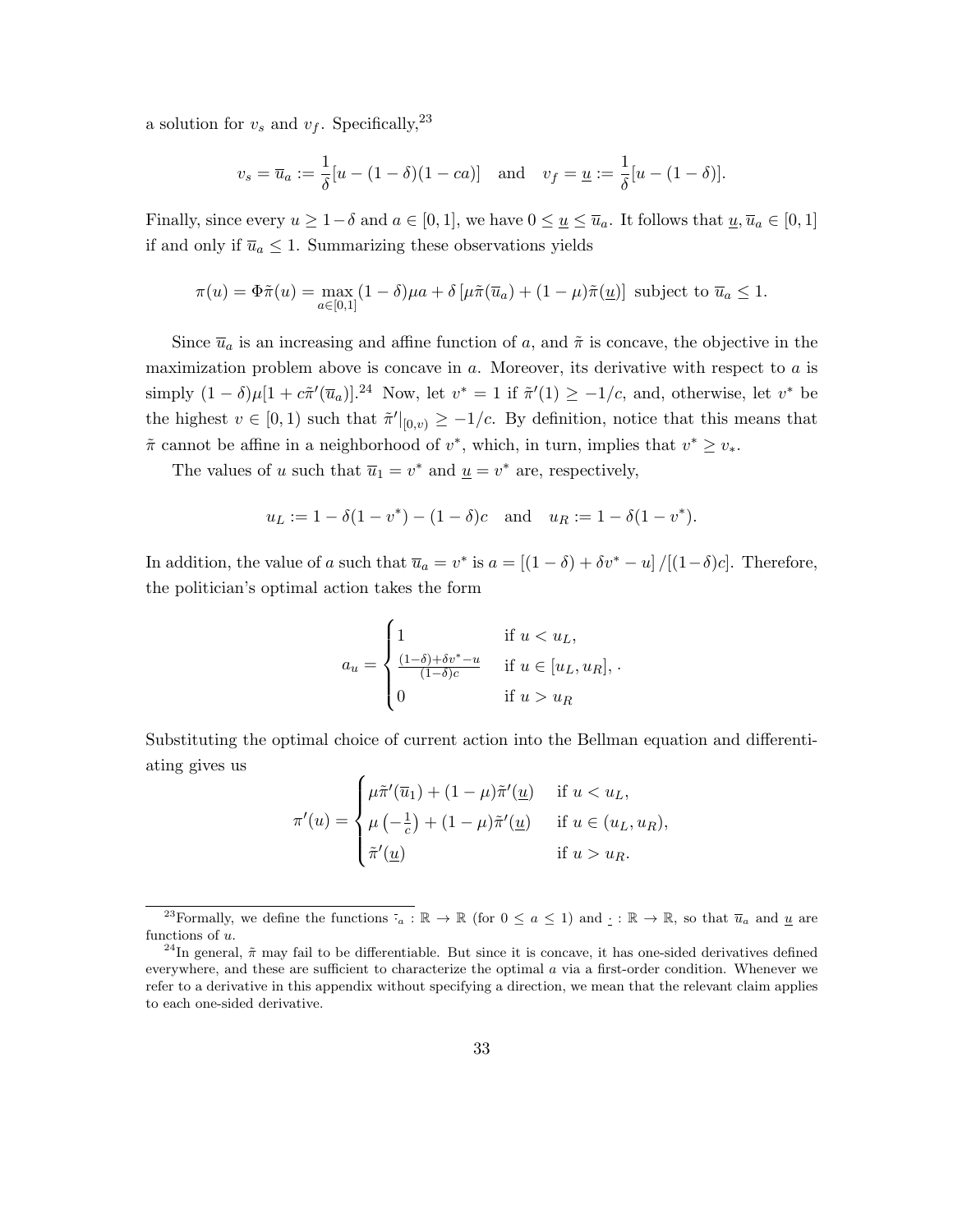If  $v^* = 1$ , the formula for  $a_u$  will then follow directly. Assume now, for a contradiction, that  $v^* < 1$ . Then,  $v^* < u_R$ , and every  $u \in [v^*, u_R)$  has

$$
\tilde{\pi}'(u) = \pi'(u) \ge \mu \frac{-1}{c} + (1 - \mu)\tilde{\pi}'(\underline{u}) \ge \frac{-1}{c},
$$

where the equality follows from  $u \geq v^* \geq v_*$ , the first inequality follows from  $u < u_R$  and concavity of  $\pi$ , and the second inequality follows from  $\underline{u} < v^*$  (since  $u < u_R$ ). But then,  $\tilde{\pi}'|_{[0,u_R)} \geq \frac{-1}{c}$  $\frac{c-1}{c}$ , contradicting the definition of  $v^*$ . Thus,  $v^* = 1$ .

Finally, we verify that  $v_* = 1 - \delta$ , so that the voter's optimal retention rule will be as desired. To see this, it is enough to observe that both operators  $\Phi$ ,  $\tilde{\Phi}$  clearly take nonincreasing concave functions to nonincreasing functions (in fact,  $\tilde{\Phi}$  takes every concave function to a nonincreasing function), and that a limit of nonincreasing functions is itself nonincreasing. The contraction property then tells us that  $\pi$  is nonincreasing. It follows that, in the optimization defining  $\tilde{\pi}(v) = \Phi \pi(v)$ , the voter optimally takes  $u = \max\{1 - \Phi \pi(v)\}$ δ, v}—i.e., takes  $u \in [1 - \delta, 1]$  as small as possible subject to (PK). It also follows that the voter sets  $u_0 = 1 - \delta$ , starting any newly elected politician at continuation value  $1 - \delta$ .

Having shown that the given strategy profile is a voter-optimal equilibrium, all that remains is to establish its on-path uniqueness.

Let us establish the result for two different cases. First, suppose that  $\delta \leq c/(1+c)$ , so that some voter-optimal equilibrium entails  $a_u = 1$  being played at every  $u \in [1 - \delta, 1]$ . By direct computation,  $\pi$  is affine, and  $\tilde{\pi}$  is constant on  $[0, 1 - \delta]$  and affine on  $[1 - \delta, 1]$ , since the Bellman operators  $\Phi$ ,  $\Phi$  preserves these two properties. But  $\pi$  is affine, nonnegative, and not globally 0, and it takes value 0 at 1, implying that it is strictly decreasing. Therefore, the voter retention rule that does as little firing as possible, subject to promise keeping, is uniquely optimal. All that remains is to show that it is uniquely optimal to have a politician choose  $a_{1-\delta}$  when in office at continuation value  $1-\delta$ . To that end, note that any strict incentive to work would give the politician a value strictly above  $1 - \delta$ , as would a strictly positive continuation value from shirking. Therefore, it must be that her incentive constraint is binding and she is fired for failure. Rearranging the promise-keeping and incentive constraints, and monotonically transforming the objective, the voter-optimal effort level for a newly elected politician, therefore, solves

$$
\max_{a,v_s \in [0,1]} (1-\delta)\mu a + \delta \left[\mu \tilde{\pi}(v_s)\right]
$$
  
subject to  $1-\delta = (1-\delta)(1-ca) + \delta v_s$ .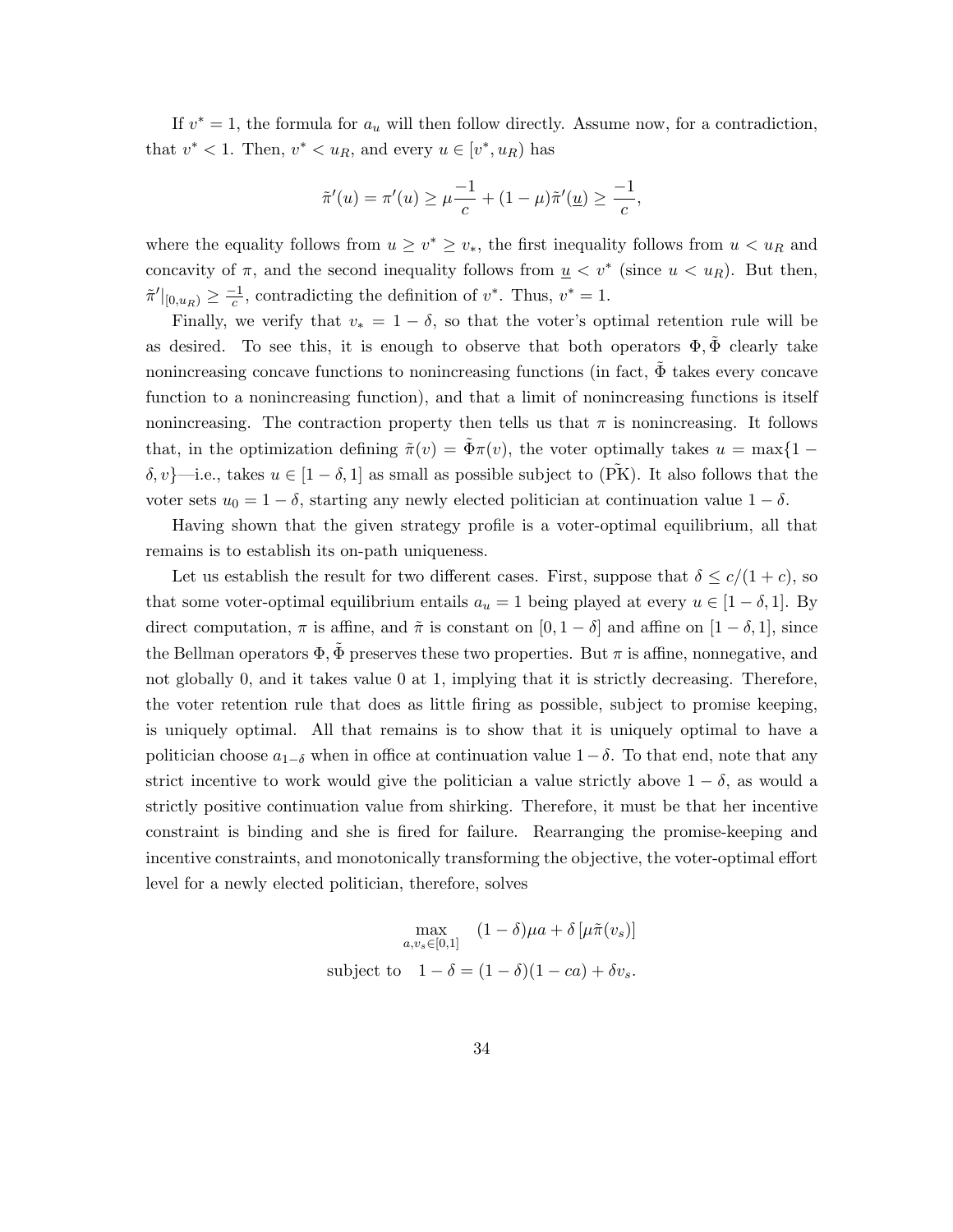But the objective is affine on its one-dimensional domain and strictly positive at the maximum feasible effort level  $a_{1-\delta}$ , and it takes value 0 at the minimum feasible effort level of 0. It is, therefore, uniquely maximized at  $a = a_{1-\delta}$ , as desired.

We now turn to the  $c/(1+c) < \delta < c$  case. Note that uniqueness follows if  $\pi$  is strictly concave on its entire domain. To see this, begin with the observation that the optimal politician action  $a_u$  that we solved for is unique for every  $u \in [1-\delta,1]$  since it derives from maximizing a strictly concave objective over a convex domain. Optimality requires that the constraint (IC) hold with equality because  $\tilde{\pi}$  is weakly concave on its domain, and  $\tilde{\pi}$  is not affine between <u>u</u> and  $\overline{u}_{a_u}$  for any  $u \in [1 - \delta, 1)$ . Finally,  $\pi$  is strictly decreasing because it is nonincreasing and strictly concave, so firing as infrequently as  $(XK)$  allows is uniquely optimal for the voter.

We now argue that  $\pi$  is strictly concave when  $c/(1+c) < \delta < c$ . Following the proof of Lemma 2 in Guo and Hörner (2020), it follows that  $\pi$  is either affine or strictly concave when  $\delta < c$ . But observe that, for  $c/(1+c) < \delta < c$  and  $u \in (0,1-\delta]$  sufficiently small,

$$
\pi(u) = (1 - \delta)\mu + \delta \left[ (1 - \mu)\tilde{\pi} \left( \frac{u - (1 - \delta)}{\delta} \right) + \mu \tilde{\pi} \left( \frac{u - (1 - \delta)(1 - c)}{\delta} \right) \right]
$$

$$
= (1 - \delta)\mu + \delta \left[ (1 - \mu)\pi (1 - \delta) + \mu \pi \left( \frac{u - (1 - \delta)(1 - c)}{\delta} \right) \right]
$$

and, therefore,

$$
\pi'(u) = (1 - \mu)\pi'\left(\frac{u - (1 - \delta)(1 - c)}{\delta}\right) \neq \pi'\left(\frac{u - (1 - \delta)(1 - c)}{\delta}\right).
$$

 $\Box$ 

So  $\pi$  cannot be affine and, thus, must be strictly concave.

#### A.2 Proof of Proposition 2

Let  $\mathcal{U} = \mathcal{U}(\pi)$  be the set of all incumbent politician payoffs that can arise in an equilibrium in which the voter's continuation payoff is at least ˜  $\pi$  after every history, and let  $\hat{u} = \hat{u}$  $\tilde{a}$  $\pi) \in$  $[1 - \delta, 1]$  be the supremum of U. For each  $u \in U$ , let  $\sigma_u$  be some equilibrium in which the voter's continuation payoff is at least  $\pi$  after every history.

The alternative equilibrium we now consider is the voter's optimal equilibrium among all those that always yield an incumbent politician value in  $[1 - \delta, \hat{u}]$ . Essentially the exact same proof as that of Proposition 1 shows that the form described in the statement of this proposition is an optimal such contract. In particular, notice that the modified limit on  $a_{u,\hat{u}}$ is chosen to ensure that  $\overline{u}_{a_{u,\hat{u}}} \leq \hat{u}$ . Let  $\pi_{\hat{u}} : [1-\delta, \hat{u}] \to \mathbb{R}$  denote the induced value function, so that  $\pi_{\hat{u}}(u)$  is the voter's optimal value over all equilibria that (i) give the incumbent a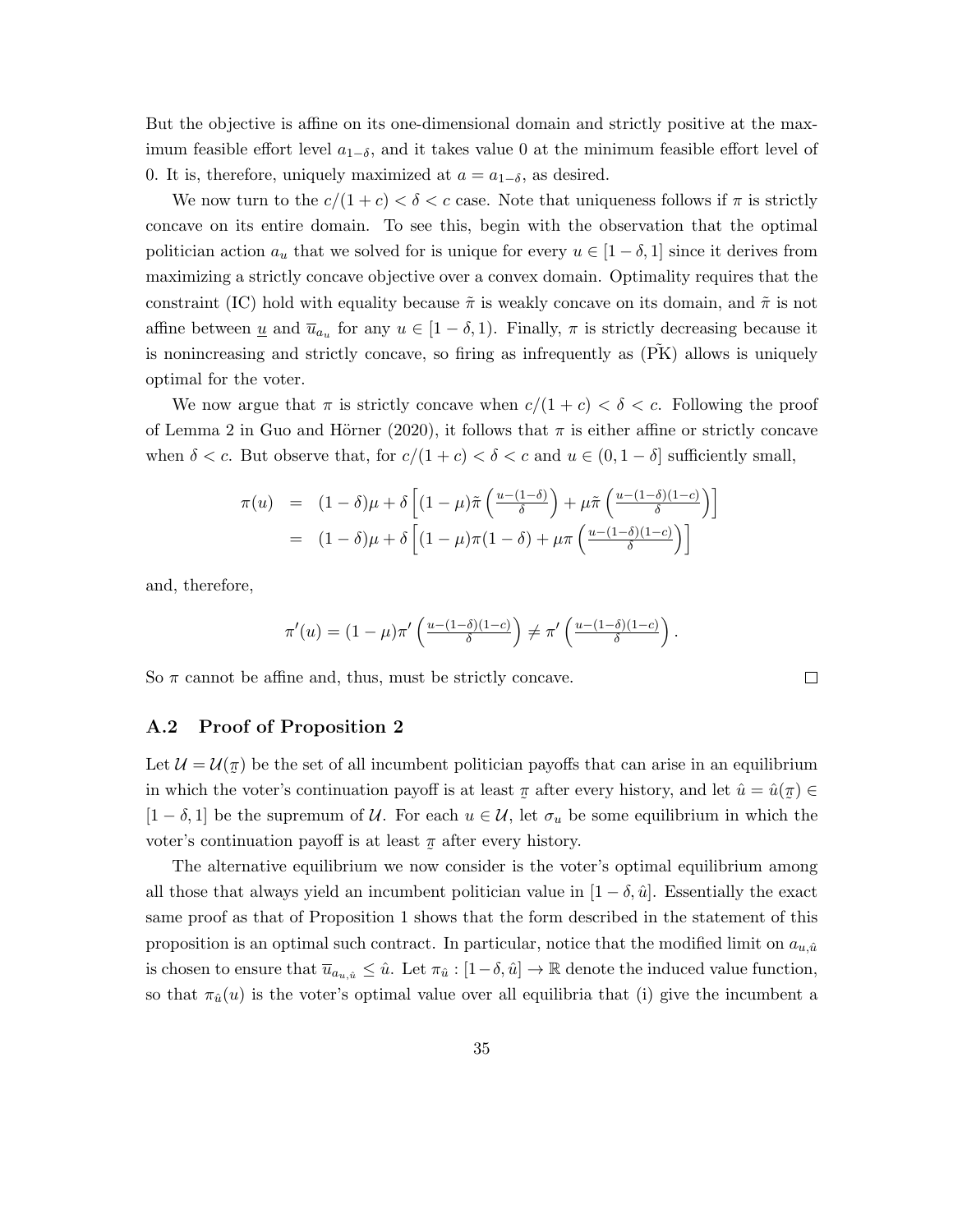continuation value of u; and (ii) never give any incumbent politician a continuation value greater than  $\hat{u}$ . Again, as in the proof of Proposition 1, the function  $\pi_{\hat{u}}$  is continuous and nonincreasing. That equilibrium  $\sigma_u$  respected the threshold  $\pi$  implies, given optimality of the modified equilibrium and the definition of U, that  $\pi_{\hat{u}}(u) \geq \pi$  for every  $u \in \mathcal{U}$ . But then, that  $\pi_{\hat{u}}$  is continuous implies that  $\pi_{\hat{u}}(\hat{u}) \geq \pi$ , and that it is no  $\pi$ , and that it is nonincreasing implies that  $\pi_{\hat{u}} \geq \pi$ , as required.

Finally, to see that  $\hat{u}(\cdot)$  is strictly decreasing, assume for a contradiction that  $\hat{u}' :=$  $\hat{u}(\pi - \epsilon) \leq \hat{u}(\pi)$  for some  $\epsilon \in (0, \pi)$ . But then, one can construct an equilibrium that gives the politician a continuation value slightly greater than  $\hat{u}'$  from the first period; gives the politician a continuation value weakly below  $\hat{u}'$  from every other history; and gives the voter a continuation value above  $\pi - \epsilon$  from every history. Existence of such an equilibrium contradicts the definition of  $\hat{u}' = \hat{u}$  $\pi - \epsilon$ ).  $\Box$ ˜

#### A.3 Proof of Corollary 2

To show that such a ˜  $\pi$  and such an equilibrium exists whenever  $\frac{1}{2-\mu} < \delta < c$  (a condition that is consistent with our standing assumptions), consider equilibria of the form described in Proposition 2, as parametrized by  $\hat{u} \in [1-\delta, 1)$ , when  $\hat{u}$  is low. In what follows, we make use of notation from that proposition and its proof where convenient.

Observe that  $a_{u,\hat{u}} = \min\{1, \frac{(1-\delta)(1-u)+\delta(\hat{u}-u)}{(1-\delta)c}\}$  $\frac{(1-u)+o(u-u)}{(1-\delta)c}$  is weakly decreasing in  $u \in [1-\delta, 1]$ , and we have the following two limits:

$$
\lim_{\hat{u}\to 1-\delta} a_{1-\delta,\hat{u}} = \min\{1, \frac{\delta}{c} + \frac{\delta}{(1-\delta)c}[\hat{u} - (1-\delta)]\} = \frac{\delta}{c}
$$

$$
\lim_{\hat{u}\to 1-\delta} v_{\hat{u}}(a_{\hat{u},\hat{u}}, 0) = \frac{\hat{u} - (1-\delta)}{\delta} = 0.
$$

Therefore, fixing small enough  $\epsilon \in (0, \delta)$  guarantees that both  $a_{1-\delta,\hat{u}}$  and  $v_{\hat{u}}(a_{\hat{u},\hat{u}},0)$  are strictly below 1 for all  $\hat{u} \in [1 - \delta, 1 - \delta + \epsilon]$  (since  $\delta < c$ ). In what follows, we focus on  $\hat{u}$ from this interval.

For such  $\hat{u}$ , the equilibrium described in Proposition 2 can be equivalently described as a simple "two-state automaton" strategy profile, in which a politician in office starts the period in either a "good" (for the voter) or "bad" (for the voter) state—corresponding to continuation values  $1 - \delta$  and  $\hat{u}$ , respectively, for the politician in office. The equilibriumprescribed effort is  $a_G(\hat{u}) := a_{1-\delta,\hat{u}}$  in the good state and  $a_B(\hat{u}) := a_{\hat{u},\hat{u}}$  in the bad state. In either state, a success results in the politician in office being re-elected and next period beginning in the bad state. In the good state, a politician who fails is replaced with certainty;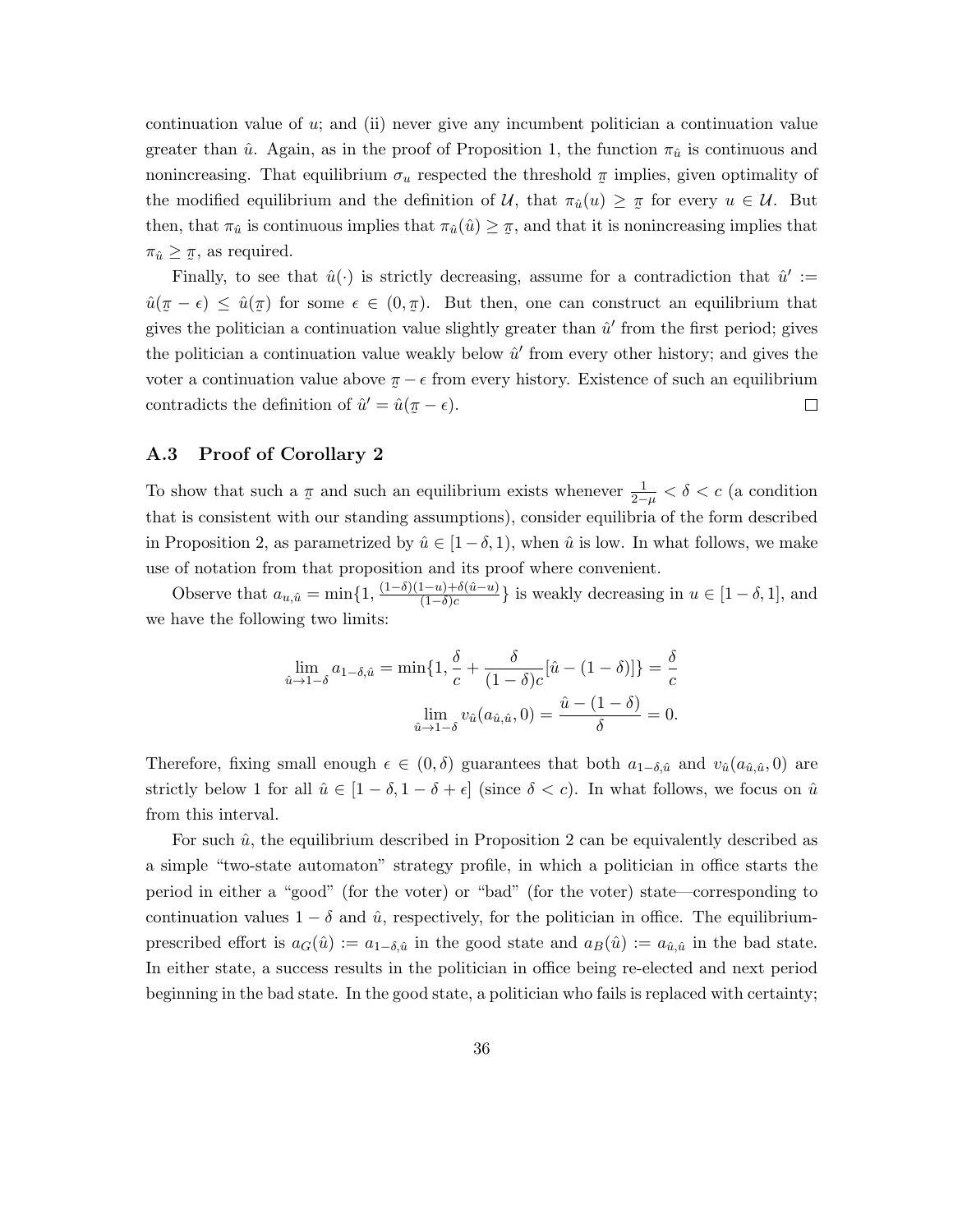and in the bad state, a politician who fails is re-elected into the good state with probability  $v_{\hat{u}}(a_{\hat{u},\hat{u}},0)/(1-\delta)$  and replaced by a new politician with complementary probability. Each newly elected politician begins her career in the good state.

In particular, in the described equilibrium, starting from either state, the voter re-elects the politician in office to the bad state following a good shock, and he faces some politician (either an incumbent or a newly elected one) following a bad shock. We can, therefore, write the voter's continuation payoffs  $\pi_G(\hat{u})$  and  $\pi_B(\hat{u})$  from the good and bad states, respectively:

$$
\pi_i(\hat{u}) = (1 - \delta)\mu a_i(\hat{u}) + \delta \left[\mu \pi_B(\hat{u}) + (1 - \mu)\pi_G(\hat{u})\right] \text{ for } i \in \{G, B\}.
$$

As  $\pi_G(\hat{u}) - \pi_B(\hat{u})$  is proportional to  $a_G(\hat{u}) - a_B(\hat{u}) \geq 0$ , the voter's worst-case continuation value from this equilibrium is  $\pi_B(\hat{u})$ . But direct computation shows that

$$
a_G(\hat{u}) - a_B(\hat{u}) = \frac{(1 - \delta) + \delta \hat{u} - (1 - \delta)}{(1 - \delta)c} - \frac{(1 - \delta) + \delta \hat{u} - \hat{u}}{(1 - \delta)c} = \frac{\hat{u} - (1 - \delta)}{(1 - \delta)c},
$$

and

$$
\pi_B(\hat{u}) = (1 - \delta)\mu a_B(\hat{u}) + \delta \pi_B(\hat{u}) + \delta(1 - \mu) [\pi_G(\hat{u}) - \pi_B(\hat{u})].
$$

From this, it follows that

$$
\pi_B(\hat{u}) = \mu a_B(\hat{u}) + \delta (1 - \mu) \frac{\pi_G(\hat{u}) - \pi_B(\hat{u})}{1 - \delta}
$$
  
=  $\mu \{ a_B(\hat{u}) + \delta (1 - \mu) [a_G(\hat{u}) - a_B(\hat{u})] \}$   
=  $\frac{\mu}{(1 - \delta)c} \{ [(1 - \delta)(1 - \hat{u}) + \delta (\hat{u} - \hat{u})] + \delta (1 - \mu) [\hat{u} - (1 - \delta)] \}$   
=  $\frac{\mu}{(1 - \delta)c} \{ (1 - \delta)(1 - \hat{u}) + \delta (1 - \mu) [\hat{u} - (1 - \delta)] \}.$ 

And, therefore,

$$
\pi_B'(\hat{u}) = \frac{\mu}{(1-\delta)c} \left[ -(1-\delta) + \delta(1-\mu) \right] = \frac{\mu}{(1-\delta)c} \left[ \delta(2-\mu) - 1 \right] > 0.
$$

Thus, the described equilibrium with  $\hat{u} = 1 - \delta$  (which is exactly the best stationary equilibrium in Proposition 0) has a strictly lower worst-case voter value than the described equilibrium with  $\hat{u} = 1 - \delta + \epsilon$ . The corollary follows.  $\Box$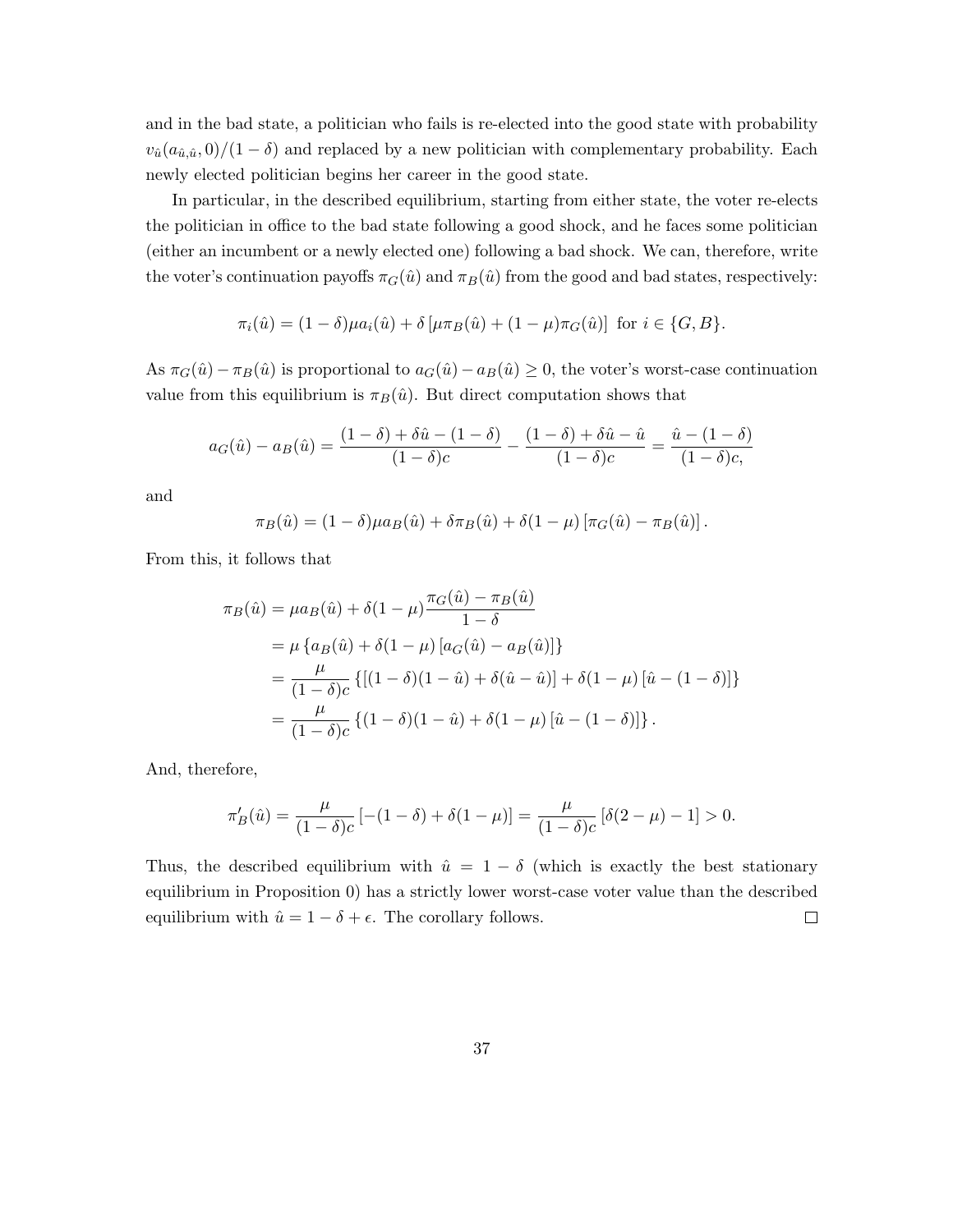#### A.4 Proof of Proposition 3

The proof of Proposition 3 follows along similar lines to that of Proposition 1. We begin by defining optimal value functions for the voter as a function of the politician's continuation value. Because the stage game has more components, it is now convenient to define three value functions rather than two.

First, for any continuation value  $u \in [1-\delta, 1]$  for a politician who has either just turned down or not received an outside offer, let  $\pi(u)$  denote the voter's optimal continuation value among all feasible contracts that give the politician a value of  $u$ . For any continuation value  $\tilde{u} \in [pw + (1-p)(1-\delta), 1]$  for the politician to have after seeing the realized public randomization outcome, but before learning whether or not an outside offer realized, let  $\hat{\pi}(\tilde{u})$  denote the voter's optimal continuation value among all feasible contracts that give the politician a continuation value of  $\tilde{u}$ . Note that the optimal value of the voter when a politician has continuation value  $\tilde{u}$  before the public randomization device realizes is, therefore, cav  $\hat{\pi}(\tilde{u})$ , where cav  $\hat{\pi}$  is the concave envelope of  $\hat{\pi}$ .<sup>25</sup> Finally, after the current period's outcome y has realized, for any average continuation value  $v \in [0, 1]$  for a politician to have starting in the following period, let  $\tilde{\pi}(v)$  denote the voter's optimal continuation value among all feasible contracts that give the agent an average value of v.

Now, define  $\tilde{u}_L := (1 - p)(1 - \delta) + pw$ , and consider the following system of Bellman equations:

$$
\pi(u) = \Phi \tilde{\pi}(u) := \sup_{a \in [0,1], \ v_s, v_f \in [0,1]} (1 - \delta)\mu a + \delta \left[ \mu \tilde{\pi}(v_s) + (1 - \mu)\tilde{\pi}(v_f) \right]
$$
  
subject to  $u = (1 - \delta)(1 - \mu ca) + \delta[\mu v_s + (1 - \mu)v_f]$  (PK)

and 
$$
(1 - \delta)1 + \delta v_f \le (1 - \delta)(1 - ca) + \delta v_s;
$$
 (IC)

$$
\hat{\pi}(\tilde{u}) = \hat{\Phi}(\tilde{\pi}, \hat{\pi})(v) := \sup_{\lambda \in [0,1], \ u \in [1-\delta,1], \ \tilde{u}_0 \in [\tilde{u}_L,1]} (1 - p\lambda)\pi(u) + p\lambda \operatorname{cav} \hat{\pi}(\tilde{u}_0)
$$
\nsubject to  $\tilde{u} = (1 - p\lambda)u + p\lambda w$ , (PK)

$$
\lambda = 1 \text{ if } u < w \text{ and } \lambda = 0 \text{ if } u > w;\tag{I\hat{C}}
$$

$$
\tilde{\pi}(v) = \tilde{\Phi}\hat{\pi}(v) := \sup_{\rho \in [0,1], \ \tilde{u}, \tilde{u}_0 \in [\tilde{u}_L,1]} \rho \operatorname{cav} \hat{\pi}(\tilde{u}) + (1-\rho)\operatorname{cav} \hat{\pi}(\tilde{u}_0)
$$
\nsubject to  $v = \rho \tilde{u}.$  (P.K)

<sup>&</sup>lt;sup>25</sup>For an upper semicontinuous function  $f : [a, b] \to \mathbb{R}$  defined on a compact interval, cav f is the pointwise smallest concave function  $[a, b] \to \mathbb{R}$  that is pointwise above f.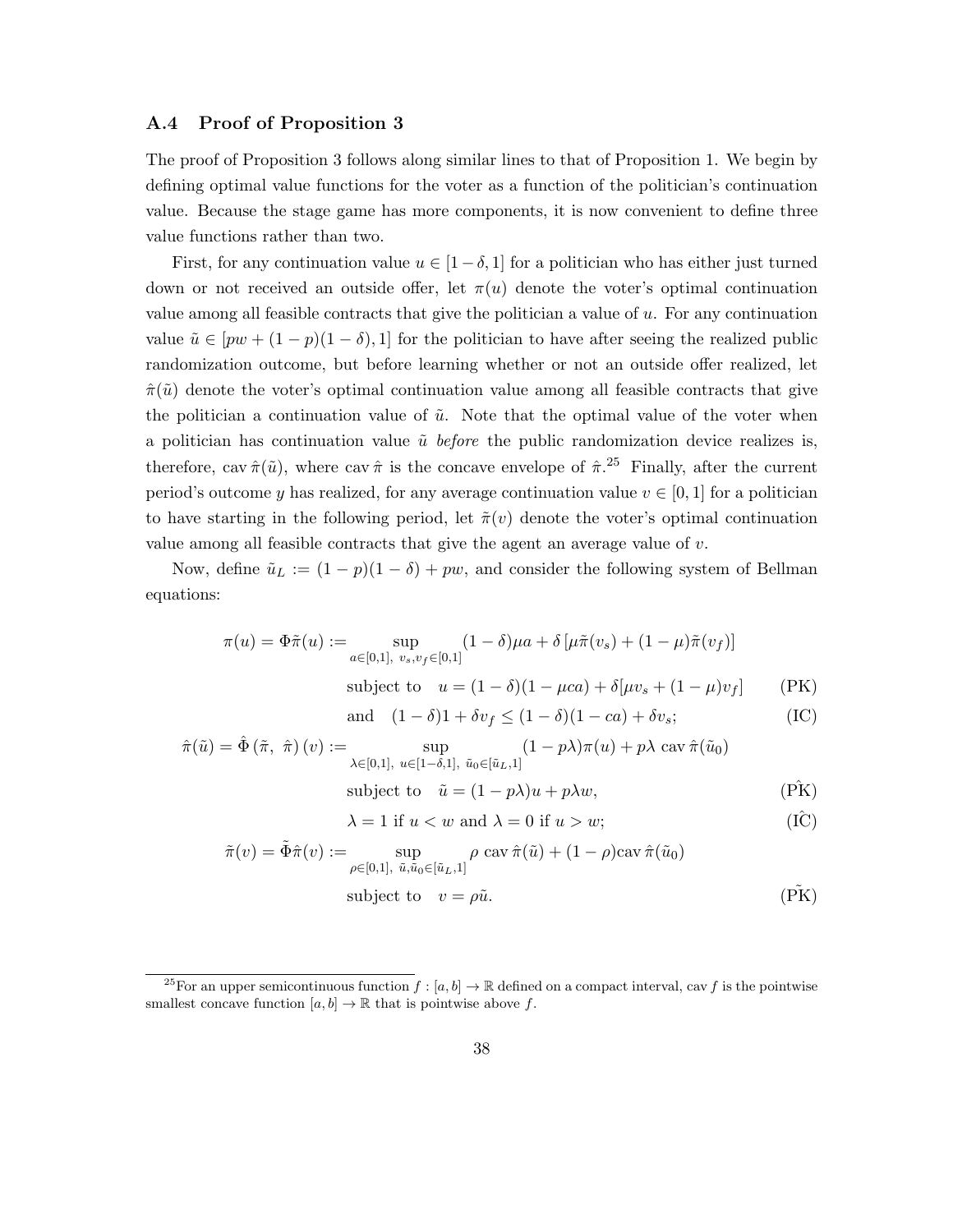Let us explain this system. The operator  $\Phi$ , describing the optimal incentive provision for the politician's effort, is exactly as in the proof of Proposition 1. The operator  $\Phi$ , describing the optimal retention rule for a given politician continuation value is essentially identical to that from Proposition 1, with two small differences. First, the possibility of an outside offer raises the minimum possible continuation value of a retained politician—it is now  $\tilde{u}_L$ rather than only  $1 - \delta$ . Second, because play can condition on a sunspot after a given politician is elected or re-elected, continuation values are delivered via cav  $\hat{\pi}$  rather than via  $\hat{\pi}$ . Now, we turn to the operator  $\hat{\Phi}$ . The associated promise-keeping condition ( $\hat{PK}$ ) expresses the politician's continuation value  $\tilde{u}$  as a weighted average of w and u, where w is her continuation value if she accepts an outside offer of  $w$ , and  $u$  is her continuation value in the complementary case. Letting  $\lambda$  denote her (chosen) probability of leaving for the private sector conditional on receiving such an offer, her total probability of receiving and accepting an offer is  $p\lambda$ . As a politician who contemplates leaving office is comparing value w to u, it follows that she will willingly accept  $[resp.$  reject an outside offer if and only if  $w \geq |\leq |u|$ , which justifies the incentive-compatibility condition (IC).

We proceed in a similar fashion to the proof of Proposition 1. First, we note that standard recursive arguments show that an optimal policy exists and that the value it generates to the voter, as a function of the politician's continuation value, is the unique bounded solution to the above system of Bellman equations. Furthermore, as all three operators above take weakly decreasing functions to weakly decreasing functions and take upper semicontinuous to upper semicontinuous functions, the four functions,  $\pi$ ,  $\hat{\pi}$ , cav  $\hat{\pi}$ , and  $\tilde{\pi}$ , are all weakly decreasing and upper semicontinuous. That they are weakly decreasing implies that setting  $\tilde{u}_0 = \tilde{u}_L$  is optimal in the optimizations determining  $\hat{\pi}(\tilde{u})$  and  $\tilde{\pi}(v)$ . Also, since the concave envelope of any upper semicontinuous function on a compact interval is concave and continuous, it follows that  $\tilde{\Phi}$  takes any upper semicontinuous function to a concave and continuous one, so that  $\tilde{\pi}$  and  $\pi$  are concave and continuous.

Next, because cav  $\hat{\pi}$  is concave and weakly decreasing, just as in the proof of Proposition 1, it is optimal in the program determining  $\tilde{\pi}(v)$  to set the re-election probability  $\rho$  as high as the promise-keeping constraint (PK) will allow. Then, without loss of optimality, the incentive-compatibility condition (IC) in the equation defining  $\pi$  holds with equality, as moving  $(v_f, v_s)$  closer together while satisfying  $(\tilde{PK})$  will weakly improve the voter's objective by inducing a mean-preserving contraction over continuation values evaluated via the concave function  $\tilde{\pi}$ . Combining binding incentive compatibility with promise keeping yields exact formulas for the success and failure continuation values as a function of the action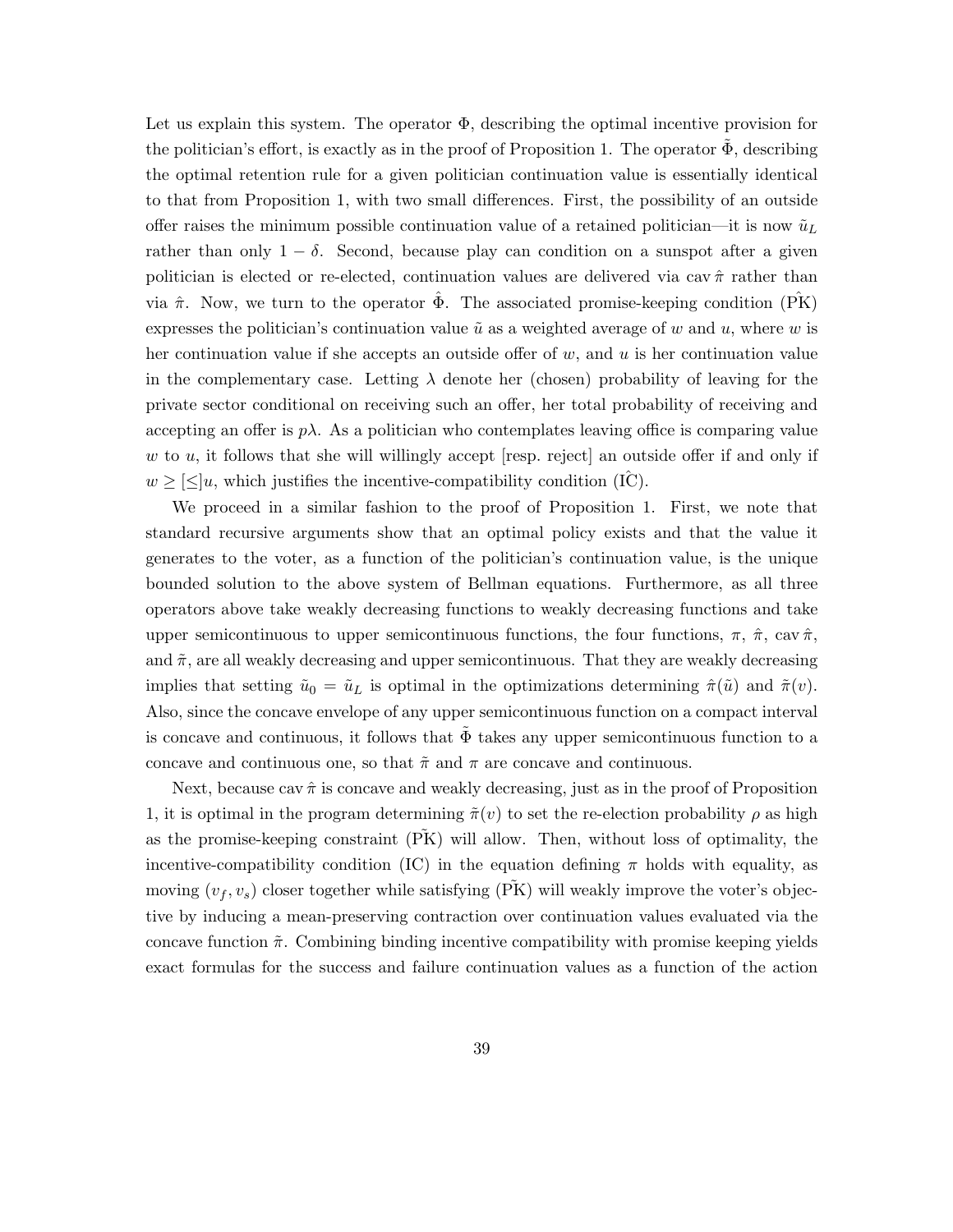taken— $v_f = \underline{u}$  and  $v_s = \bar{u}_a$ , where both quantities are given in the proof of Proposition 1—with the only constraint on the action being that  $\bar{u}_a \leq 1$ .

We make four additional simplifying observations. First, cav  $\hat{\pi}$  necessarily agrees with  $\hat{\pi}$ at  $\tilde{u}_L$ , which is an extreme point of the two functions' domain. Second, because cav  $\hat{\pi} \geq \hat{\pi}$ and setting  $\tilde{u}_0 = u$  (= w) is feasible in the program determining  $\hat{\pi}(w)$ , it follows that  $\sup_{\tilde{u}_0\in[\tilde{u}_L,1]} \operatorname{cav} \hat{\pi}(\tilde{u}_0)\geq \pi(w)$ , so setting  $\lambda=1$  is optimal when  $\tilde{u}=w$ . Intuitively, because the voter can, at worst, continue the same play with a newly elected politician, it always weakly benefits him when the politician takes her outside offer. Third, because the promise-keeping constraint (PK) requires  $\tilde{u}-w$  to have the same sign as  $u-w$ , the incentivecompatibility constraint (IC) implies that offers are accepted with certainty ( $\lambda = 1$ ) whenever  $\tilde{u} < w$  and rejected with certainty  $(\lambda = 0)$  whenever  $\tilde{u} > w$ . Fourth, applying these three observations to  $\hat{\pi}(\tilde{u}_L)$  yields the equation  $\hat{\pi}(\tilde{u}_L) = (1-p)\pi(\frac{\tilde{u}_L-pw}{1-p}) + p\hat{\pi}(\tilde{u}_L)$ , which can be rearranged to  $\hat{\pi}(\tilde{u}_L) = \pi(1 - \delta)$ .

Collecting the above observations, together with the observation that (since cav  $\hat{\pi}$  is nonincreasing) the voter optimally sets the continuation value  $\tilde{u}$  to be as small as possible subject to PK, yields a simplified system of Bellman equations:

$$
\pi(u) = \sup_{a \in [0,1]} (1 - \delta)\mu a + \delta \left[ \mu \tilde{\pi}(\bar{u}_a) + (1 - \mu)\tilde{\pi}(\underline{u}) \right]
$$
  
subject to  $\bar{u}_a \le 1$ ;  

$$
\hat{\pi}(\tilde{u}) = \begin{cases} (1 - p)\pi(\frac{\tilde{u} - pw}{1 - p}) + p\pi(1 - \delta) & \text{if } \tilde{u} \le w \\ \pi(\tilde{u}) & \text{if } \tilde{u} > w; \end{cases}
$$

$$
\tilde{\pi}(v) = \text{cav } \hat{\pi}(\max\{v, \tilde{u}_L\}).
$$

We now detail the circumstances under which public randomization is used. To that end, note that  $\pi$  being concave and continuous implies that the restrictions  $\hat{\pi}|_{[\tilde{u}_L,w]}$  and  $\hat{\pi}|_{(w,1]}$  are both concave and continuous, as well.

Let us now establish that some  $u^* \in [w, 1]$  exists for which

$$
\operatorname{cav}\hat{\pi}(\tilde{u}) = \begin{cases}\n\hat{\pi}(\tilde{u}) & \text{if } \tilde{u} \notin (w, u^*) \\
\xi \hat{\pi}(w) + (1 - \xi)\hat{\pi}(u^*) & \text{if } \tilde{u} = \xi w + (1 - \xi)u^* \text{ for some } \xi \in [0, 1].\n\end{cases}
$$

It is immediate that the given functional form is a lower bound for cav  $\hat{\pi}$ , so our goal is to find some  $u^* \in [w, 1]$  such that it forms an upper bound. To show this, one can find a slope  $m \in \mathbb{R}$  such that  $\pi(x) \leq \hat{\pi}(w) + m(\tilde{u} - w)$  for every  $\tilde{u} \in [w, 1]$ , with equality at some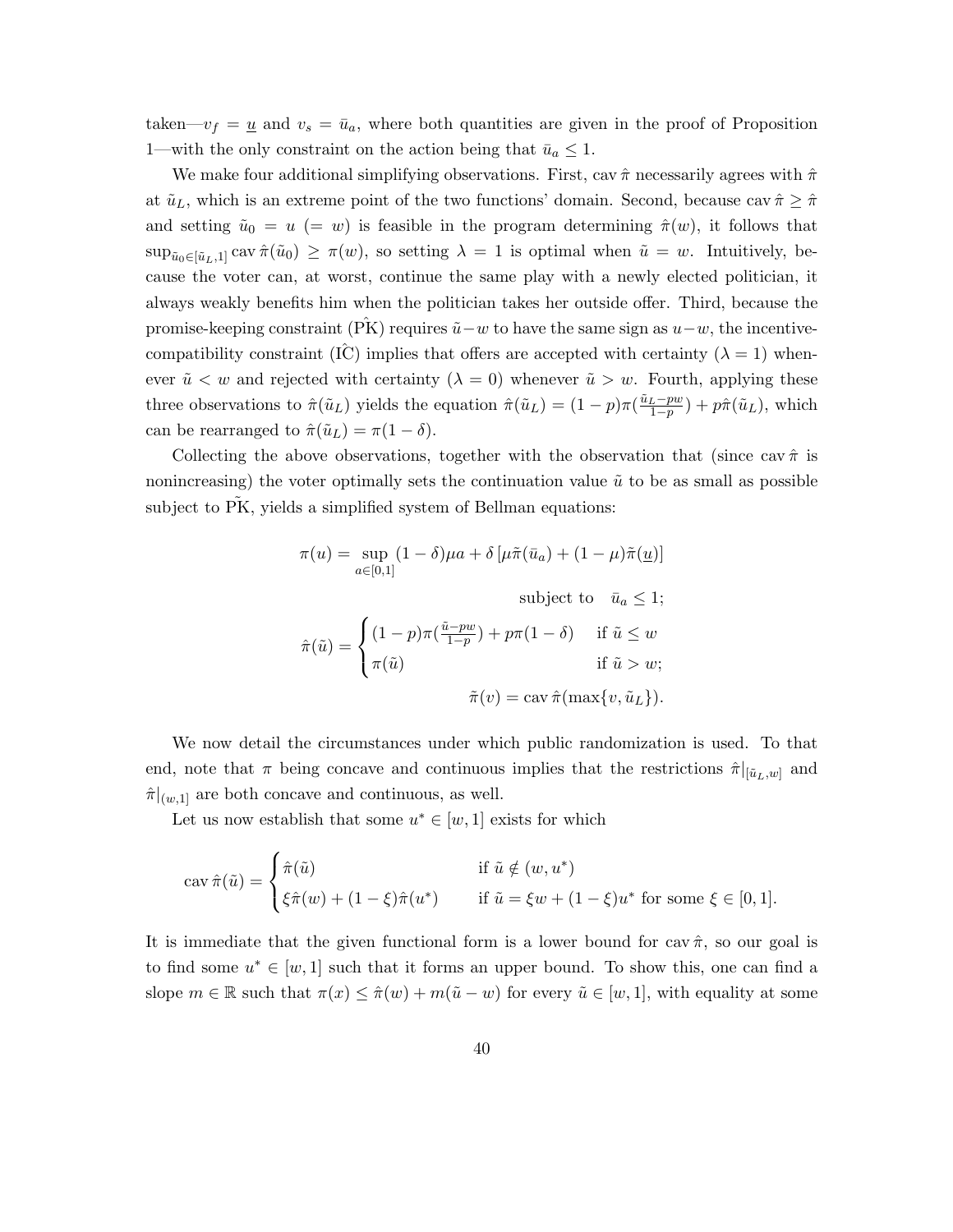$u^* \in [w, 1]$ , which is sure to exist because  $\pi$  is continuous. Using this  $u^*$ , let us observe that the given function lies weakly above cav  $\hat{\pi}$  and, hence, coincides with it. Indeed, because  $\hat{\pi}(w) \geq \hat{\pi}(w^+)$  and  $\hat{\pi}'(w^-) \geq \lim_{\tilde{u} \to w^+} \hat{\pi}'(x)$  if  $w < 1$ , it is straightforward to show that this function is concave and above  $\hat{\pi}$ —hence, above cav  $\hat{\pi}$ . The characterization of cav  $\pi$  follows.

Finally, we turn to the optimal level of effort—that is, the optimal choice of  $\alpha$  in the optimization problem determining  $\pi(u)$ . Because the associated objective function,

$$
a \mapsto (1 - \delta)\mu a + \delta \left[ \mu \tilde{\pi}(\bar{u}_a) + (1 - \mu)\tilde{\pi}(\underline{u}) \right],
$$

is concave and continuous, one can solve for the optimal action (which exists by continuity) via a first-order approach. Specifically, letting  $u_L, v^*, u_R$  be exactly as defined in the proof of Proposition 1 and reasoning exactly as in that proof, an optimal choice of politician action at continuation value u is

$$
a_u = \begin{cases} 1 & \text{if } u < u_L, \\ \frac{(1-\delta)+\delta v^* - u}{(1-\delta)c} & \text{if } u \in [u_L, u_R], \\ 0 & \text{if } u > u_R. \end{cases}
$$

Let us now observe that  $v^* \in \{w, 1\}$ . By definition,  $v^*$  cannot have an open interval around it on which  $\tilde{\pi}$  is affine, implying that  $v^* \notin (w, u^*)$ . Next, from the hypothesis that  $v^* \in [u^*, 1]$ , we can derive a contradiction by the argument (verbatim) in the proof of Proposition 1 that  $v^* = 1$  because the three functions,  $\pi$ ,  $\tilde{\pi}$ , and  $\hat{\pi}$ , all agree on [u<sup>\*</sup>, 1]. Finally, we can adapt the same argument as follows to show that  $v^* \geq w$ . Indeed, assume, for a contradiction, that  $v^* < w$ . First, because  $\tilde{\pi}$  is affine on  $[0, \tilde{u}_L]$ , the definition of  $v^*$ guarantees that  $v^* \geq \underline{x}$ . Therefore, any  $u \in [v^*, w)$  close enough to  $v^*$  has  $\underline{u} \lt v^*$ , so that

$$
\tilde{\pi}'(u) = \hat{\pi}'(u) = \pi' \left( \frac{u - pw}{1 - p} \right) \ge \pi'(u) \ge \mu(-1/c) + (1 - \mu)\tilde{\pi}'(\underline{u}) \ge -1/c,
$$

where the second equality follows from the chain rule, and the inequalities follow from the concavity of  $\pi$  and  $\tilde{\pi}$ . However, that  $\tilde{\pi}' \geq -1/c$  in a neighborhood to the right of  $v^*$ contradicts the definition of  $v^*$ .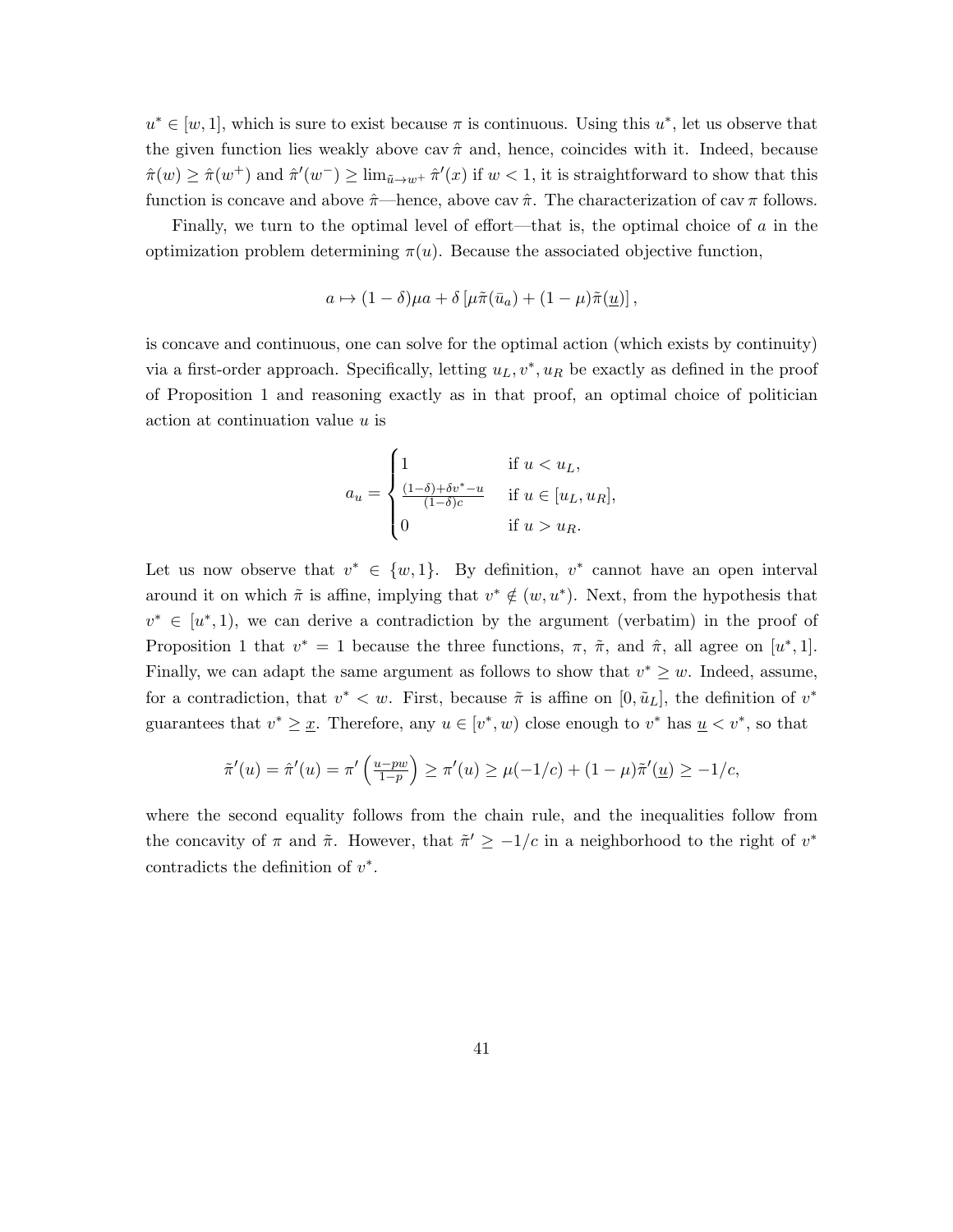In summary, there exist  $v^* \in \{w, 1\}$  and  $u^* \in [w, 1]$  such that

$$
\pi(u) = (1 - \delta)\mu a_{u,v^*} + \delta \left[ \mu \tilde{\pi}(\bar{u}_{a_{u,v^*}}) + (1 - \mu)\tilde{\pi}(\underline{u}) \right],
$$

$$
\hat{\pi}(\tilde{u}) = \begin{cases} (1 - p)\pi(\frac{\tilde{u} - pw}{1 - p}) + p\pi(1 - \delta) & \text{if } \tilde{u} \le w \\ \pi(\tilde{u}) & \text{if } \tilde{u} > w; \end{cases}
$$

$$
\tilde{\pi}(v) = \begin{cases} \hat{\pi}(\tilde{u}_L) & \text{if } v < \tilde{u}_L \\ \frac{u^* - v}{u^* - w}\hat{\pi}(w) + \frac{v - w}{u^* - w}\hat{\pi}(u^*) & \text{if } w < v < u^* \\ \hat{\pi}(v) & \text{otherwise,} \end{cases}
$$

where

$$
a_{u,v^*} = \max\left\{0, \min\left\{1, \frac{(1-\delta)+\delta v^*-u}{(1-\delta)c}\right\}\right\}.
$$

The result then follows from observing that the equilibrium described in the proposition  $\Box$ generates these optimal values.

#### A.5 Proof of Corollary 3

Throughout this proof, we take for granted the structure of the optimal equilibrium given by Proposition 3, and we follow the notation of its proof.

To prove the result, it suffices to show that it is optimal to the voter to have  $v^* = w$  rather than having  $v^* = 1$ , when w is close enough to 1. In this case, no politician's continuation value will ever exceed  $w$  in the voter-optimal equilibrium described by Proposition 3. To show this, it suffices to establish that, when  $w < 1$  is close enough to 1,  $\pi(\cdot)$  evaluated at w is higher when using the effort level implied by  $v^* = w$  than when using the effort level implied by  $v^* = 1$ . That is, we wish to show that

$$
(1-\delta)\mu a_{w,w} + \delta \left[ \mu \tilde{\pi}(\bar{w}_{a_{w,w}}) + (1-\mu)\tilde{\pi}(\underline{w}) \right] > (1-\delta)\mu a_w + \delta \left[ \mu \tilde{\pi}(\bar{w}_{a_w}) + (1-\mu)\tilde{\pi}(\underline{w}) \right],
$$

where  $a_w$  denotes  $a_{w,1}$  as defined in Proposition 3;  $\bar{w}_{a_w}$  denotes  $\bar{u}|_{u=w_{a_w}}$ ; and <u>w</u> denotes  $\underline{u}|_{u=w}$ , also as defined in the proof of Proposition 3.

To show the desired inequality, focus on the case in which  $w \in [1 - \delta, 1)$  has  $w \geq$  $1 - c(1 - \delta)$ , so that  $a_w = 1$ . Using the expressions for the value functions at the end of the proof of Proposition 3, we find that the left-hand side and right-hand side of the centered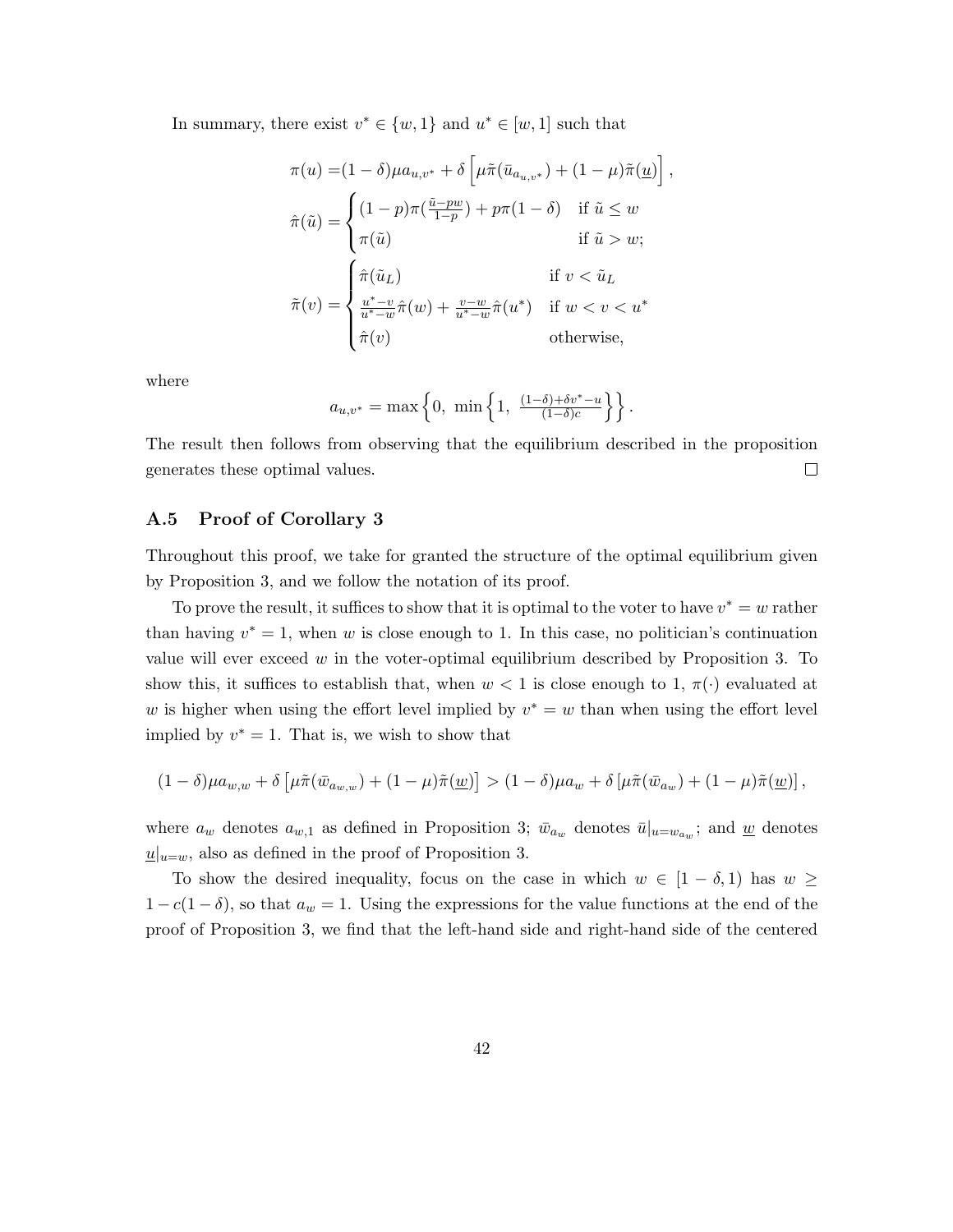inequality above differ by

LHS – RHS = 
$$
\{(1 - \delta)\mu a_{w,w} + \delta \left[\mu \tilde{\pi}(\bar{w}_{a_{w,w}}) + (1 - \mu)\tilde{\pi}(\underline{w})\right]\}
$$

$$
- \{(1 - \delta)\mu a_w + \delta \left[\mu \tilde{\pi}(\bar{w}_{a_w}) + (1 - \mu)\tilde{\pi}(\underline{w})\right]\}
$$

$$
= \mu \delta \left[\tilde{\pi}(\bar{w}_{a_{w,w}}) - \tilde{\pi}(\bar{w}_{a_w})\right] - \mu(1 - \delta) (a_w - a_{w,w})
$$

$$
= \mu \delta \left[\tilde{\pi}(w) - \tilde{\pi}(1)\right] - \mu(1 - \delta) \left[\frac{(1 - \delta) + \delta 1 - w}{(1 - \delta)c} - \frac{(1 - \delta) + \delta w - w}{(1 - \delta)c}\right]
$$

$$
= \mu \delta \left[\hat{\pi}(w) - 0\right] - \mu \left[\frac{\delta 1}{c} - \frac{\delta w}{c}\right]
$$

$$
= \mu \delta \left[(1 - p)\pi(w) + p\pi(1 - \delta)\right] - \frac{\mu \delta}{c}(1 - w)
$$

$$
\geq \mu \delta p(1 - \delta)\mu a_{1-\delta} - \frac{\mu \delta}{c}(1 - w),
$$

which converges to  $\mu^2 \delta p(1-\delta)a_{1-\delta} > 0$  as  $w \to 1$ . Therefore, the difference is strictly positive when  $w < 1$  is close enough to 1, as required.  $\Box$ 

### A.6 Proof of Lemma 1

Consider optimal play for the high-skilled incumbent at the start of her term. As in the baseline model, we can focus on pure strategy equilibria. If the politician were to choose zero effort, then the voter's optimal value would be zero, which is not the case. Therefore, any newly elected politician chooses strictly positive effort if she is a high-skilled type. Let  $v^s$  and  $v<sup>f</sup>$  be the politician's continuation value from the next period following success and failure, respectively. An improvement for the voter, which would relax the politician's incentive constraint, would instead be to remove the politician and put in a new one at starting value  $v<sup>f</sup>$  following failure. Doing so relaxes the high-skilled type politician's incentive to work and improves the voter's utility by increasing the odds that the politician in office tomorrow will be a high type. The result follows by continuing the argument recursively on the histories of the game.  $\Box$ 

#### A.7 Proof of Proposition 4

For any continuation value  $u \in [1 - \delta, 1]$  for an incumbent high-type politician, let  $\pi_1(u)$ denote the voter's optimal continuation value (computed under the belief that the current politician is certain to be a high type) among all continuation equilibria that give the politician a value of u. For any average continuation value  $v \in [0,1]$  for the politician to have, starting in the following period, let  $\tilde{\pi}_1(v)$  denote the voter's optimal continuation value among all feasible contracts that give the agent an average value of v. Finally, let  $\pi_q$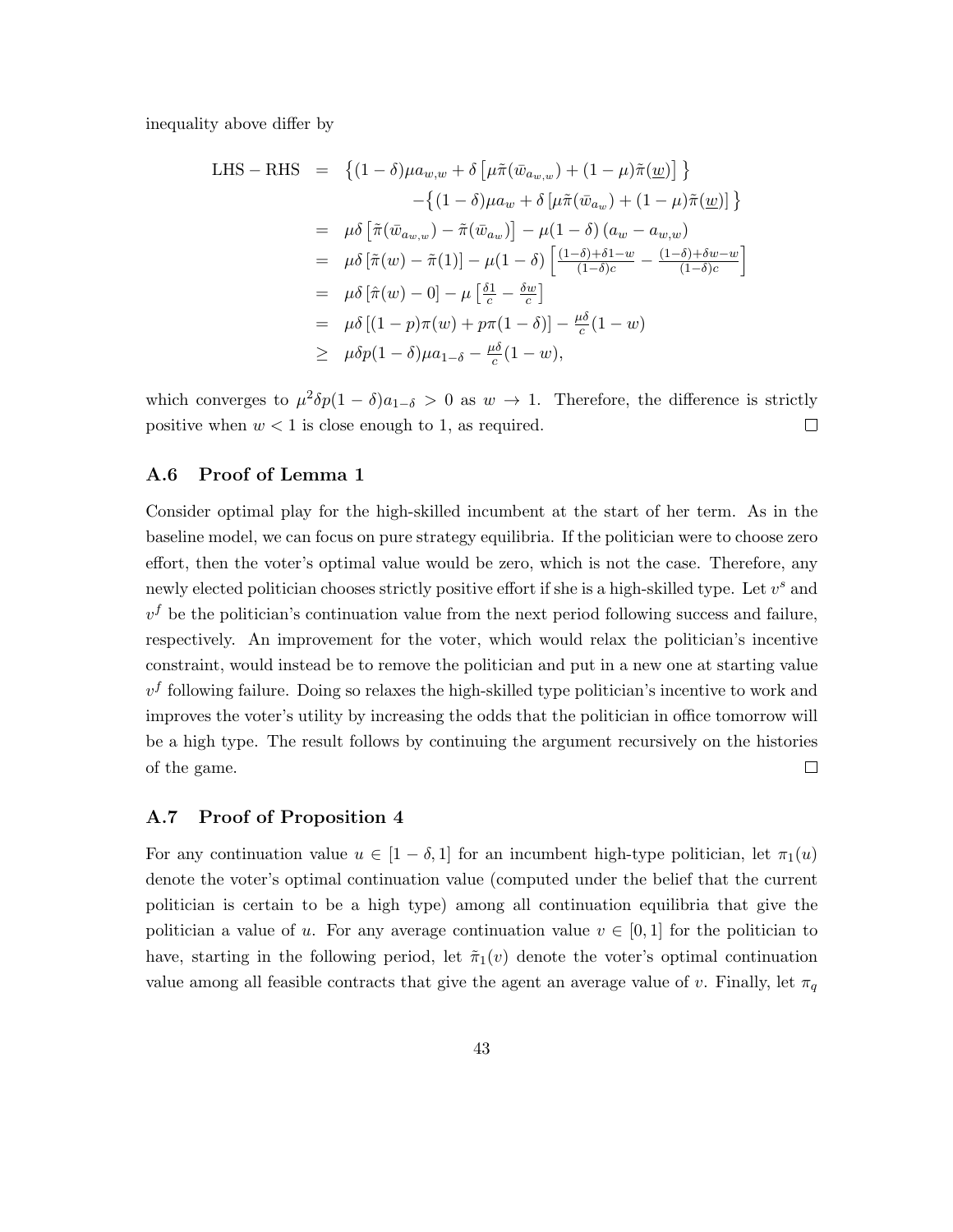denote the voter's optimal continuation value when a new politician (who has never before acted and is, therefore, a high type with probability  $q$ ) is in office.

Given Lemma 1, the voter will accrue zero flow payoffs and draw a new politician each period until the first time a high type is drawn. Therefore, these continuation values for the voter are defined by the following Bellman equation:  $26$ 

$$
\pi_q = \Psi\left(\tilde{\pi}_1, \pi_q\right) := \sup_{a_*, v^s \in [0,1]} (1 - \delta) q \mu a_* + \delta \left[ (1 - q\mu) \pi_q + q\mu \tilde{\pi}_1(v^s) \right]
$$
  
subject to 
$$
1 - \delta \le (1 - \delta)(1 - ca_*) + \delta v^s; \qquad \text{(IC}_0)
$$

$$
\pi_1(u) = \Phi \tilde{\pi}_1(u);
$$

$$
\tilde{\pi}_1(v) = \tilde{\Phi}_q \left( \pi_1, \pi_q \right)(v) := \sup_{\rho \in [0,1], \ u \in [1 - \delta,1]} \rho \pi_1(u) + (1 - \rho) \pi_q
$$
  
subject to  $\rho u = v$ , (PK)

where  $\Phi$  is defined as in the proof of Proposition 1, and  $\tilde{\Phi}_q$  and  $\Psi$  are operators on  $(\pi_1, \pi_q)$ and  $(\tilde{\pi}_1, \pi_q)$ , respectively.

The entire proof of Proposition 1, excluding its final paragraph, applies essentially verbatim to  $\pi_1$  and  $\tilde{\pi}_1$ . In particular: both functions are concave and continuous; some  $v_* \in [1-\delta,1]$  exists such that  $\tilde{\pi}_1|_{[0,v_*]}$  is affine and  $\tilde{\pi}_1|_{[v_*,1]} = \pi_1|_{[v_*,1]}$ ; and the optimal politician effort and continuation values prescribed by  $\Phi$  for any given value of the incumbent high-type politician are exactly those prescribed by Proposition 1. In particular, this establishes part 3 of the proposition.

In what follows, we establish parts 1 and 2, assuming, without loss, that  $v_* \in [1 - \delta, 1]$ is as large as possible subject to  $\tilde{\pi}_1|_{[0,v_*]}$  being affine.

For part 1, let us study the optimization problem defining  $\Psi$ , rewriting it as

$$
\Psi\left(\tilde{\pi}_1, \pi_q\right) = \delta(1 - q\mu)\pi_q + q \sup_{a_*,v^s \in [0,1]} \left\{ (1 - \delta)\mu a_* + \delta\mu \tilde{\pi}(v^s) \right\}
$$
  
subject to  $v^s \ge ca_*(1 - \delta)/\delta$ ,

 $^{26}$ It is standard that these optimal values would be characterized by the given Bellman equation if the voter could commit. As we have observed, any observable deviation by the voter can be made unprofitable because there is an equilibrium—for instance, one in which all future politicians shirk and the voter replaces politicians with a rate independent of performance—that provides zero payoff to the voter. The only potentially profitable voter deviations, then, take place when the voter is expected to mix. Hence, with a sunspot available (which can be conditioned upon rather than having the voter privately mix), the given Bellman equation characterizes voter-optimal equilibrium payoffs.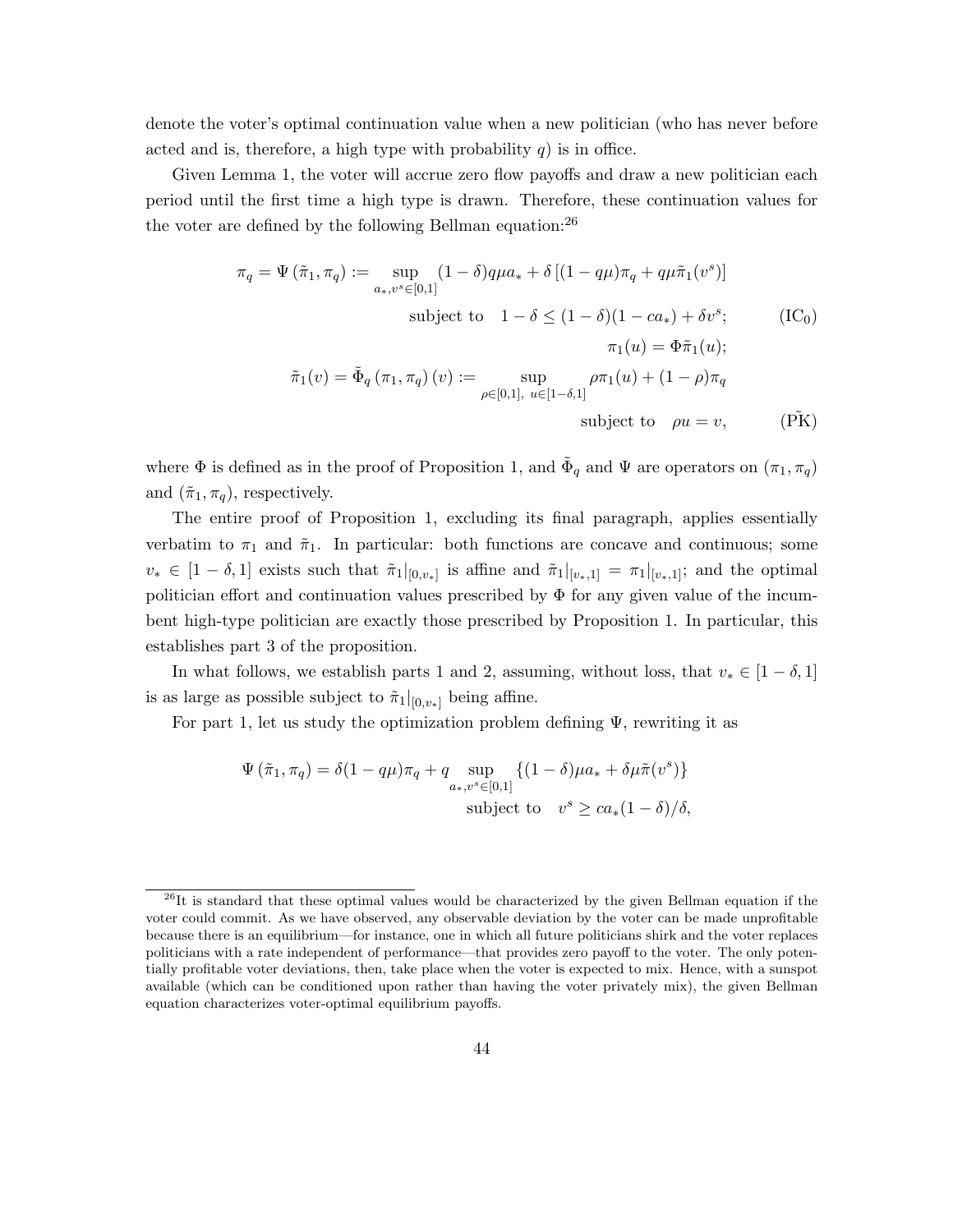As a continuous optimization problem with compact domain, this problem has a maximizer  $(a_*, v^s)$ . That  $ca_*(1 - \delta)/\delta \leq v^s \leq 1$  implies that  $a_* \leq a_{1-\delta}$  (where  $u \mapsto a_u$  is as defined in part 3 of the proposition statement) for any such maximizer. To show that  $a_* \ge a_{1-\delta}$ in some solution to this program, we separately consider two cases. On the one hand, if  $v^s > ca_*(1-\delta)/\delta$  for such a maximizer, then it must be that  $a_* = 1$ , for, otherwise,  $a_*$  could be slightly raised (maintaining feasibility) for a strictly higher objective. On the other hand, if  $v^s = ca_*(1-\delta)/\delta$ , then  $(a_*, v^s, v^f)$  is optimal among all feasible  $(a, v^s, v^f)$  in the program defining  $\Phi \tilde{\pi}_1(1-\delta)$  in which the IC constraint binds (which, we showed in the proof of Proposition 1, is without loss of optimality). Therefore, following the proof of Proposition 1,  $(a_{1−δ}, ca_{1−δ}(1 − δ)/δ)$  is optimal in the same program, which establishes part 1 of the proposition.

Now for part 2, notice that  $\pi_q \leq \max_{v \in [0,1]} \pi_1(v)$  because the voter is (in a best equilibrium) better off starting with a high-type politician than with a politician of uncertain type.<sup>27</sup> We also know that  $\pi_q > 0$  since, for instance, any positive-value equilibrium play from the environment without adverse selection can yield a positive (though lower) profit in the current environment with adverse selection. Therefore, it must be that  $v_* < 1$ . Then, for  $u \in (v_*, 1)$  high enough,

$$
\tilde{\pi}_1(u) = \pi_1(u) = \mu(\frac{1-u}{c}) + \delta \left[ (1-\mu)\tilde{\pi}_1\left(\frac{u-(1-\delta)}{\delta}\right) + \mu\tilde{\pi}_1(1) \right].
$$

Therefore,

$$
\tilde{\pi}'_1(u) = \mu\left(-\frac{1}{c}\right) + (1-\mu)\tilde{\pi}'_1\left(\frac{u-(1-\delta)}{\delta}\right) \geq \mu\left(-\frac{1}{c}\right) + (1-\mu)\tilde{\pi}'_1(u),
$$

where the inequality follows since  $\tilde{\pi}_1$  is concave. Therefore,  $\tilde{\pi}'_1(u) \geq -1/c$ .

Thus, we can extend  $\tilde{\pi}_1$  to a concave function on  $[1 - \delta, \infty)$  by letting it take value  $\tilde{\pi}_1(u) = \tilde{\pi}_1(1) + (1 - u)/c$  for  $u > 1$ . Assume now, toward a contradiction, that the interval  $(1 - \delta, v_*)$  is nonempty. Then, for all  $u \in (1 - \delta, v_*)$ , we have

$$
\tilde{\pi}'_1(u) \leq \pi'_1(u) = (1 - \mu)\tilde{\pi}'_1\left(\frac{u - (1 - \delta)}{\delta}\right) + \mu\tilde{\pi}'_1\left(\frac{u - (1 - \delta)(1 - c)}{\delta}\right)
$$

$$
= (1 - \mu)\tilde{\pi}'_1(u) + \mu\tilde{\pi}'_1\left(\frac{u - (1 - \delta)(1 - c)}{\delta}\right),
$$

 $27$ Given any feasible contract for a voter facing a politician of unknown type, a voter who knows the newly elected politician to be the high type can randomize play to simulate the firing rule of a voter who is uncertain of the initial politician's type and get a weakly higher payoff along every path of play.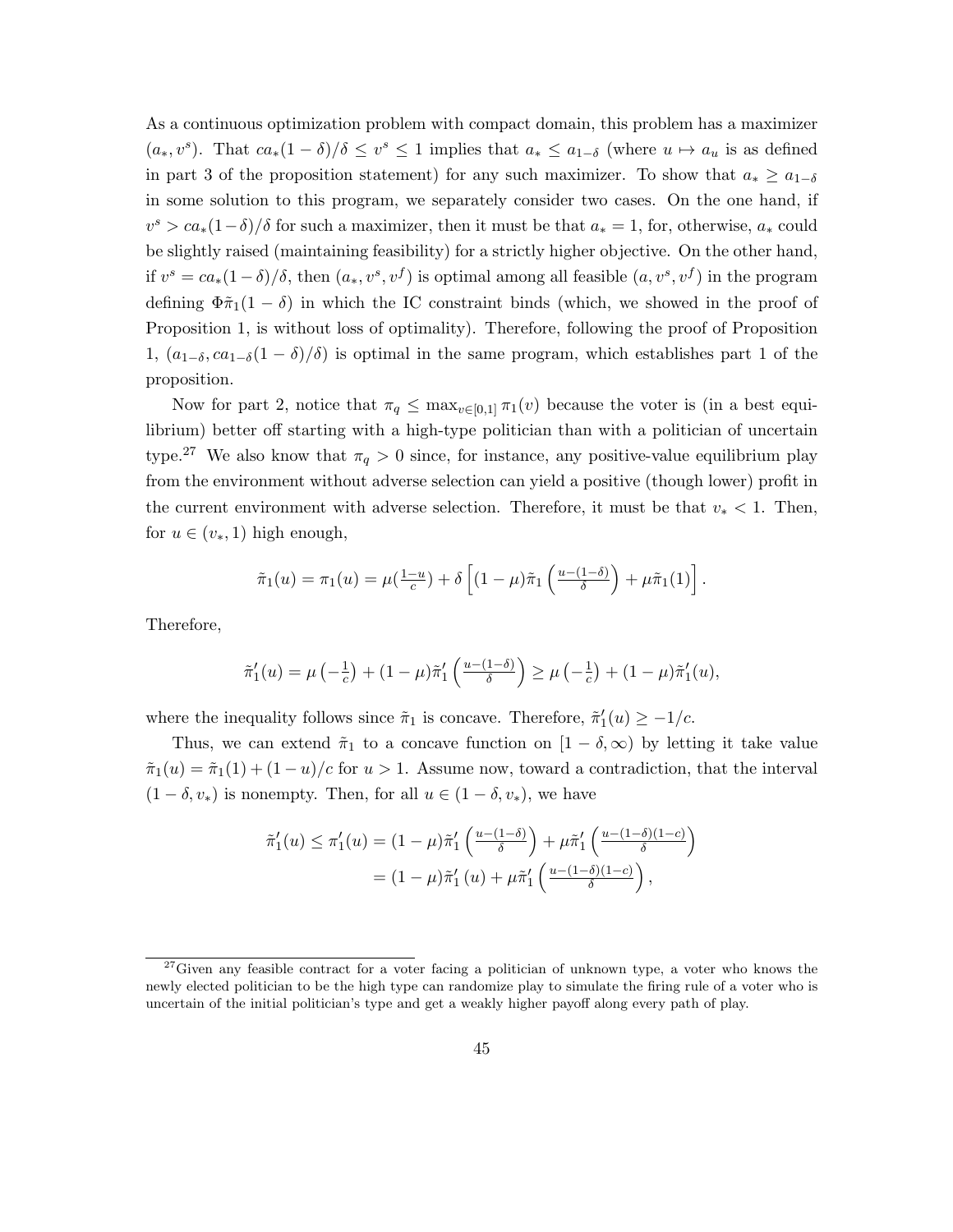where the first line inequality follows from the fact that  $\tilde{\pi}_1|_{[0,v_*]}$  is affine;  $\pi_1$  is concave; and  $\tilde{\pi}_1(v_*) = \pi_1(v_*)$ ; and the second line follows since, again,  $\tilde{\pi}_1|_{[0,v_*]}$  is affine. Therefore,

$$
\tilde{\pi}'_1(u) \leq \tilde{\pi}'_1\left(\frac{u - (1 - \delta)(1 - c)}{\delta}\right),\,
$$

which implies that  $u \geq [u - (1 - \delta)(1 - c)]/\delta$ , and, thus,  $u \leq 1 - c < 1 - \delta$ , a contradiction. Therefore, it follows that  $v_* = 1 - \delta$ , establishing part 2.

#### A.8 Proof of Corollary 4

Our first step is to consider a modified contracting problem that differs from the original one in two ways. First, in the modified problem, the voter knows that the current politician is a high type and that all other politicians are low types; hence, he gets zero continuation value from replacement. Second, the voter gets the payoff associated with a politician's intended effort in a given period, even if the state turns out to be the low-productivity state.<sup>28</sup> Moreover, we consider this modified contracting problem for all values of  $\mu$ , including the value of  $\mu = 0$  that our model precludes.

We recursively define the associated value functions, denoted as  $\pi^{\circ}_{\mu}$  and  $\tilde{\pi}^{\circ}_{\mu}$  for this modified problem, parametrized by the voter's probability of having to reward, rather than punish, the politician in office. While we find the interpretations of  $\pi^{\circ}_{\mu}$  and  $\tilde{\pi}^{\circ}_{\mu}$  above to be instructive (and arguments essentially identical to those supporting Proposition 4 would show that the optimal value functions from this modified contracting problem solve the recursive equations that define  $\pi^{\circ}_{\mu}$  and  $\tilde{\pi}^{\circ}_{\mu}$ , as well), these interpretations are unnecessary for establishing Corollary 4. The rest of the proof can take  $\pi^{\circ}_{\mu}$  and  $\tilde{\pi}^{\circ}_{\mu}$  as purely mathematical objects defined by the given recursive equations below. Given such functions, we show that  $\tilde{\pi}_0^{\circ}$  is maximized to the right of the continuation value  $c(1-\delta)/\delta$ . When q and  $\mu$  are small, then, we show that  $\tilde{\pi}_1$  is also maximized to the right of the same continuation value because this function is well-approximated by  $\tilde{\pi}_0^{\circ}$ .

Suppose that  $\delta \in (0, c)$  is close enough to c to ensure that  $1 - (1 - \delta)c > c(1 - \delta)/\delta$ . For any  $\mu \in [0,1)$ , let the bounded functions  $\pi_{\mu}^{\circ} : [1 - \delta, 1] \to \mathbb{R}$  and  $\tilde{\pi}_{\mu}^{\circ} : [0,1] \to \mathbb{R}$  be defined

 $^{28}$ Instead of the second modification, one could interpret this contracting problem as one with the voter's payoff scaled up by a factor of  $1/\mu$  whenever  $\mu > 0$ . This scaling is strategically irrelevant.